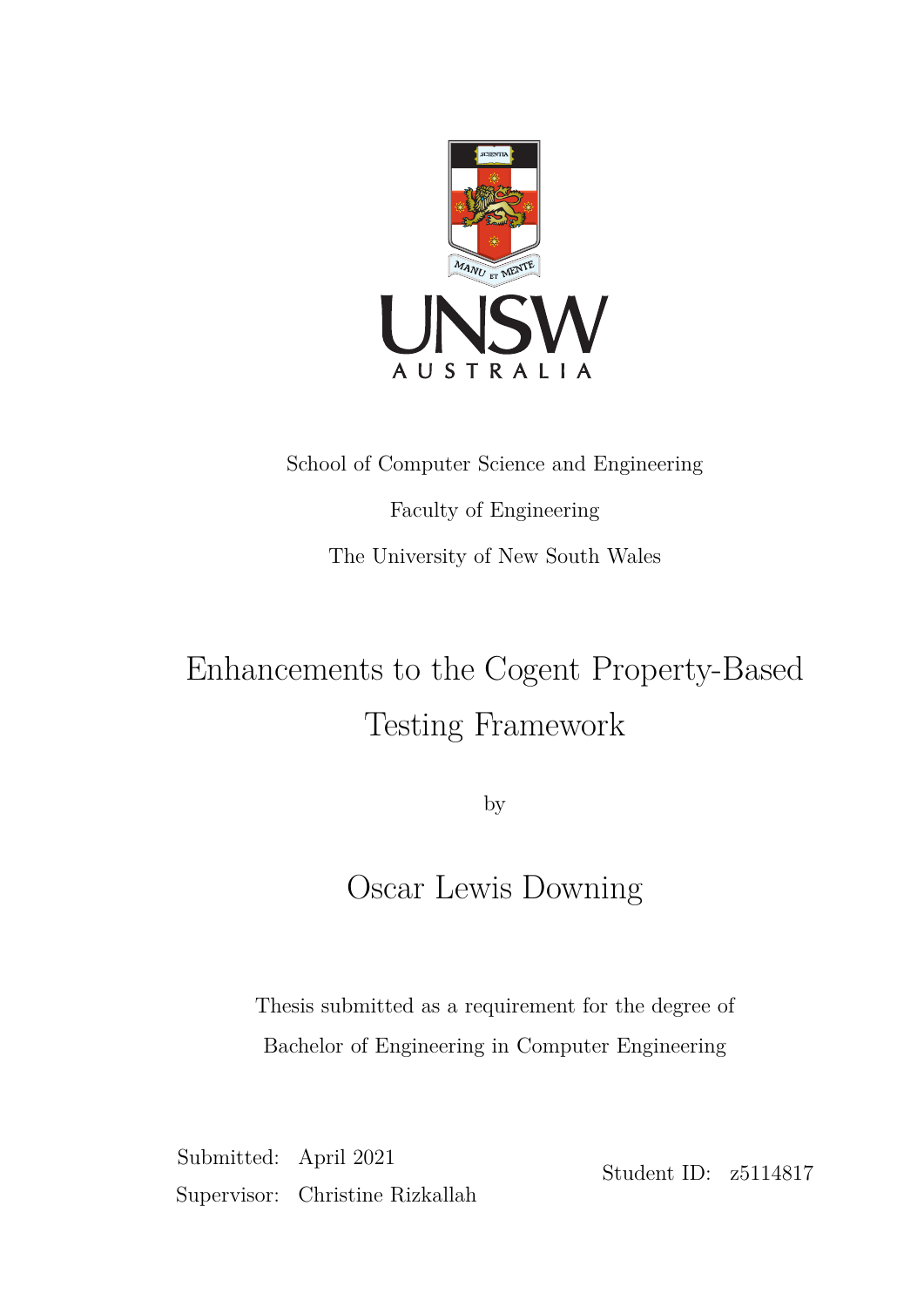## **Abstract**

Cogent is a restricted linearly-typed functional programming language with a certifying compiler designed for writing trustworthy and efficient systems code. Cogent comes equipped with a foreign function interface (FFI) to C, which allows interoperability with existing C programs and a means of escaping the restrictions of Cogent. Property-based testing can be used to find bugs in both specifications and implementations. In the context of Cogent, properties used in the high level formal specification can be translated into properties used in Property-Based testing, and vice versa. This allows it to serve as a precursory check to the process of formal verification, enabling an incremental approach to a fully verified system.

However, to conduct tests, one must set up a refinement framework for comparing the concrete function under test against an abstract Haskell function encoding functional correctness. Setting this up involves a lot of repetitive work and degrades the usefulness of the testing framework. Furthermore, testing becomes more onerous when testing C functions via the C FFI.

The aim of this thesis is to improve the usability of the framework and reduce the work required by increasing the level of automation. This is achieved with the introduction of code generators that build up the required functions, and a Domain-Specific Language that provides fine grain control over these generators. Initial results have shown a reduction in user effort and especially so when testing via the C FFI.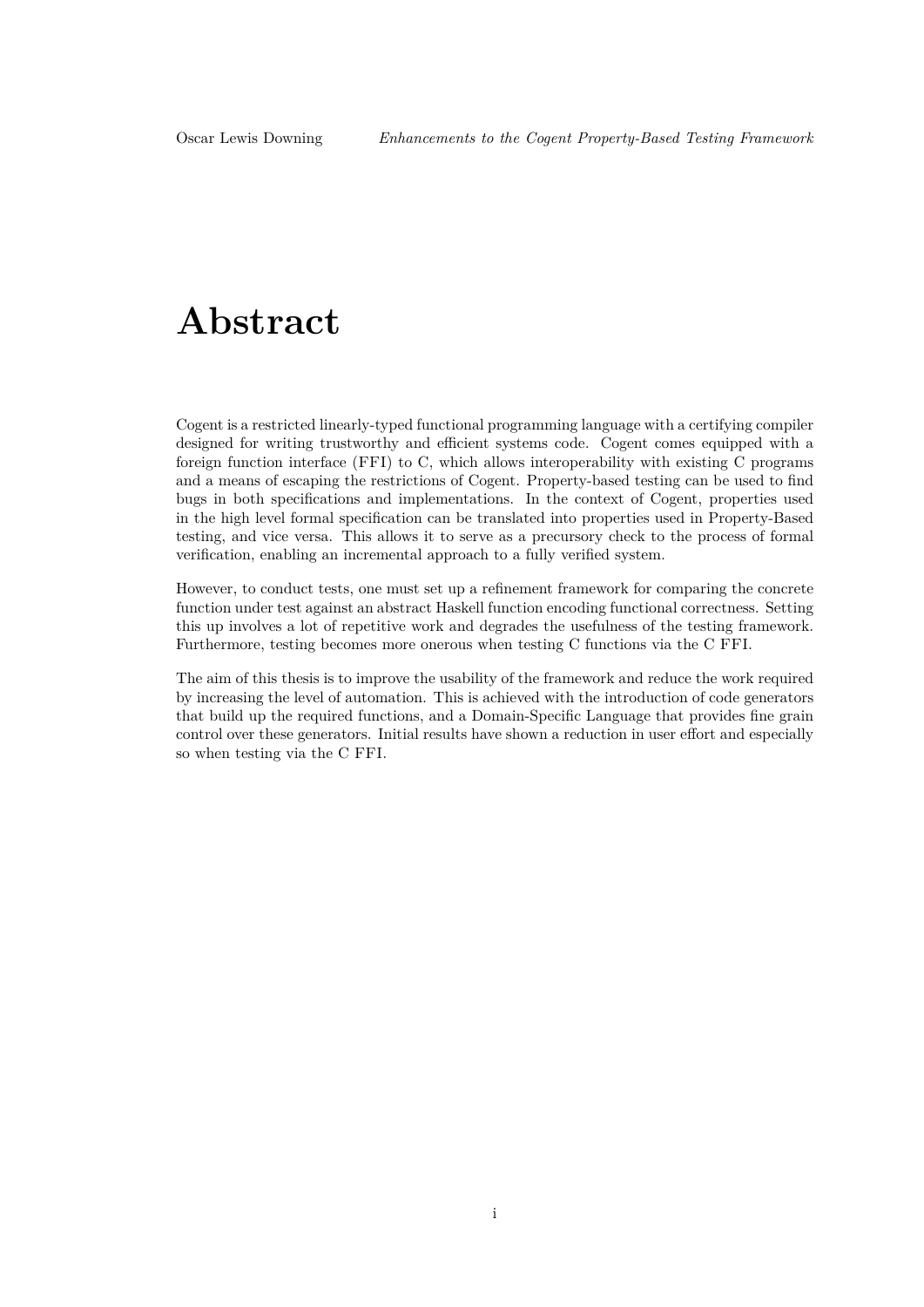# **Acknowledgements**

Christine Rizkallah, thank you for your guidance and supervision throughout this thesis.

Zilin Chen, thank you for your patient explanations and valuable expertise.

Finally, my deepest thanks to my lovely and understanding wife, whose love and support I would surely be lost without.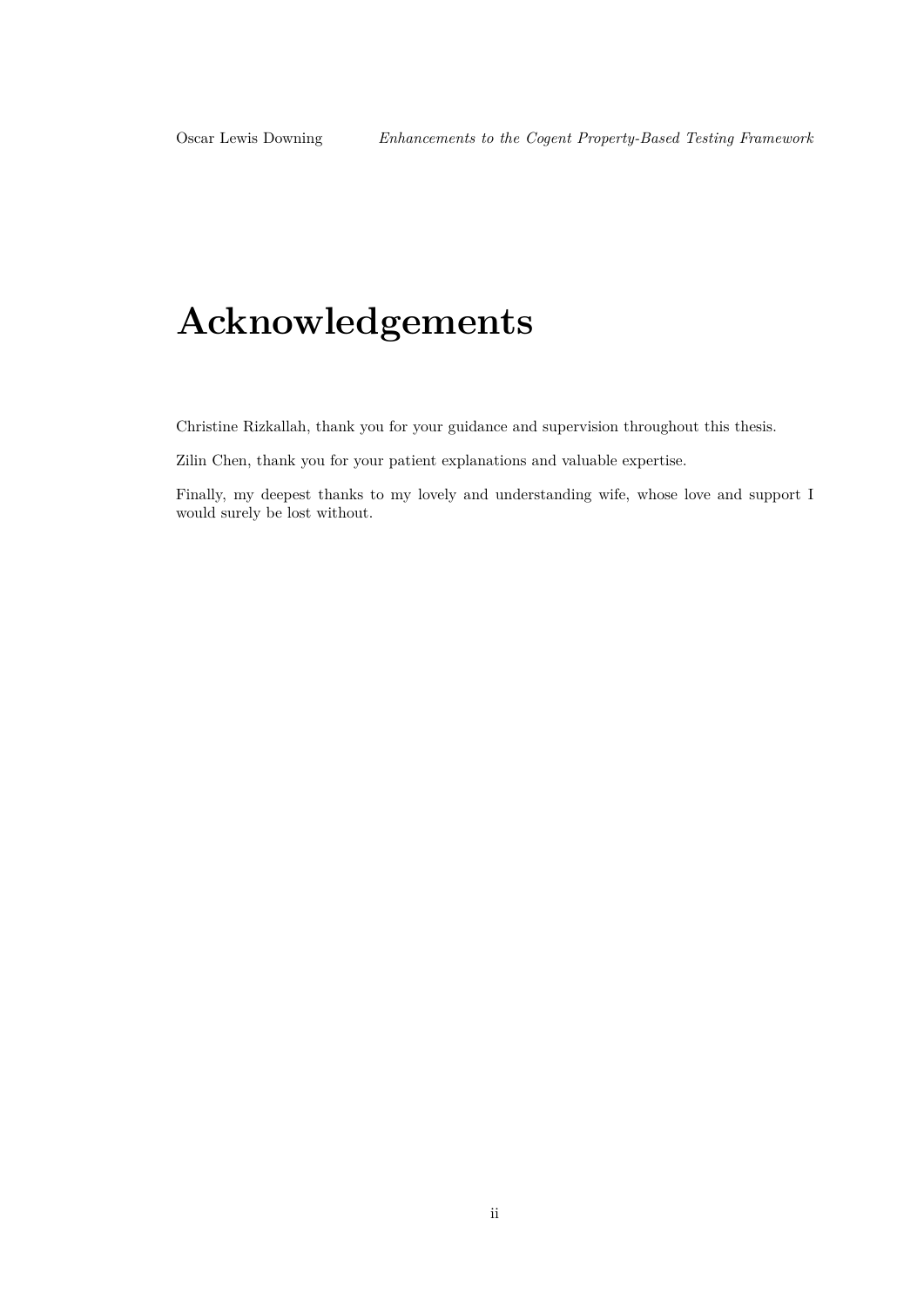# **Contents**

| $\mathbf{1}$   |         | Introduction<br>1                                                                |                |  |  |  |
|----------------|---------|----------------------------------------------------------------------------------|----------------|--|--|--|
| $\overline{2}$ |         | Background                                                                       | 3              |  |  |  |
|                | 2.1     |                                                                                  | 3              |  |  |  |
|                |         | 2.1.1                                                                            | 3              |  |  |  |
|                |         | 2.1.2                                                                            | 3              |  |  |  |
|                |         | 2.1.3                                                                            | $\overline{4}$ |  |  |  |
|                | 2.2     |                                                                                  | 5              |  |  |  |
|                | 2.3     |                                                                                  | 6              |  |  |  |
|                |         | 2.3.1                                                                            | 6              |  |  |  |
|                |         | 2.3.2                                                                            | 6              |  |  |  |
|                | 2.4     |                                                                                  | $\overline{7}$ |  |  |  |
|                |         | 2.4.1                                                                            | 7              |  |  |  |
|                |         | Testing Refinement in the COGENT PBT framework $\ldots \ldots \ldots$ 9<br>2.4.2 |                |  |  |  |
|                | $2.5\,$ |                                                                                  | 12             |  |  |  |
|                | 2.6     |                                                                                  | 14             |  |  |  |
|                | 2.7     |                                                                                  | 15             |  |  |  |
| 3              |         | Solution & Implementation                                                        | 18             |  |  |  |
|                |         |                                                                                  |                |  |  |  |
|                | 3.1     |                                                                                  | 18             |  |  |  |
|                | 3.2     |                                                                                  | 19             |  |  |  |
|                |         | 3.2.1                                                                            | - 19           |  |  |  |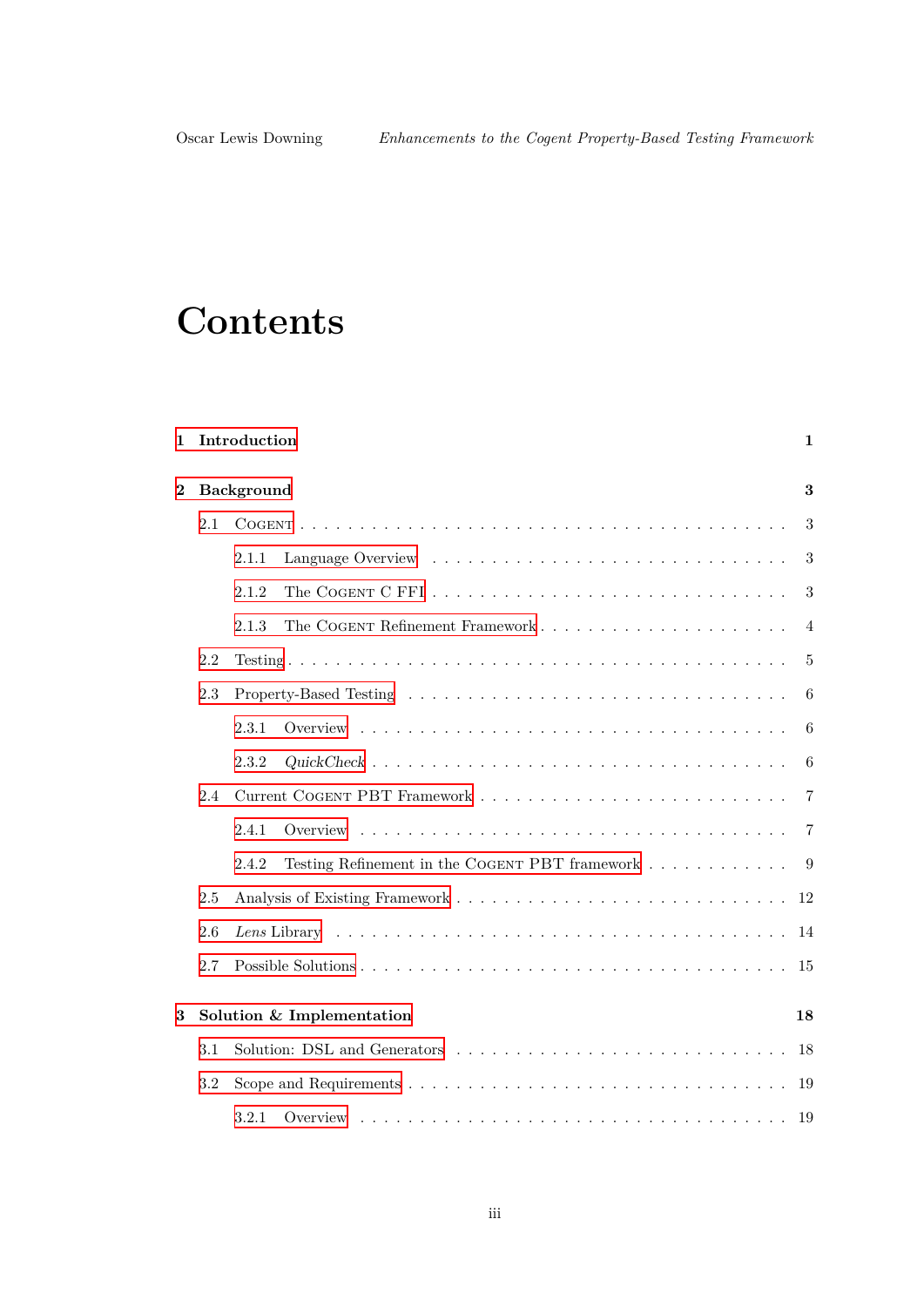|                |     | 3.2.2      |                                                                                                    |  |  |  |  |    |
|----------------|-----|------------|----------------------------------------------------------------------------------------------------|--|--|--|--|----|
|                | 3.3 |            |                                                                                                    |  |  |  |  |    |
|                |     | 3.3.1      |                                                                                                    |  |  |  |  |    |
|                |     | 3.3.2      | The PBT Description DSL $\ldots \ldots \ldots \ldots \ldots \ldots \ldots \ldots \ldots 22$        |  |  |  |  |    |
|                |     | 3.3.3      | Lens Integration $\ldots \ldots \ldots \ldots \ldots \ldots \ldots \ldots \ldots \ldots \ldots 28$ |  |  |  |  |    |
|                |     | 3.3.4      |                                                                                                    |  |  |  |  |    |
|                | 3.4 |            |                                                                                                    |  |  |  |  |    |
| $\overline{4}$ |     | Evaluation |                                                                                                    |  |  |  |  | 34 |
|                |     |            |                                                                                                    |  |  |  |  |    |
|                |     |            |                                                                                                    |  |  |  |  |    |
|                | 4 1 |            |                                                                                                    |  |  |  |  |    |
|                | 4.2 |            |                                                                                                    |  |  |  |  |    |
|                | 4.3 |            |                                                                                                    |  |  |  |  |    |
|                | 4.4 |            |                                                                                                    |  |  |  |  |    |
|                |     |            |                                                                                                    |  |  |  |  |    |
| 5              |     | Conclusion |                                                                                                    |  |  |  |  | 38 |
|                | 5.1 |            |                                                                                                    |  |  |  |  |    |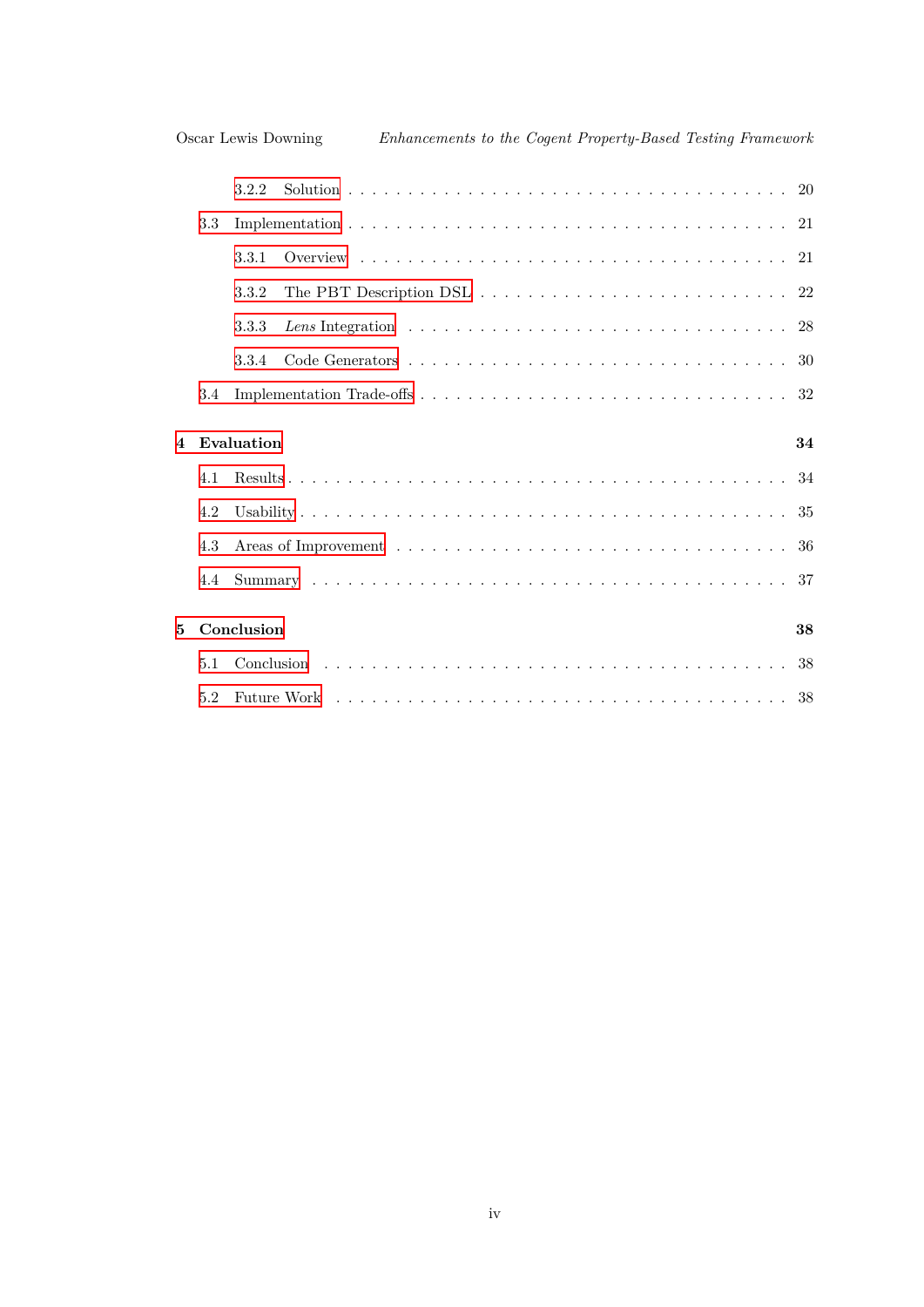## <span id="page-5-0"></span>**Chapter 1**

## **Introduction**

The Cogent language (O'Connor 2019) is functional programming language with features that facilitate verification of systems code. The COGENT compiler compiles the COGENT program down to a C language version; it also generates a proof in ISABELLE/HOL (Nipkow and Klein 2014) which states the C version o[f the](#page-45-0) Cogent program a refinement of a high level program that models correctness: the correctness specification. Cogent language has restrictions in place to facilitate this proof, however, such restrictions mean some programs can not be defined [withi](#page-45-1)n the domain of COGENT and must be written externally with C and called via the COGENT C foreign function interface (FFI); verification of this must be done completely manually.

Verification by refinement is the main method for gaining assurance about COGENT programs. Cogent also provides a testing framework which mirrors the refinement conducted in verification. The testing framework has proven capable and features the ability to test the C code called via the C FFI, however, writing the code to drive tests and reasoning about it has shown to be troublesome and error prone.

This thesis aims to remedy this by increasing the levels of automation in the framework and by introducing a custom Domain-Specific Language (DSL): a front end interface for user specification of test requirements. Initial benchmarks of the project point towards a reduction in the lines of code required from the user. Moreover, the DSL allows for a single file for testing, and the syntax is simple enough such that one can look at the test file and clearly see what is being tested, how data is transformed along the way and what well-formed data looks like for the tests.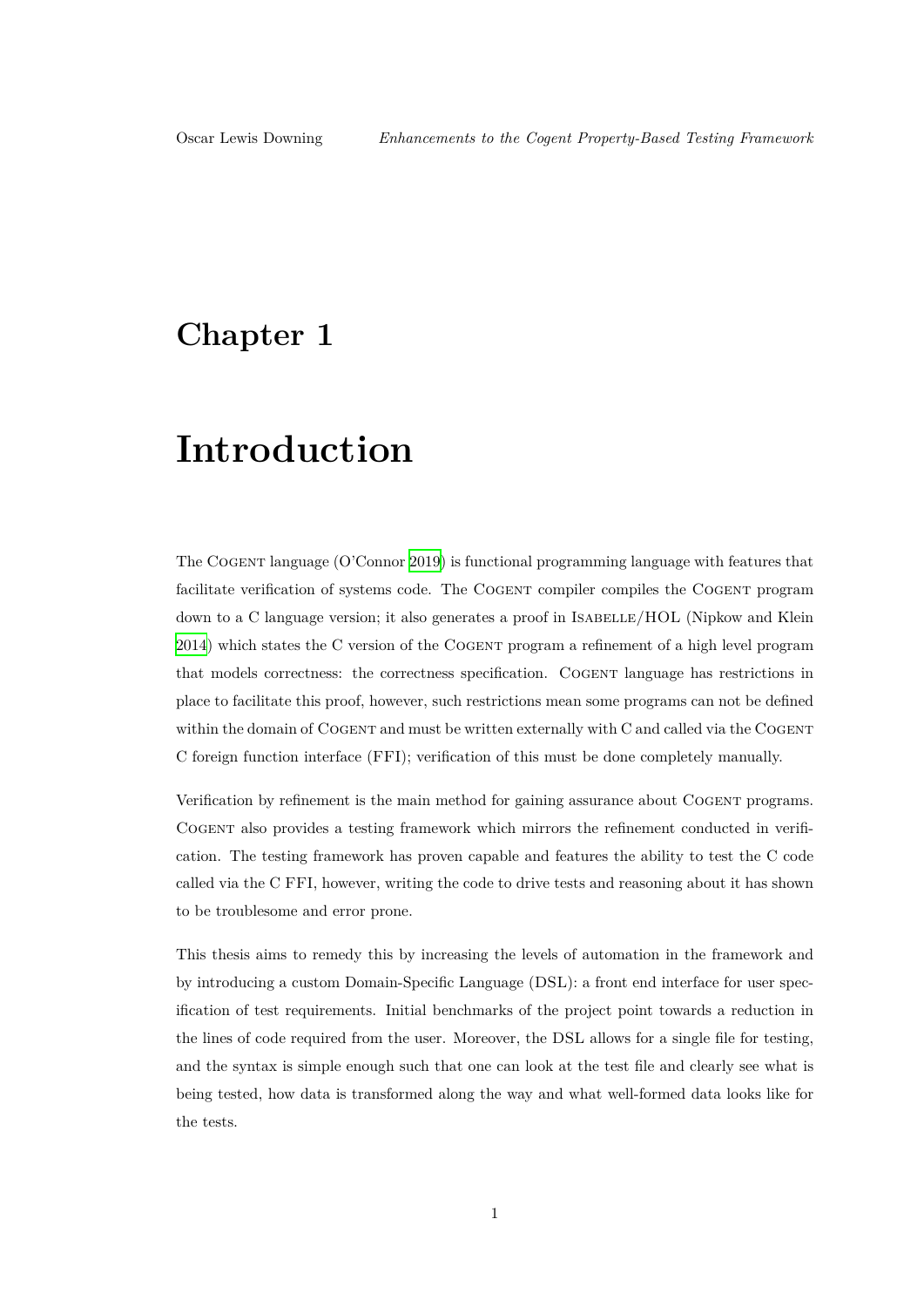chapter 2 explains the background and motivation for this thesis, and chapter 3 details the solution approach and implementation. chapter 4 discusses the results and significance of the work, and chapter 5 draws up conclusions and suggests directions for future enhancements.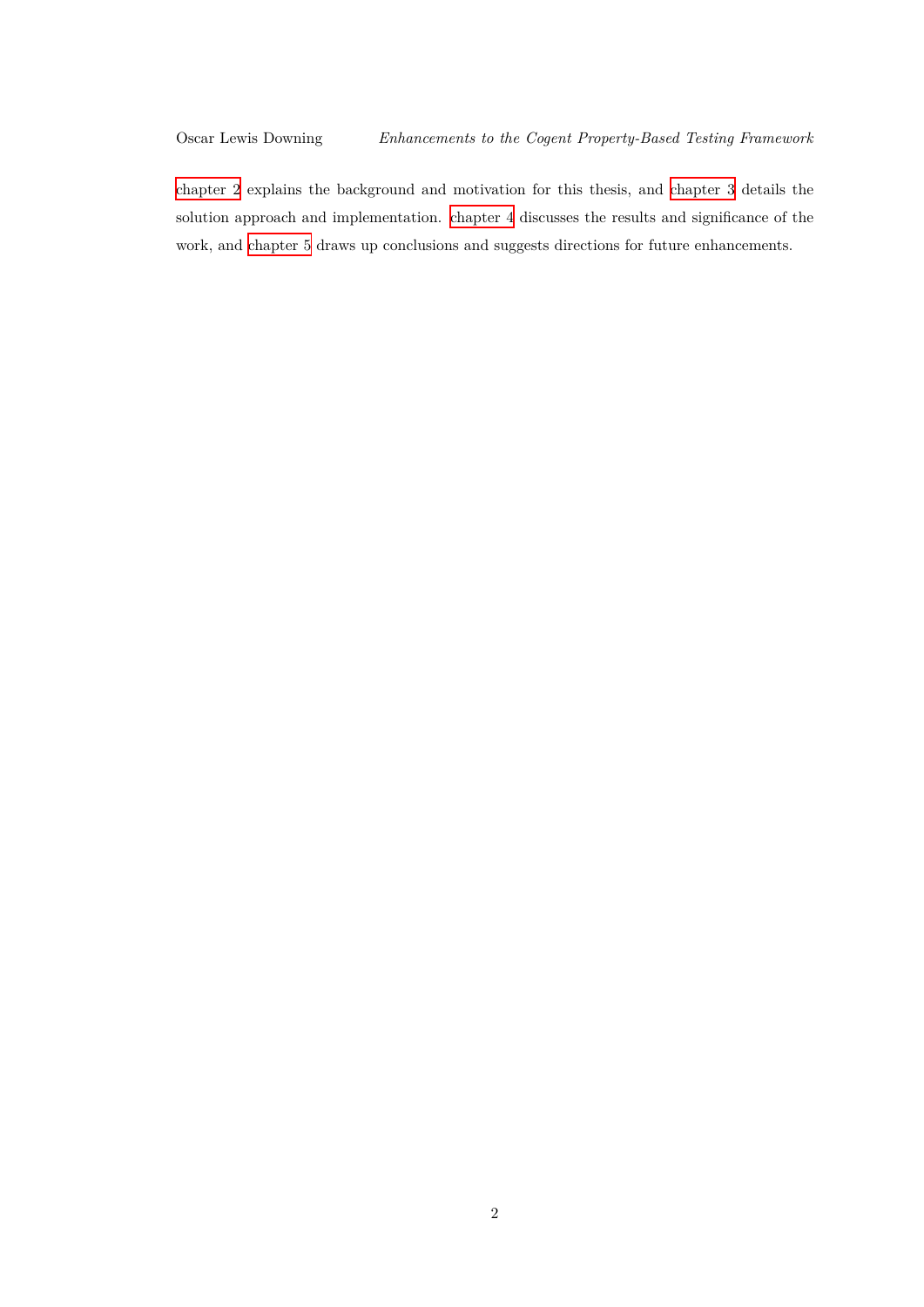## <span id="page-7-0"></span>**Chapter 2**

## **Background**

### **2.1 Cogent**

### <span id="page-7-1"></span>**2.1.1 Language Overview**

<span id="page-7-2"></span>The Cogent programming language (O'Connor 2019) has been built from the ground up for writing verifiable systems code and reducing the human cost of verification. It is a restricted, pure and total, functional language with a uniqueness type system: a linear type only has exactly one usable reference. The COGENT progr[ams i](#page-45-0)s compiled down to C, which allows the restrictions imposed on Cogent to be maintained in the generated C code; these restrictions assist in verification of the program while still maintaining efficiency.

### **2.1.2 The Cogent C FFI**

<span id="page-7-3"></span>The restrictions of Cogent help ease the process of verification, however, there are many things Cogent cannot express, such as side effects (e.g. memory allocation); to overcome the restrictions, the language comes with a built-in FFI, to the C language. Thus, programmers can define abstract definitions in Cogent and complete the implementation in C itself. Additionally, this permits COGENT programs to be interoperable with existing C programs and aids the viability of Cogent as a language for systems development.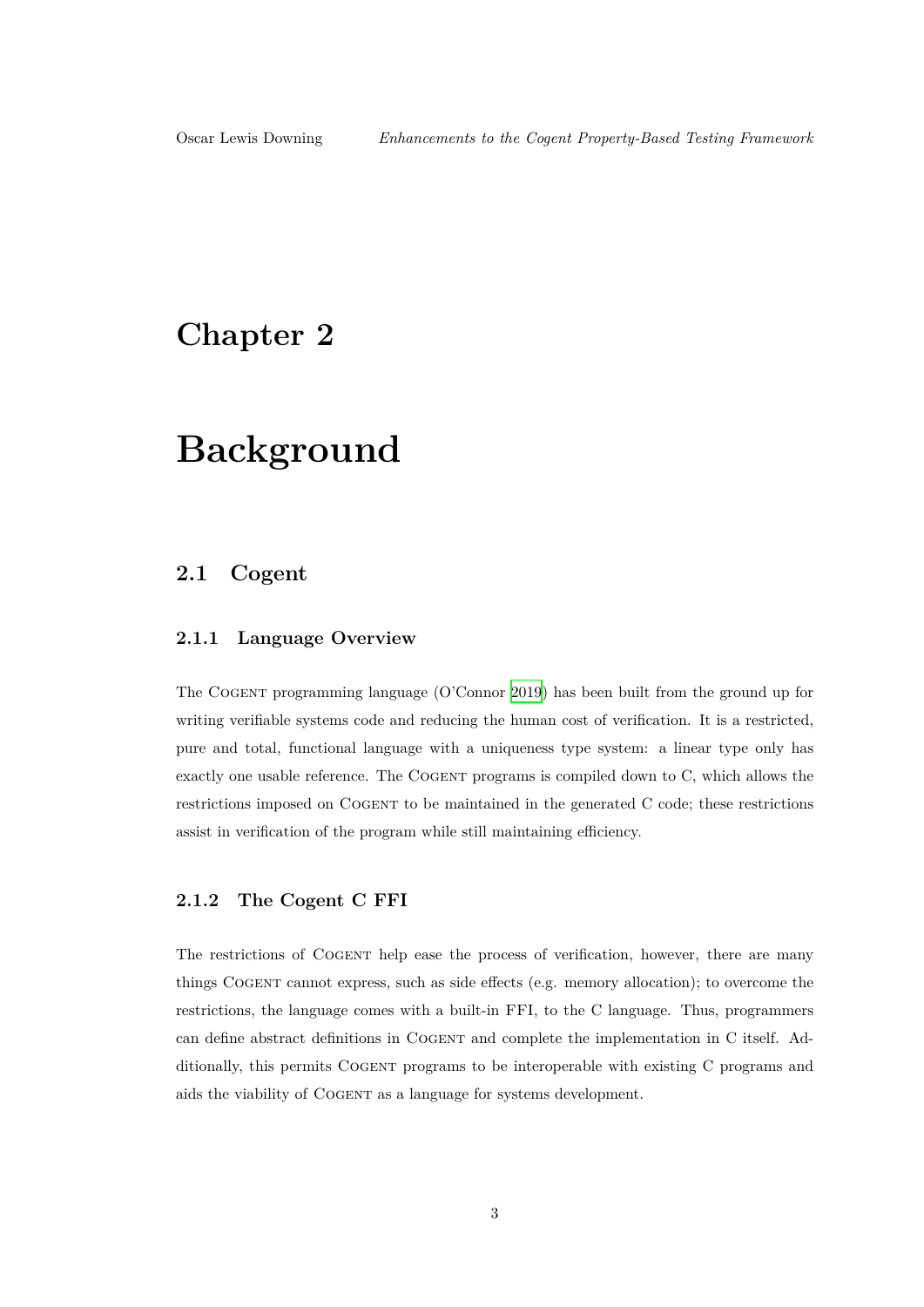

<span id="page-8-1"></span>Figure 2.1: Overview of the COGENT Refinement Framework (Chen et al. 2017)

### **2.1.3 The Cogent Refinement Framework**

<span id="page-8-0"></span>Gaining trust about a COGENT program is achieved with a rigorous mathematical step-wise refinement proof, where a low level implementation of the program is proven to be a refinement of a high level model of functional correctness: the correctness specification (O'Connor, Chen, Rizkallah, et al. 2016). Cogent features a certifying compiler which means it aids in establishing the refinement proof in ISABELLE/HOL (Nipkow and Klein 2014). That is, the concrete (low level) C code is proven to be a verifiable transformation of the abstract (high level) formal specification. T[he com](#page-45-2)piler the proof, and then it is up to the proof engineer to validate the proof scripts with execution.

Figure 2.1 is an overview of the Cogent Refinement Framework. The compiler generates C code which is the concrete implementation (and is the code executed at runtime), and also generates an Isabelle/HOL embedding of this C code using the *AutoCorres* tool (Greenaway [et al.](#page-8-1) 2014); an ISABELLE/HOL embedding of the original COGENT program is also generated, as well as a series of proofs for each Cogent compiler transformation that occurs upon the original program. The generated artefacts of the compiler establish a step-wise refinement proof betw[een th](#page-44-0)e ISABELLE/HOL embedding of the C semantics and the ISABELLE/HOL embedding of semantics of the COGENT program. The final refinement step between the ISABELLE/HOL embedding of the Cogent program and a correctness specification must be manually written. Then, end-to-end verification is achieved, i.e. top level specification models the behaviour of generated C code.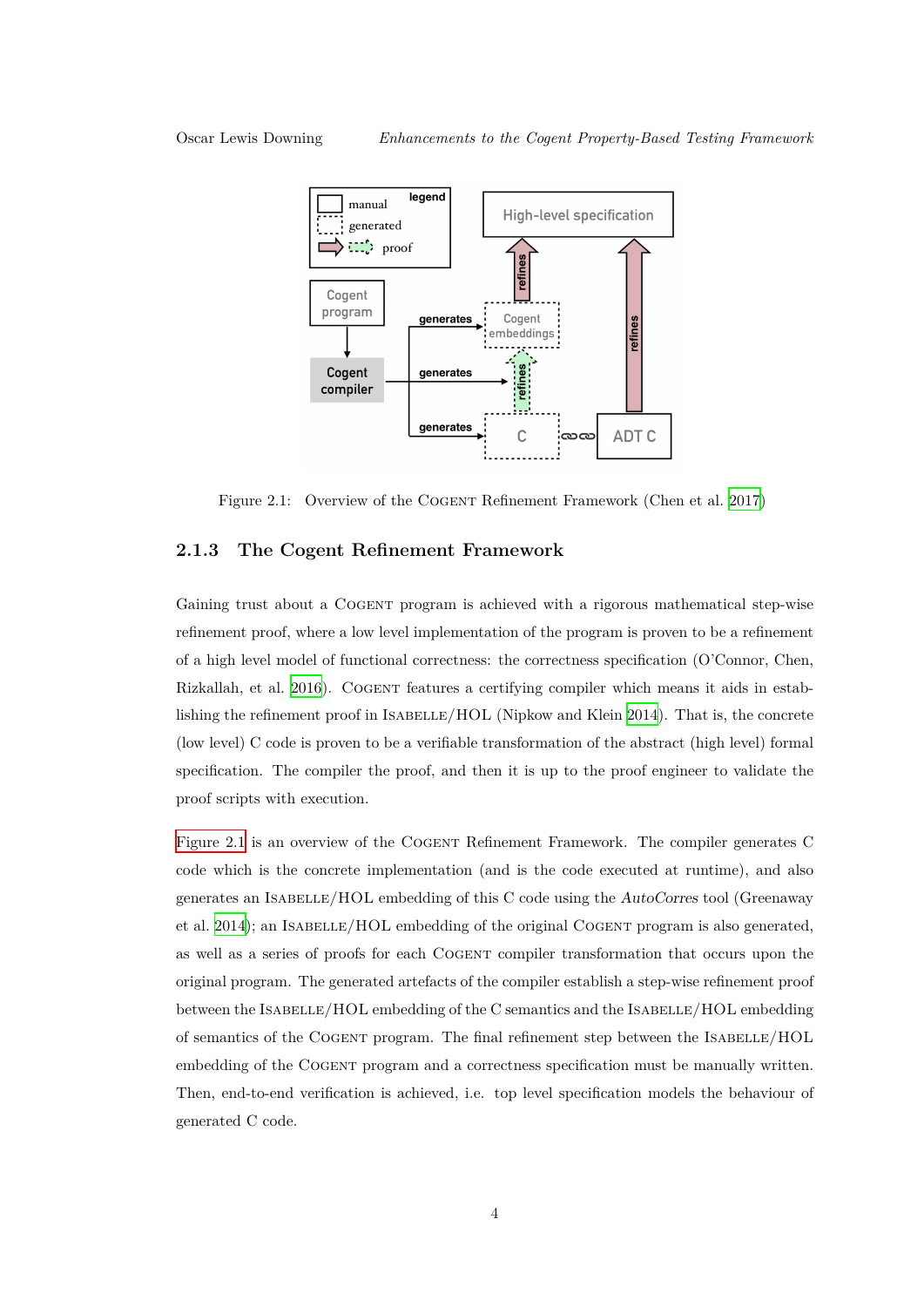For Cogent functions with implementations called via the C FFI, the compiler does not generate any proofs. The refinement proof must be constructed manually, which can be timeconsuming. However, the human cost of this verification can be amortized over time as the functions tend to be library functions that can be reused.

The refinement framework in COGENT is essential for proving properties about COGENT programs. For the programs that can be written within the restricted (but expanding) domain of Cogent, the human cost of the verification is drastically reduced. The C FFI provides an escape from these restrictions, however it must be used with caution as verification is much more involved.

Cogent language is both a viable and verifiable systems language. However, there will always be programs that have impure components and their behaviour also needs to be validated; proofs for these programs are costly and require a great deal of expertise. Testing can play a role here, as it strikes a good balance between easy of learning and rigour of coverage. COGENT has a testing framework for this purpose, and it mirrors the refinement proof discussed in this section.

### **2.2 Testing**

<span id="page-9-0"></span>At a high level testing involves a set of requirements that specify correctness and evaluating a system on is subcomponents with the intent to find whether it satisfies these requirements or not. At it most basic form testing is essentially feeding in input and "checking" behaviour either by inspecting the outputs or program internals. Black box testing has become popular because it is only concerned with checking outputs against expected outputs, and requires minimal internal knowledge of the program (Khan 2011).

Testing serves the purpose of helping to gain assurance quickly with minimal programming overhead. A degree of testing capability [is av](#page-45-3)ailable in most programming languages and is especially handy for programmers. While it not the same as the gold standard of a proof, it does have a lesser learning curve and plays an important role in the development cycle, as tests can be used to gain assurance about code incrementally and quickly; an estimated 70% of development time is spent testing (Srivastava et al. 2011)!

Cogent has a testing framework for this purpose. Under the hood the testing library is property-based (a form of black-box testing) and thi[s ena](#page-45-4)bles the tests to mirror the refinement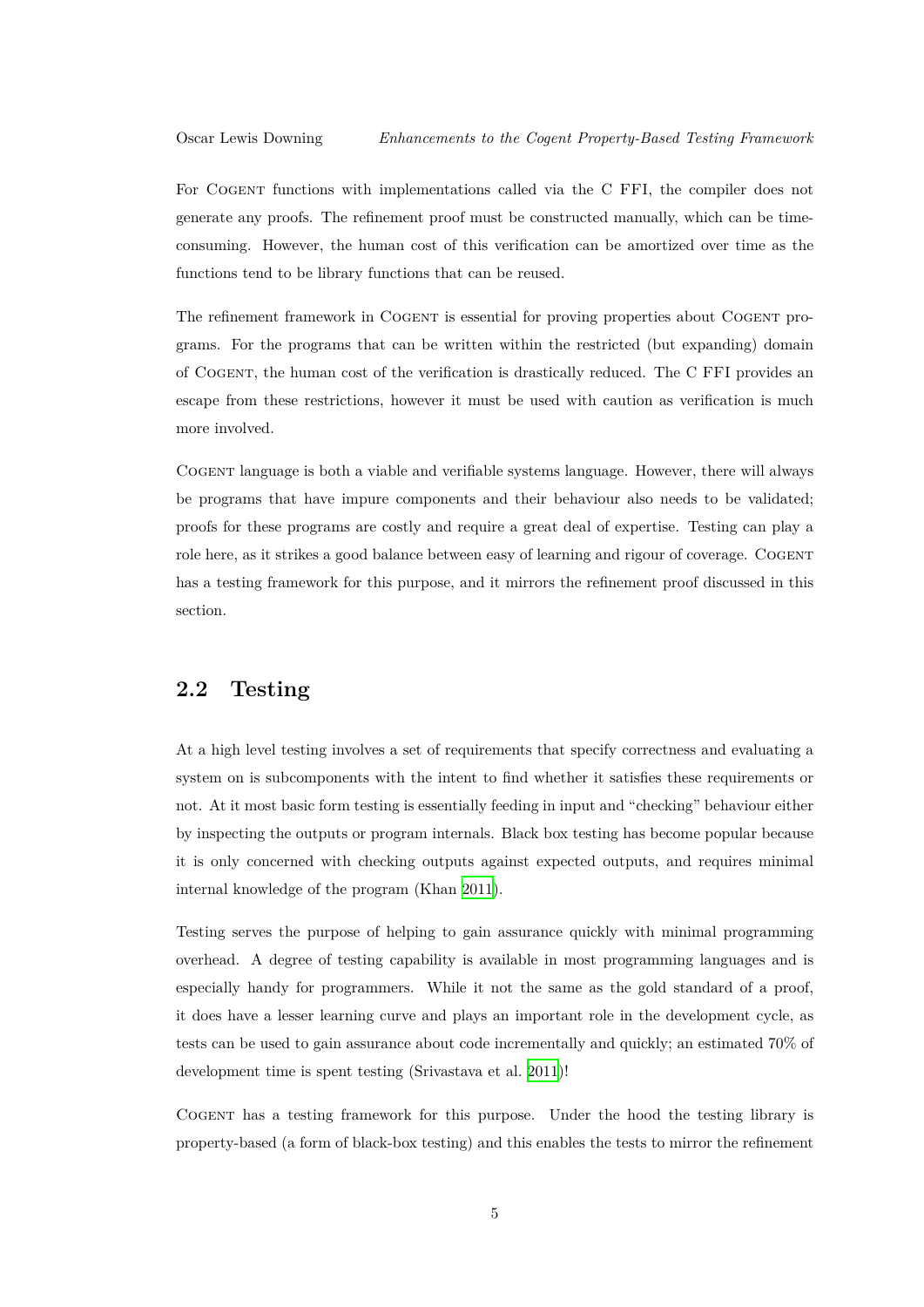described in subsection 2.1.3. But, rather than with proofs, inputs are randomly generated to validate refinement between the concrete function under test (FUT) and the model of correctness.

### **2.3 Property-Based Testing**

### <span id="page-10-0"></span>**2.3.1 Overview**

<span id="page-10-1"></span>Testing is another form of creating assurance about a program's functional correctness. There are two major types of testing: White Box testing where program internals are considered when evaluating correctness, and Black Box testing where internals are not checked only program input/output is considered. Property-Based Testing (PBT) is a form of black box testing where inputs are randomly generated and outputs are validated against a user-defined predicate.

In PBT, a function's correctness is encoded by a predicate, asserting something about that function's inputs and outputs; this is the property of the function. Several properties may be defined to capture different aspects of the function's behaviour. When running the tests, random inputs are generated and fed into the property; either true or false comes out and the test driver determines if a counterexample has been found. If no counterexamples are found then this gives us pretty good assurance the function behaves as expected.

### **2.3.2** *QuickCheck*

<span id="page-10-2"></span>The Haskell *QuickCheck* (Claessen and Hughes 2000) library pioneered PBT, and it is used in the Cogent PBT framework. *QuickCheck* provides combinator functions to build up Property definitions. A test unit about a function usually contains a predicate and a test data generator.

Listing 2.1: Involution Property of the reverse list function

✆

```
prop_revRev :: Property
2 prop_revRev = forAll arbitrary revPred
3 where revPred :: [Int] -> Bool
4 revPred xs = reverse (reverse xs) == xs
```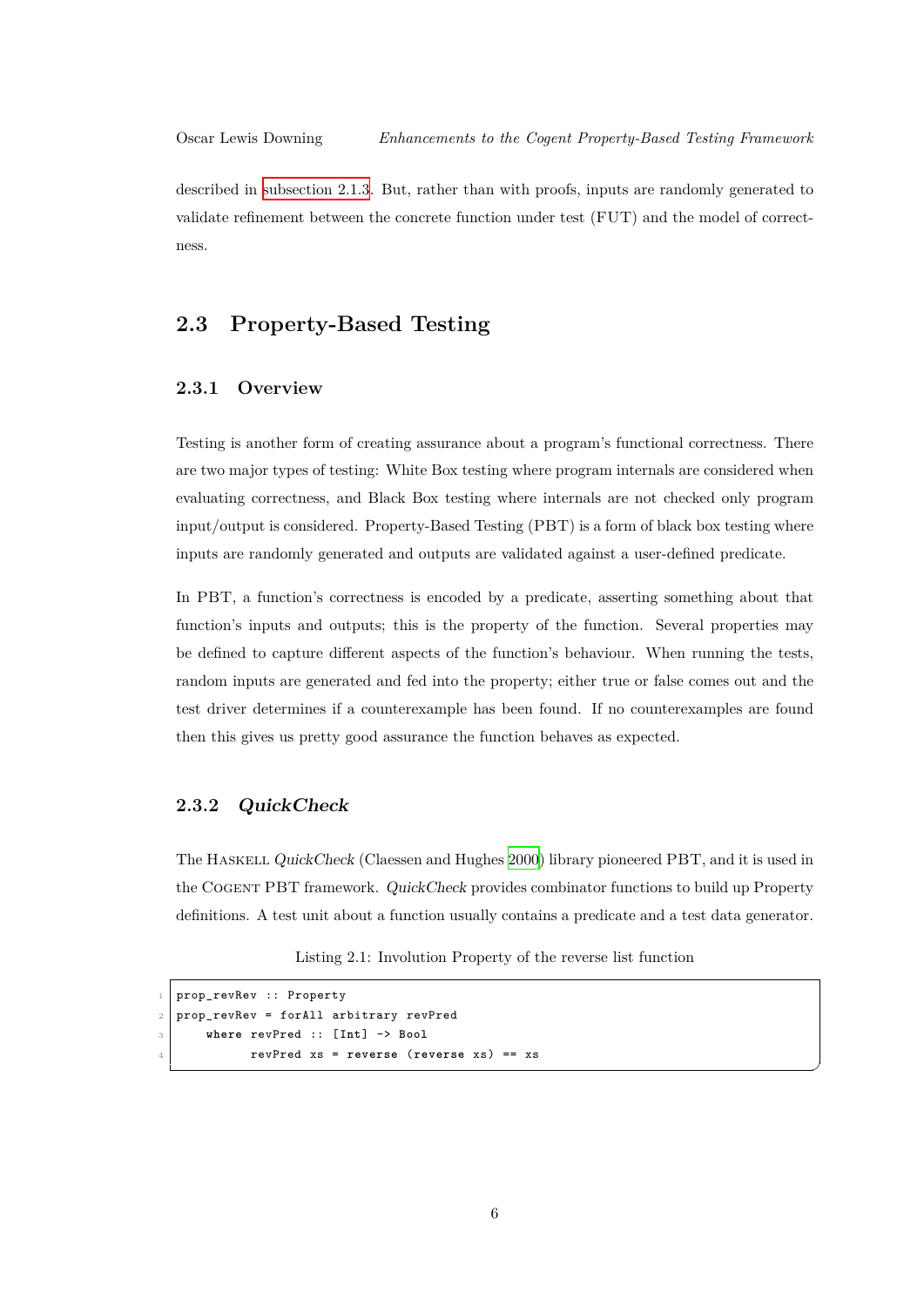The example shown in Listing 2.1 showcases testing the involution property of a list reversing function, it reads: for all arbitrary integers reversing a list, and then reversing it again will be equal to the original list. In this case, the test data generator is arbitrary which generates random test data base[d on the inp](#page-10-3)ut type, and the property predicate is function revPred.

PBT tends to have good test execution performance and this can be improved drastically when the test data generator is custom. This boils down to defining a nice test data generator using the combinators provided, meaning specific ranges of test data can be defined. Alternatively preconditions for test data can be defined to achieve this, however they can be inefficient since they will discard generated values that fail the precondition.

*QuickCheck* is used because it allows properties, in a mathematical sense, to be defined and tested in Haskell, therefore higher order logic Isabelle/HOL can be translated into *QuickCheck* logic. Thus, properties in ISABELLE/HOL can be translated into HASKELL *QuickCheck* properties and vice versa (with the caveat that there may be some work involved with the translation). Which is advantageous because PBT has been shown to be capable of finding bugs in both implementations and specifications (Hughes 2016).

### **2.4 Current Cogent PBT [Fram](#page-45-5)ework**

### <span id="page-11-0"></span>**2.4.1 Overview**

<span id="page-11-1"></span>The Cogent PBT framework (Chen et al. 2017) uses Haskell *QuickCheck* library. To conduct tests, first the Cogent program must be translated into Haskell: a *shallow embedding* is generated, which is semantically equivalent to the original Cogent program but with Haskell syntax. The compiler will automatically ge[nerate](#page-44-1) this HASKELL embedding for COGENT programs. Any function written via the C FFI is not translated but rather the interfacing functions required to use the HASKELL C FFI (Chakravarty 2000) are generated.

*QuickCheck* allows you to define functional correctness similarly to how you would in Isabelle/HOL: verification by refinement express[ed as](#page-44-2) a *QuickCheck* property function in Haskell and validated by random data. The property is a predicate detailing how the concrete implementation (the Haskell embedding) refines the abstract correctness specification which must be written in HASKELL. Thus, refinement between functions can be tested with *QuickCheck*, mirroring the verification approach: a single step refinement between a HASKELL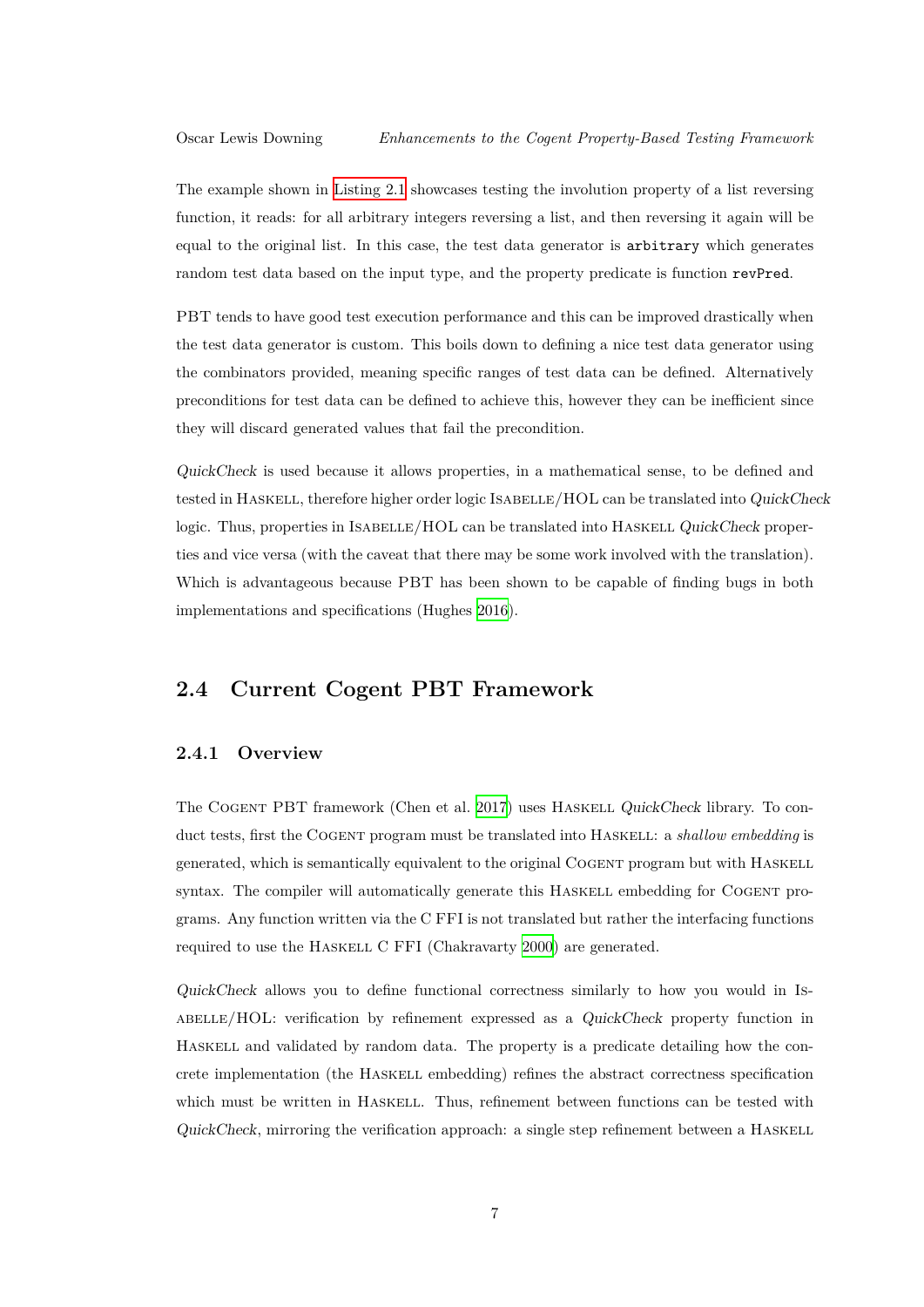

<span id="page-12-0"></span>Figure 2.2: Overview of the Cogent PBT Framework Chen et al. 2017

correctness specification and a concrete implementation, where during execution of tests random data is generated in search of a counterexample. The implementation c[an be](#page-44-1) either the pure Cogent program shallowly embedded it Haskell, or impure C function, that is called via the C FFI, or this can be manually written in HASKELL itself. Instead of proving refinement between a specification and an implementation, refinement is tested with random data (generated by *QuickCheck*).

Figure 2.2 summaries the components of the framework, and showcases the automated and manual components. The compiler generates a HASKELL shallow embedding of the COGENT function, this is semantically equivalent to the Cogent function; for pure Cogent functions this [is complete](#page-12-0)ly automatic, however, for C FFI functions only the interface functions are generated and the user must handle the monadic effects due to the IO, alternatively, a semantically equivalent function can be manually defined in Haskell. The "tests" arrow here represents the *QuickCheck* property function that encodes the refinement: the expression connects the concrete Haskell embedding of the Cogent function to the Haskell abstract correctness specification. This is semi-automatic as the functions that compose the property expression must be defined and then the property is automatically tested with *QuickCheck*.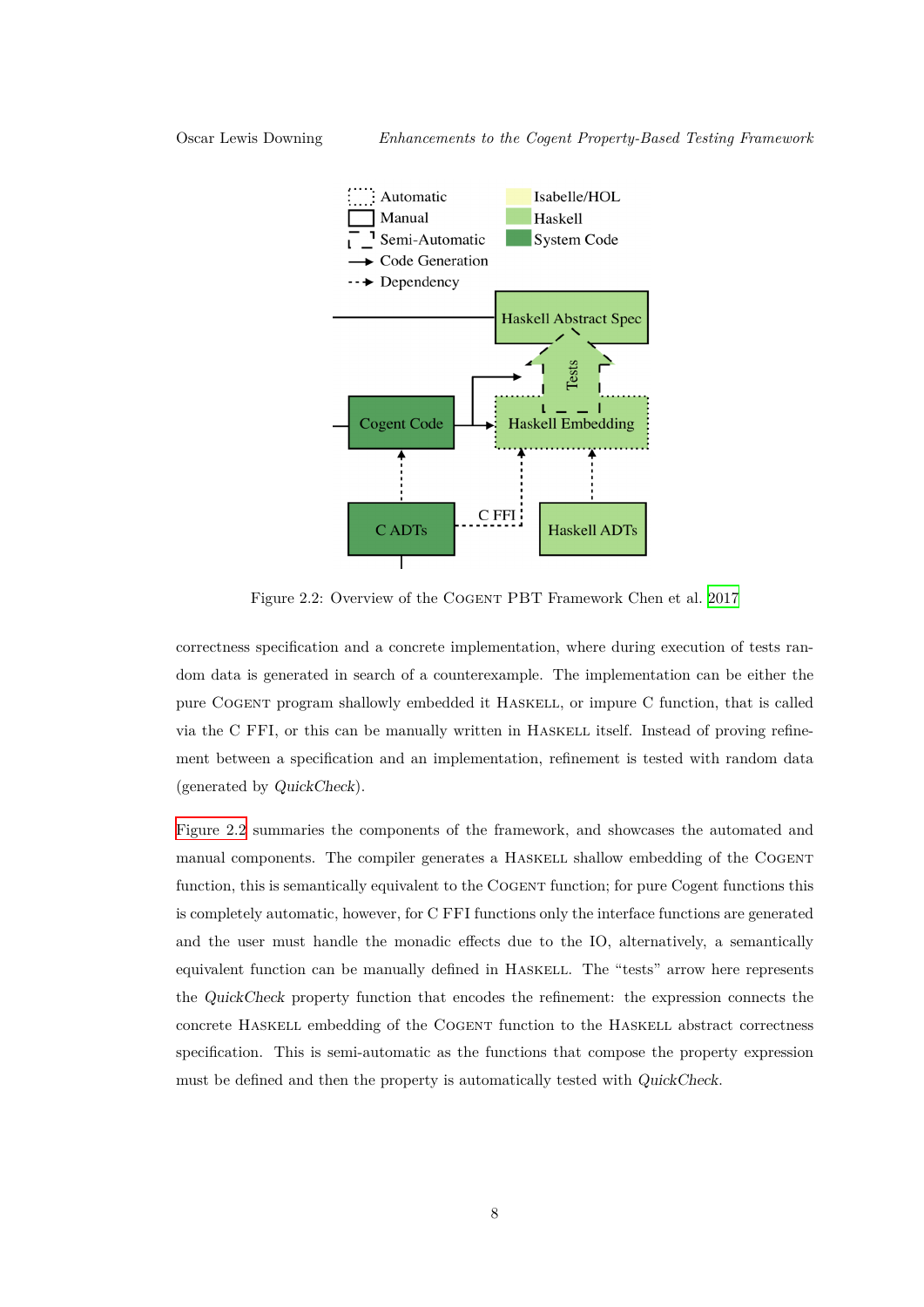### <span id="page-13-0"></span>**2.4.2 Testing Refinement in the Cogent PBT framework**



Figure 2.3: Refinement Statement Diagram.

 $|abs|: ia \rightarrow oa$ 

<span id="page-13-1"></span>Figure 2.4: Abstract function (the correctness specification)



Figure 2.5: Concrete function (the function under test)

 $absf$  :  $ic \rightarrow ia$ 

Figure 2.6: Abstraction function

rrel : *oa ∼ oc*

Figure 2.7: Refinement Relation

Figure 2.3 displays is a simplified refinement statement, similar to proving refinement, testing refinement follows a similar pattern, comparing an abstract specification (**abs**) against a concrete implementation (**conc**). However, testing requires input, in the PBT framework inputs [are random](#page-13-1)ly generated; in the diagram, **ic** and **ia** represent input for concrete function and abstract function, respectively, and they must be related: they can be generated independently however it would be extremely inefficient. Instead, the abstraction function **absf** must be introduced to convert from concrete type (**ic**) to abstract type (**ia**), allowing concrete inputs to be randomly generated, and thus ensuring the inputs are related. Abstraction is essentially converting data representations from one with more detail to one with less detail, keeping only those data fields deemed necessary. Thus, the abstraction function pulls apart the concrete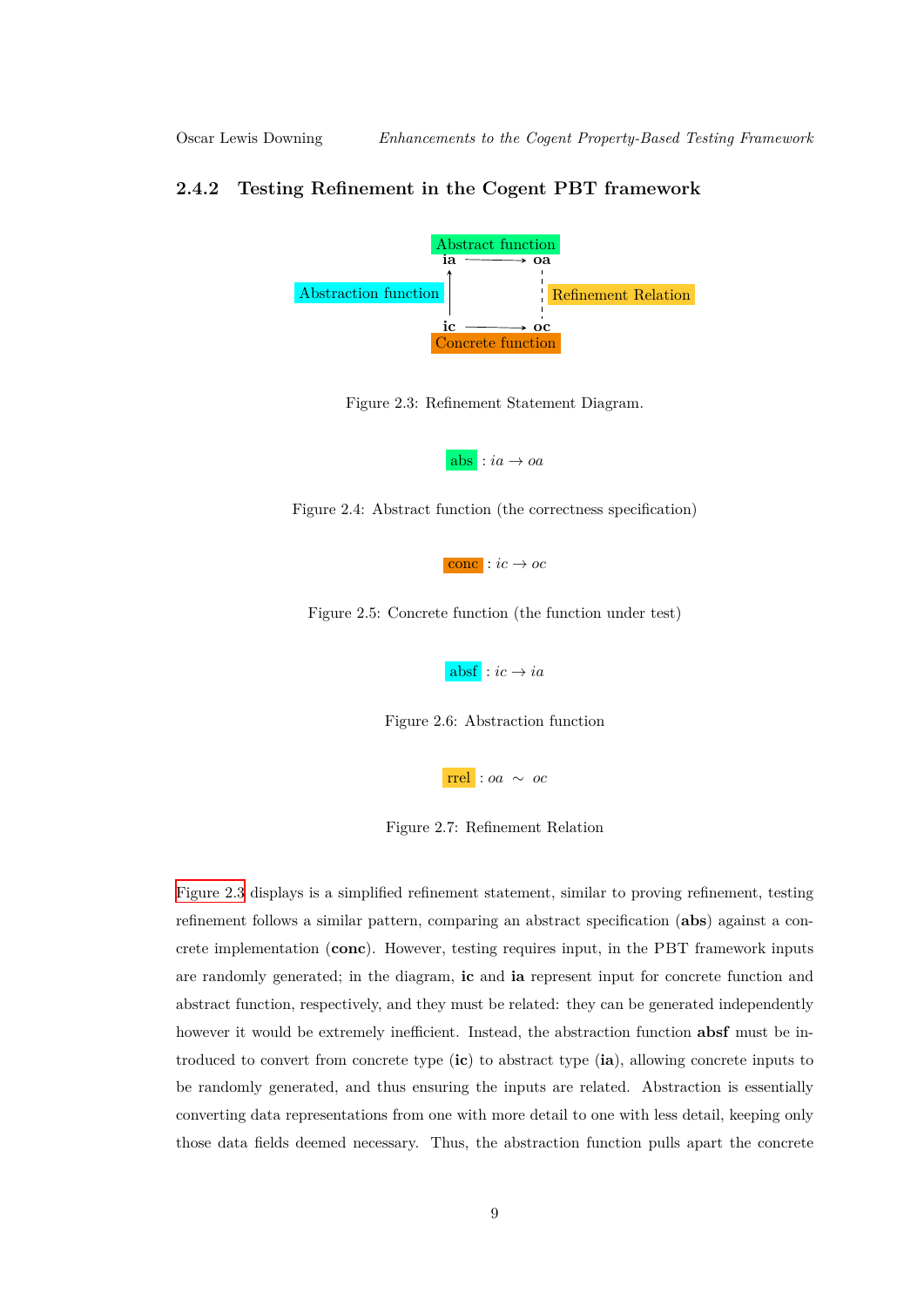input and populates the abstract output type with only the fields vital testing. The abstract function **abs** models the concrete implementation with minimal implementation detail. Finally, the refinement relation **rrel** compares the outputs of the concrete function (**oc**) and the abstract function (**oa**), once again, depending on the implementation details of the **oc** may be ignored in the comparison To summarise, **ic** is randomly generated, **absf** converts it to **ia** and both **conc** and **abs** are executed and **rrel** compares the outputs; and both **absf** and **rrel** can ignore details from the concrete implementation, as **abs** is the source of truth in terms of correctness.

#### **Refinement Statement as a** *QuickCheck* **Property**

|  |  | Listing 2.2: Refinement Statement QuickCheck Property |  |  |
|--|--|-------------------------------------------------------|--|--|
|--|--|-------------------------------------------------------|--|--|

```
1 prop_fn :: Property
2 prop_fn = forAll gen_fn
3 (\ic -> let oc = conc ic
\begin{array}{c|c|c|c|c} \hline \end{array} \begin{array}{c|c|c} \hline \end{array} ia = \begin{array}{c|c|c} \textbf{absf} & \textbf{ic} \end{array}\begin{array}{ccc} 5 & \phantom{000} \end{array} oa = \begin{array}{c} \texttt{abs} \end{array}ia
6 in corres' rrel oa oc)
```
As displayed in Figure 2.3 the code snippet Listing 2.2 showcases how the refinement statement is encoded in Haskell as a *QuickCheck* property for testing. The anonymous function takes in **ic** and encodes that refinement statement. Test data generator supplies **ic**. Thus, the property forms a predica[te with](#page-13-1) Haskell expressio[ns, and dur](#page-14-0)ing test execution *QuickCheck* will run the test data generator (**gen\_fn**) and the refinement predicate will be tested.

✆

✆

#### **Example using** *averageBag* **function**

The *Bag* COGENT program determines the average of a list containing 32-bit unsigned integers with an aggregation function, originally demonstrated by O'Connor 2019.

```
Listing 2.3: Bag type
```
<sup>1</sup> **type** Bag = { count : U32, **sum** : U32 }

The *Bag* type in Listing 2.3 is used for tracking the sum and size of the list, it is a COGENT record type consisting of the fields *count* and *sum*.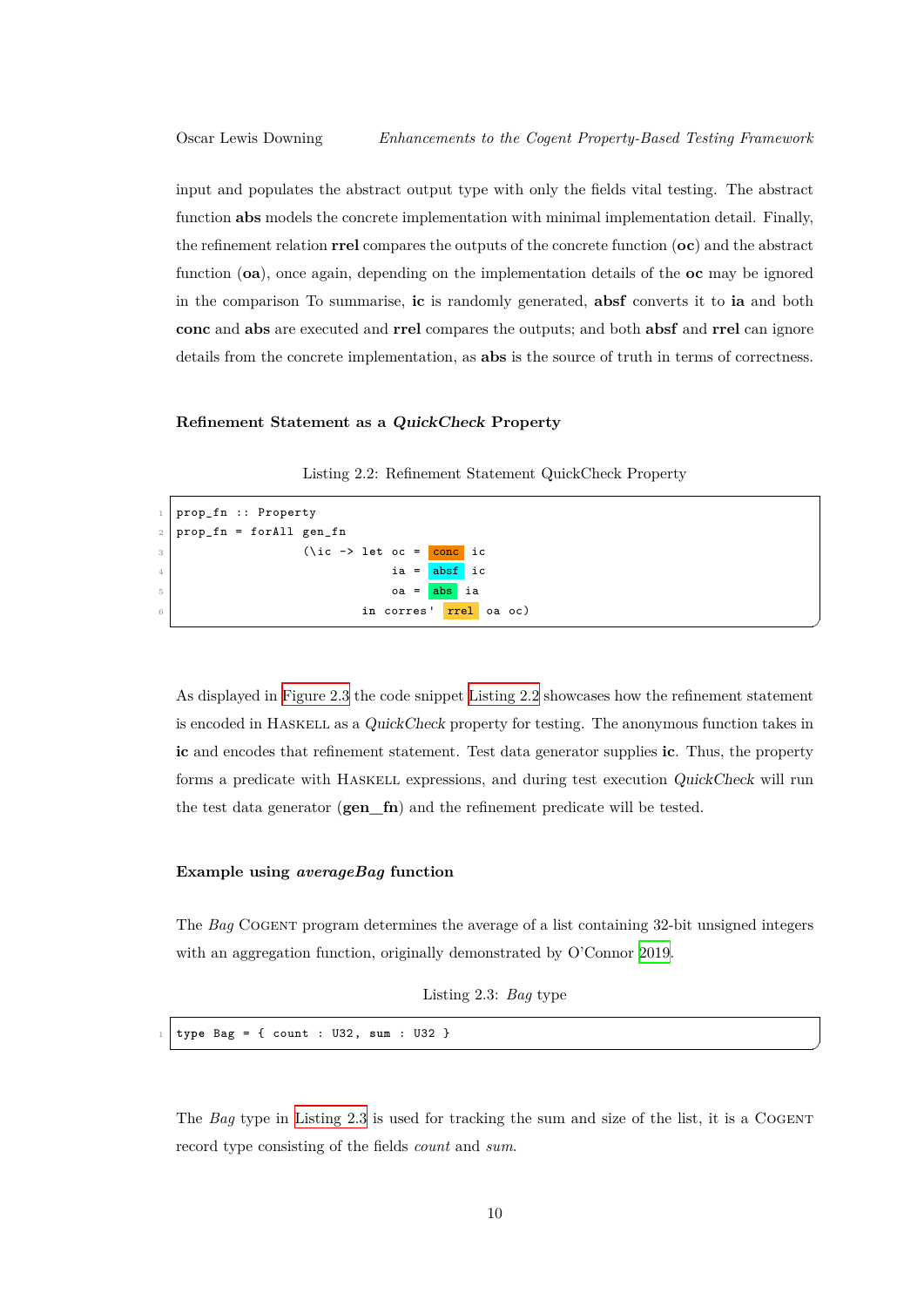✆

✆

Listing 2.4: *averageBag* function

<span id="page-15-0"></span>

| 1   averageBag : Bag -> < EmptyBag   Success U32 > |
|----------------------------------------------------|
| 2   averageBag b                                   |
| $=$ if b.count $== 0$ then EmptyBag                |
| else Success (b.sum / b.count)                     |

The *averageBag* function Listing 2.4, is a function within the *Bag* program that determines the average of the *Bag* type: it performs a safe division returning a variant type enclosing the answer. It is the concrete implementation under test.

Listing 2.5: *[averageBag](#page-15-0)* Abstract function (correctness specification)

|       | $\frac{1}{\sqrt{1}}$ hs_averageBag :: (Int, Int) -> Maybe Int |
|-------|---------------------------------------------------------------|
|       | $_2$   hs_averageBag ia = if fst ia == 0 then Nothing         |
| $3-1$ | else Just \$ snd ia / fst ia                                  |

Listing 2.5 is the abstract specification in Haskell that models the implementation in Listing 2.4. Note that the concrete function is translated into HASKELL semantics for testing however in Listing 2.4 the COGENT version is shown for simplicity.



Figure 2.8: Refinement Statement Diagram with *averageBag* types.

<span id="page-15-1"></span>The Figure 2.8 operates the same as Figure 2.3, however, in Figure 2.8 the function type signatures are inserted, to assist in demonstrating the flow of data when tests are executed. The test data generator must be defined to create a *Bag* type, essentially each field is populated with [random da](#page-15-1)ta using *QuickCheck a[rbitrary](#page-13-1)* test data genera[tor. Rando](#page-15-1)m concrete inputs are generated and fed into the refinement *QuickCheck* property. This entails each of these functions being executed and following the refinement in Figure 2.8: evaluating to either true or false, either finding a counterexample that breaks the refinement property or the property is validated as no counterexamples were found.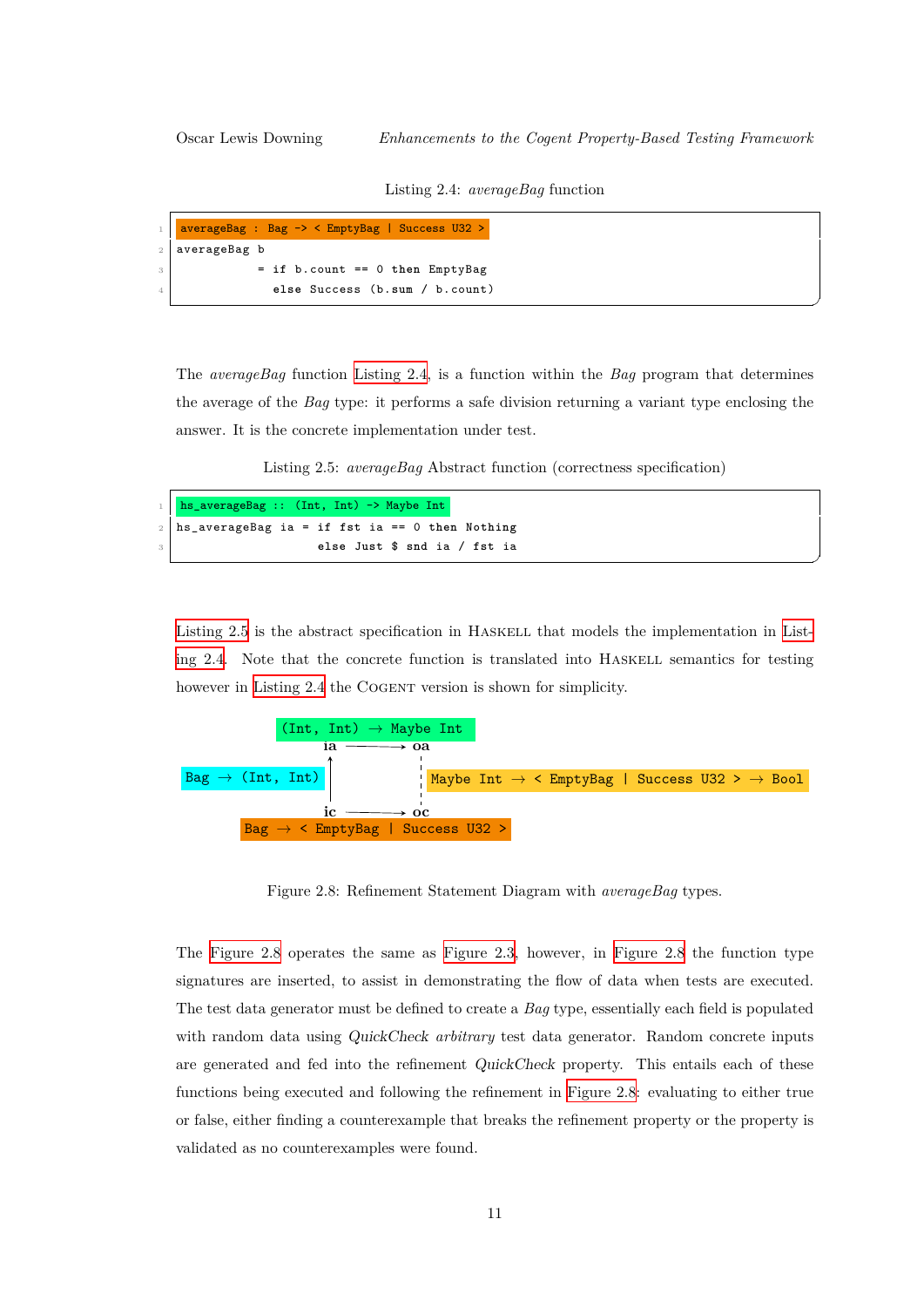### **2.5 Analysis of Existing Framework**

<span id="page-16-0"></span>The current PBT framework is a good option for when testing Cogent functions, however, the clean abstracted view shown so far has hidden the drawbacks of using this framework. In practice, testing involves messing around with a compiler generated version (a shallow embedding) of the original code, since Haskell is used to conduct PBT, a Haskell shallow embedding is generated which is quite un-intuitive because all types are given new names.

PBT is a good fit for the Cogent ecosystem, but requires a lot of work to set up, as the HASKELL shallow embedding of Cogent types are unintuitive: the embedding converts types from Cogent structural types (types differentiated by structure) to Haskell Nominal types (types differentiated by names). For each COGENT type in the original program, the compiler will generate a parametric type with a new mechanical name, which is instantiated by the function itself. The shallow embedding is necessary for converting between type systems, however, it gets confusing quickly when testing, and especially so for larger programs.

The following analysis focuses on two key drawbacks of the PBT framework, the pain of dealing with the HASKELL shallow embedding section 2.5, and the toil associated with the defining the functions that compose the *QuickCheck* refinement property section 2.5.

### **Haskell Embedding**

Previously section 2.4.2, the *averageBag* example has hidden the shallow embedding, in this section the shallow embedding is exposed for analysis.

### Listing 2.6: *averageBag* input COGENT type

```
1 type Bag = { count : U32
2 , sum : U32 }
```
#### Listing 2.7: *averageBag* output COGENT type

✆

✆

<span id="page-16-2"></span><sup>1</sup> **type** R = < EmptyBag | Success U32 >

Listing 2.8: *averageBag* input HASKELL shallow embedding type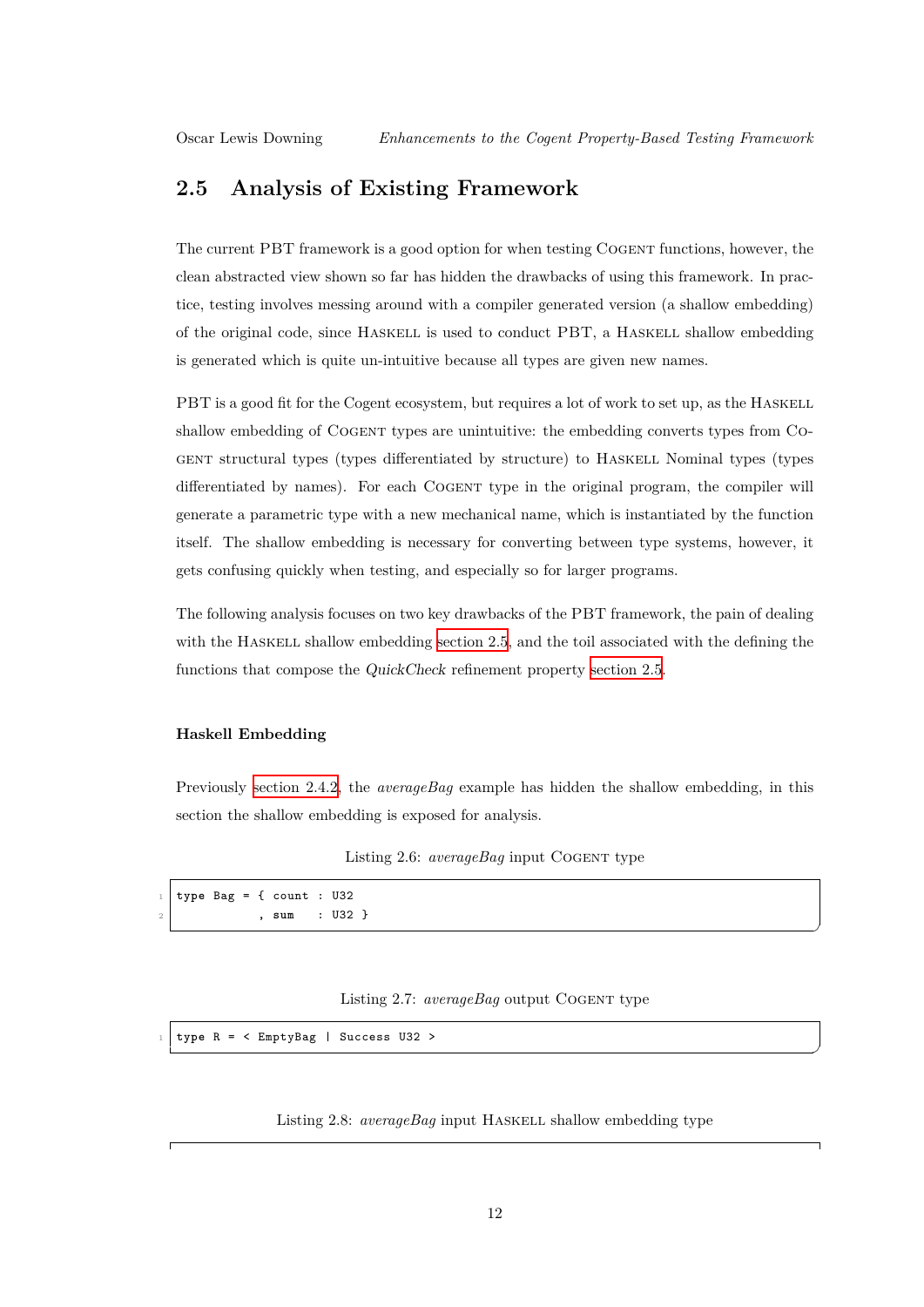Oscar Lewis Downing *Enhancements to the Cogent Property-Based Testing Framework*

```
1 data R4 t1 t2 = R4{ count :: t1
2 , sum :: t2 }
3 -- example instantiation:
  4 R4 Word32 Word32
```
Listing 2.9: *averageBag* output HASKELL shallow embedding type

✆

✆

✆

```
1 data V0 t1 t2 = V0_EmptyBag t1
2 | V0_Success t2
3 -- example instantiation:
  VO () U32
```
When testing the *averageBag* function the input type shown in Listing 2.6 becomes Listing 2.7 in the shallow embedding stage of the compiler. The *Bag* type is given a mechanical name and converted to a polymorphic type which is instantiated when defining the function. The output type of *averageBag* is shown in Listing 2.8 becomes the type in [Listing 2.9](#page-16-1), during [the shallow](#page-16-2) embedding stage of the compiler. Similarly, for the variant type, the COGENT structural type becomes Haskell nominal type.

For each function return type a new *R* or *V* is enumerated upon. This becomes more confusing when testing C functions via the FFI, as the concrete function is not shallowly embedding but the original C program is connected to HASKELL with the FFI. When testing, C types are represented in Haskell by a record or a primitive, and wrapped in the IO monad, resulting in unintuitive function input and output types. To combat this a DSL was proposed by Chen et al. 2017 to allow for an abstracted view of testing where the mess of the embedding is kept behind the scenes. This would make the framework more usable.

### **Func[tions](#page-44-1) for setting up Refinement Test**

Listing 2.10: Functions required to be defined for testing (Highlighted)

```
1 prop_fn :: Property
2 \mid prop_fn = forAll gen_fn3 (\ic -> let oc = conc ic
\begin{array}{c|c|c|c|c} \hline \end{array} ia = absf ic
\begin{array}{c|c|c|c|c} \hline 5 & \multicolumn{1}{c|}{\text{oa}} = \textbf{abs} & \textbf{ia} \end{array}6 in corres' <mark>rrel</mark> oa oc)
```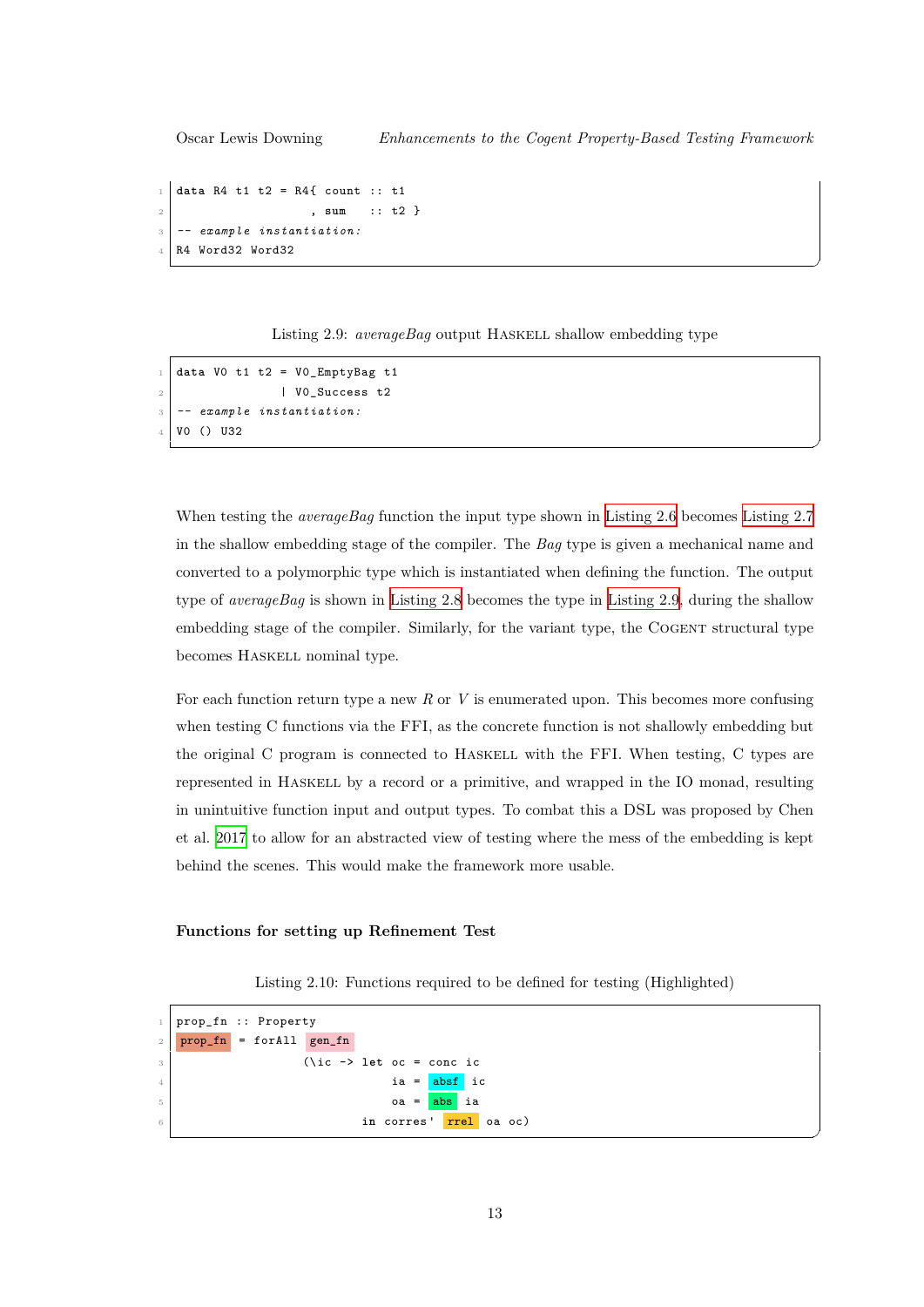The Haskell function in Listing 2.10 shows the *QuickCheck* property which encodes the refinement Figure 2.3. The highlighted functions that compose the property are the ones that must be defined by the user to set up the tests. In other words, additional work on top of writing the function under test. **[absf](#page-17-0)** must transform **ic** into **ia**, and **rrel** must compare **oa** and **oc**. **g[en\\_fn](#page-13-1)** is the test data generator and must also be defined.

The core of work is fairly straightforward but repetitive and mostly involving decomposition and composition of types. This is because the abstraction function **absf** must convert the Cogent type (its Haskell embedding version) into a more high level Haskell type. Moreover, the refinement relation involves a comparison between types from different languages, the output from the concrete function (a Cogent type but embedded in Haskell) and the output from the abstract function (Haskell type). Furthermore, the test data generator must generate the components of the type and populate the constructor. All these functions heavily require the deconstruction/construction of types. A task not in itself tedious but for more complex types becomes quite laborious and error prone, especially so when testing functions via the C FFI, as everything is wrapped in additional constructors (to handle interoperability safely).

The aim of this thesis is to introduce enhancements initially proposed in Chen et al. 2017 which would help to overcome these shortcomings of the COGENT PBT framework, leading to it becoming a more viable option for gaining assurance for Cogent functions and especially those functions implemented via the Cogent C FFI.

### **2.6** *Lens* **Library**

<span id="page-18-0"></span>The core issue involved when abstracting one type to another, or when comparing two different types during refinement, is how to succinctly pull apart a type into its subcomponents. This is because during abstraction from concrete to abstract, concrete implementation details may be discarded, and therefore, the subcomponents of the overall type need to be extracted and placed into the abstract type constructor. Furthermore, when comparing the concrete and abstract outputs, the inhabitants of each must be extracted and then compared with a relation. Thus, there is motivation for a simple syntax for extracting type inhabitants. The *Lens* library is a widely used HASKELL library that specialises in this and therefore must be surveyed.

This section provides an overview of the original Haskell *Lens* library (Kmett 2021b) which developed upon ideas introduced by Foster et al. 2007 and Pickering, Gibbons, and Wu 2017.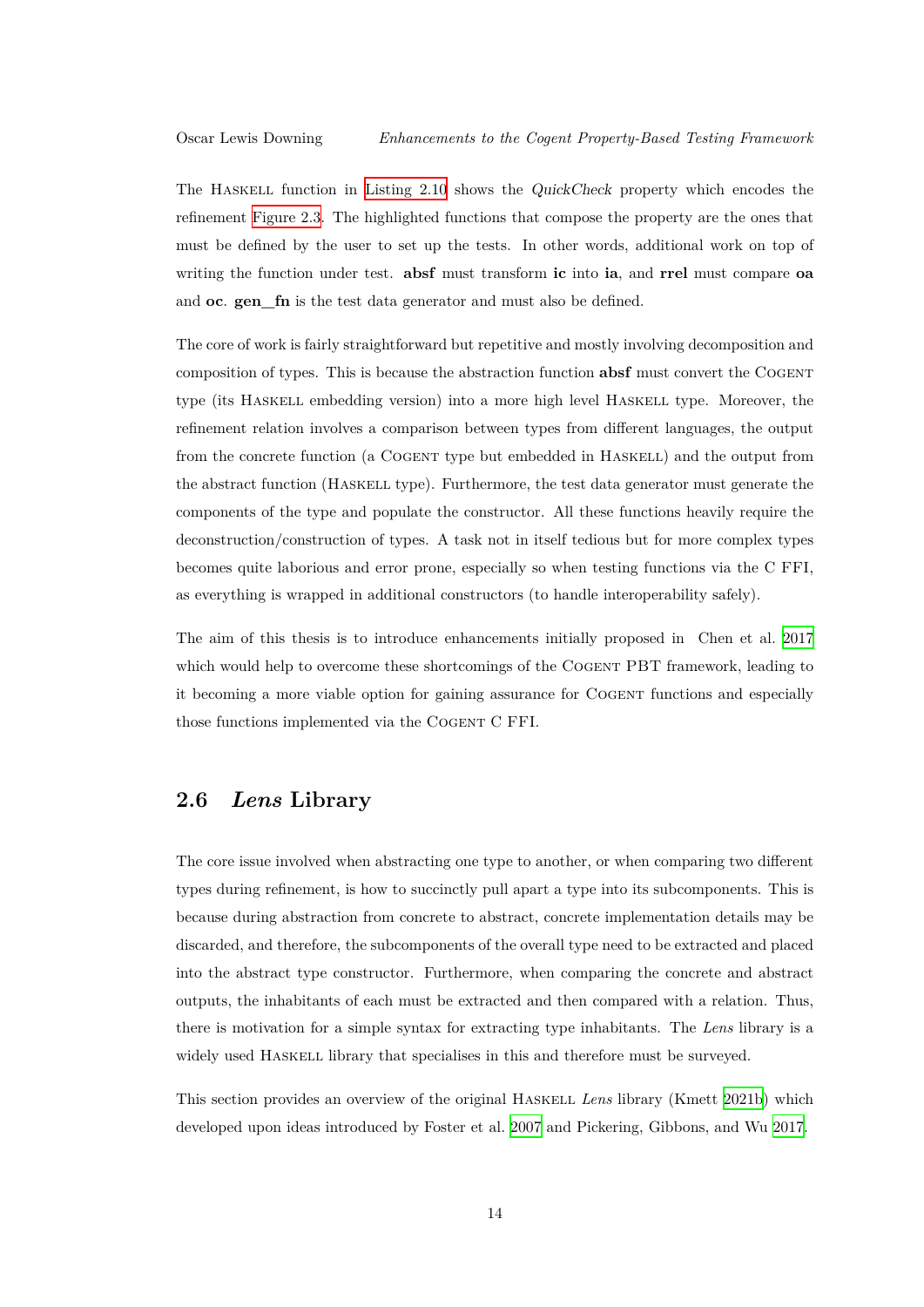✆

#### **What is the** *Lens* **library?**

In a nutshell, the *Lens* library simplifies viewing and updating HASKELL data structures by introducing functions that offer a generic way of focusing on a particular parts of the structure. The "focus" function is called the *view* and the structure it is focusing on is called the *source*. Using *view*, a particular field from the *source* can be focused on: either reading or updating. To drill down through a nested data structure, to get to a particular field with *view*, field name/tuple position/variant alternative name are composed.

Listing 2.11: *Lens* view expression

```
1 let ic :: (U32, Bag{count,sum})
         ic = (10, (Bag 10 2))3 \mid \text{sum} = \text{ic}^{\frown}.2 \cdot \text{sum}4 in ...
```
The example Listing 2.11 shows how *Lens* infix *view* function (^.) can be used to extract the *sum* field from the nested data structure **ic**. (^.) is the *view* infix syntax, the first argument is on the left-hand side of the *view* and the second argument is on the right-hand side. The first argumen[t is the objec](#page-19-1)t being viewed, the *source*, and second argument is a composition of field names that drill down to extract the *sum* field. Aesthetically similar to first class accessors from Object-Oriented languages, except tuples elements are extracted with underscore prefixing their index.

As outline above, the Cogent PBT framework shortcomings steam from unintuitive types in the shallow embedding, and repetitive work required to establish tests. The *Lens* library can be leveraged in the solution to these problems, as its syntax is extremely uniform, minimal, and easy to generate, and therefore can be used to improve usability.

### **2.7 Possible Solutions**

#### <span id="page-19-0"></span>**Domain-Specific Language for the Cogent PBT framework**

As pointed out by Chen et al. 2017, a custom domain-specific language (DSL) for defining test requirements would be a useful additional into the framework; provided there is: fine grain control over the code generation, and the syntax is simple and terse. The DSL must be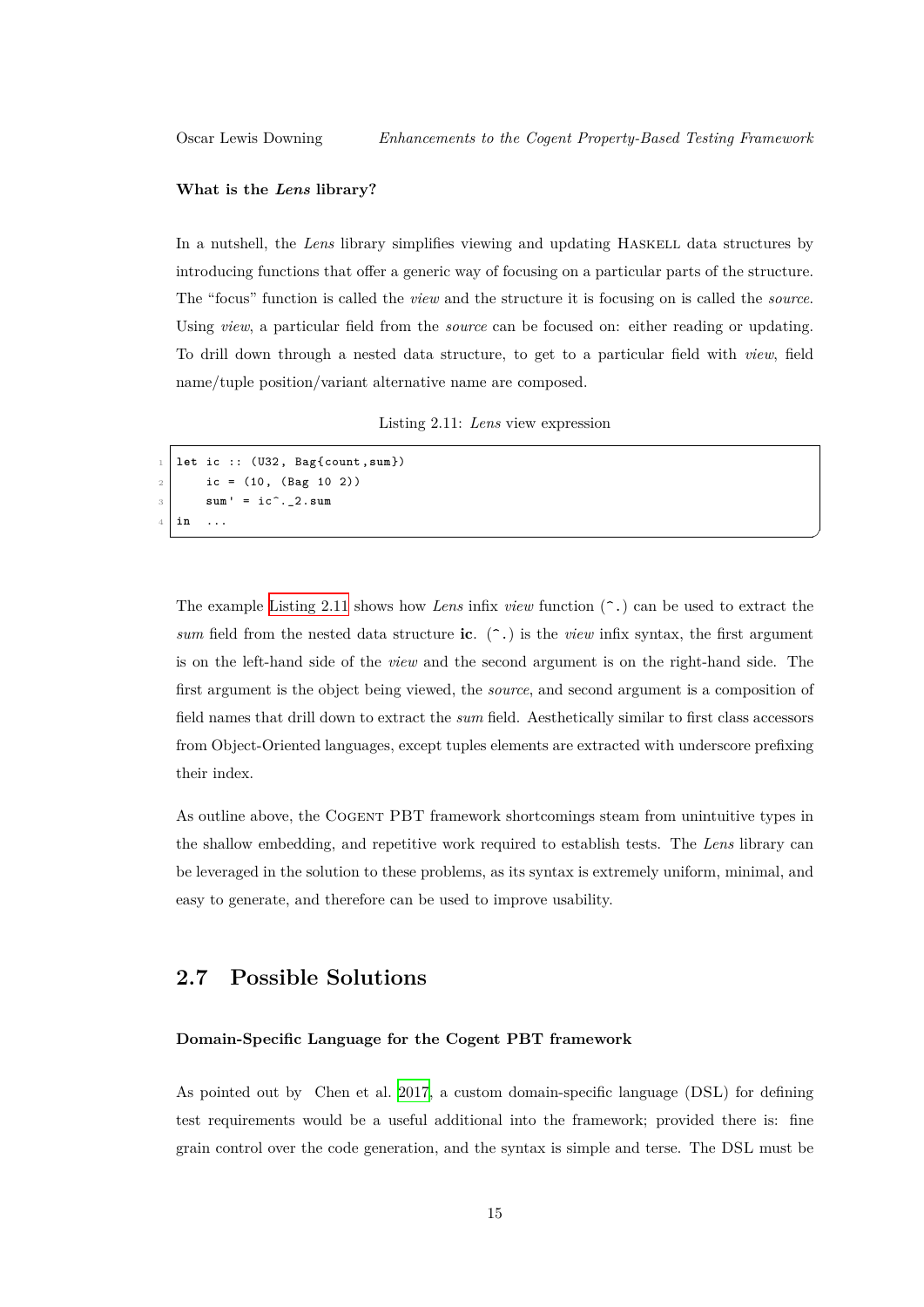custom due to the specific requirements of the Cogent PBT framework. A key indicator of usefulness in this regard is the Lines Of Code (LOC) metric, which gives a rough estimation of work. When using the DSL to define a test, a reduction in the LOC versus the manual implementation would indicate a reduction in required work.

#### **Code Generation**

Enhancing the code generated from the compiler would assist in reducing the toil of testing. However, limited information can be striped from the COGENT program itself, and therefore back-end modules must work in tandem with the proposed front-end DSL. Thus, this would allow the functions that compose the refinement *QuickCheck* property to be generated, as well as the property itself.

#### *Lens* **integration**

Lens is a powerful HASKELL library which exposes functions for viewing and updating structures. Integrating the library into the DSL would expose a concise and expressive way of decomposing and composing types to the user defining test requirements. Which would be extremely useful and can assist in improving usability, as discussed in the previous section section 2.6.

#### **[Beginners](#page-18-0) Luck**

*Beginner's Luck*, Lampropoulos et al. 2016, is a HASKELL embedded DSL used to streamline *QuickCheck* PBT by allowing definition of test data generator and also correctness specification to be written in one fell swoop. Therefore, it could assist in improving usability of the framework by simplifying the definition of specifi[cation](#page-45-6) and test data generator. However, *Luck* by itself would not be enough to solve the drawbacks of the framework, it's integration into the DSL may prove useful. In the end, *Luck* was deemed out of scope for this thesis.

#### **Choice of Shallow Embeddings**

Isabelle/HOL has *QuickCheck* library as well (Bulwahn 2012), and a Isabelle/HOL shallow embedding is generated by the compiler. Meaning, this thesis can focus on the HASKELL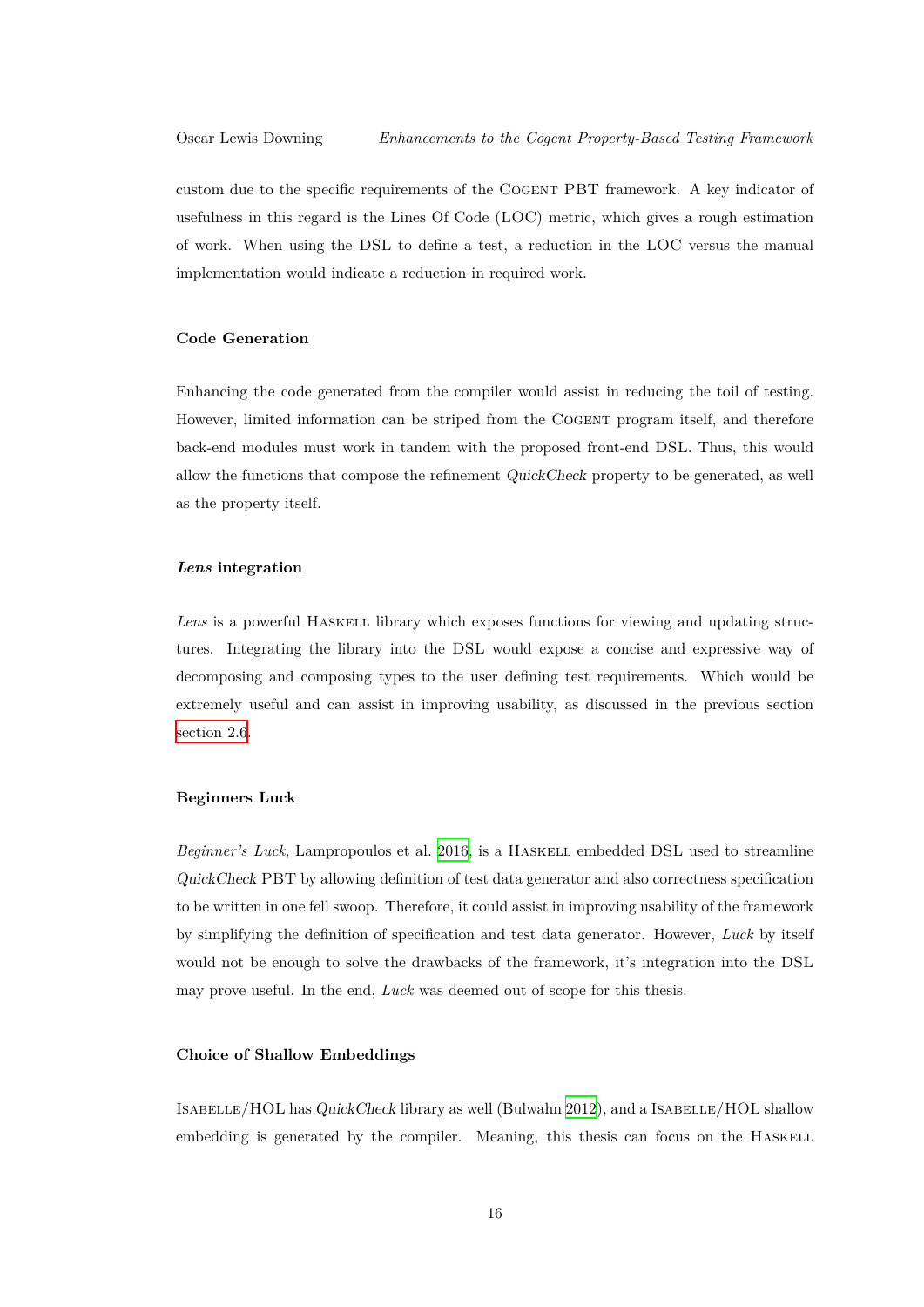embedding and build up a solution for that or focus on ISABELLE/HOL, because they both have *QuickCheck* test libraries. In the end, HASKELL was chosen because of preference and because it suited the use case better.

To summarise, the approach selected for tackling the drawbacks of the Cogent PBT framework is a combination enhancing code generation and implementing a DSL (with *Lens* integration) for the specification of test requirements.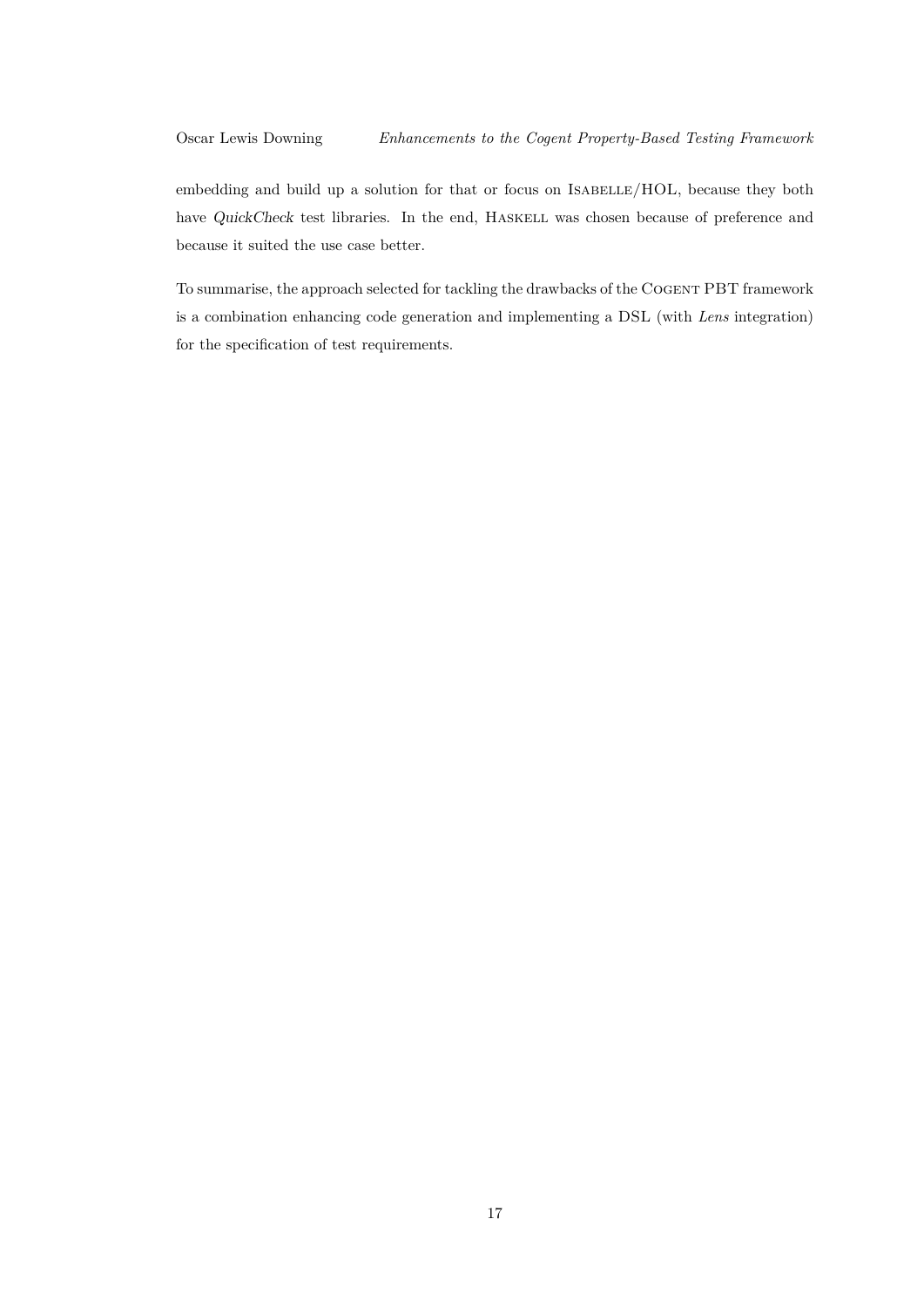## <span id="page-22-0"></span>**Chapter 3**

## **Solution & Implementation**

### **3.1 Solution: DSL and Generators**

<span id="page-22-1"></span>The Cogent PBT framework is in need of usability enhancements and the focus of this thesis was to implement enhancements initially proposed by Chen et al. 2017. In terms of the main modules of the proposed enhancements, the primary focus can be broken down into three key components.

### **Custom Domain-Specific Language**

Users of the testing framework would benefit from a custom DSL as it would provide a tailored way of describing testing requirements. Moreover, it would abstract away the messy details discussed previously in section 2.5, and result single test file for the function under test (FUT) — rather than having to dig around the Haskell shallow embedding and supporting Haskell test file.

#### **Code Generators**

The back-end compiler modules that would underpin the DSL must have enhanced generation in order to properly set up the refinement test in *QuickCheck*. With the DSL providing an interface for users to specify requirements and code generators in the compiler building the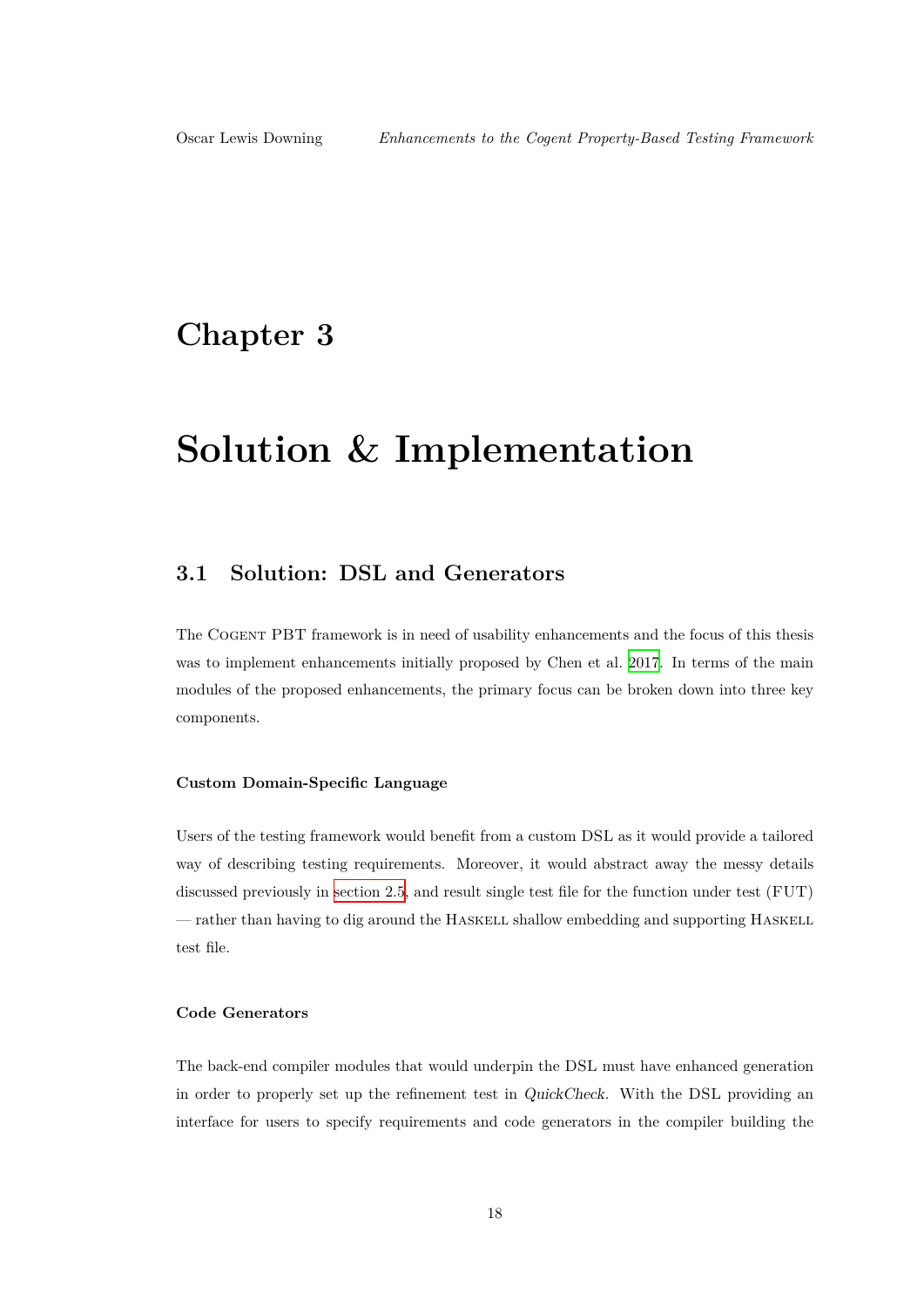refinement test, the users will be able to get into a test ready state much faster than with the current framework.

#### *Lens* **Integration**

The *Lens* library provides simple and powerful syntax for decomposing type. Integrating the library into the DSL would provide uniform syntax for referring to the type fields which is beneficially to usability because the *Lens* expressions are easy to construct.

### **3.2 Scope and Requirements**

### **3.2.1 Overview**

Naturally, there are many ways to enhance the framework, however, given the time and resource constraints for this thesis, the scope of the enhancement has been restricted to the key listed above in section 3.1. This was to account for the effort expected to spent designing, implementing, integrating and testing.

The focus of thi[s thesis is t](#page-22-1)o improve the usability of the framework, consequently, the requirements can be broken down into two core usability requirements:

- 1. **Less work**. The enhancements must reduce the work required of the user. The metric chosen to discern the success of this is the lines of code (LOC) of the test file. Thus, the LOC required of the user when writing the test file must be fewer when using the new framework versus when using the current framework.
- 2. **Decent testability scope**. The enhancements must be able to test a good majority of possible scenarios. The metric chosen to determine the success in this regard is if the enhancements can handle a set scope of types. If these types are covered then by extension the functions are testable. The types targeted are:
	- Core Cogent types, that is just the original type system proposed by O'Connor 2019. This would allow pure Cogent functions to be tested.
	- C types, This would allow C FFI functions to be tested.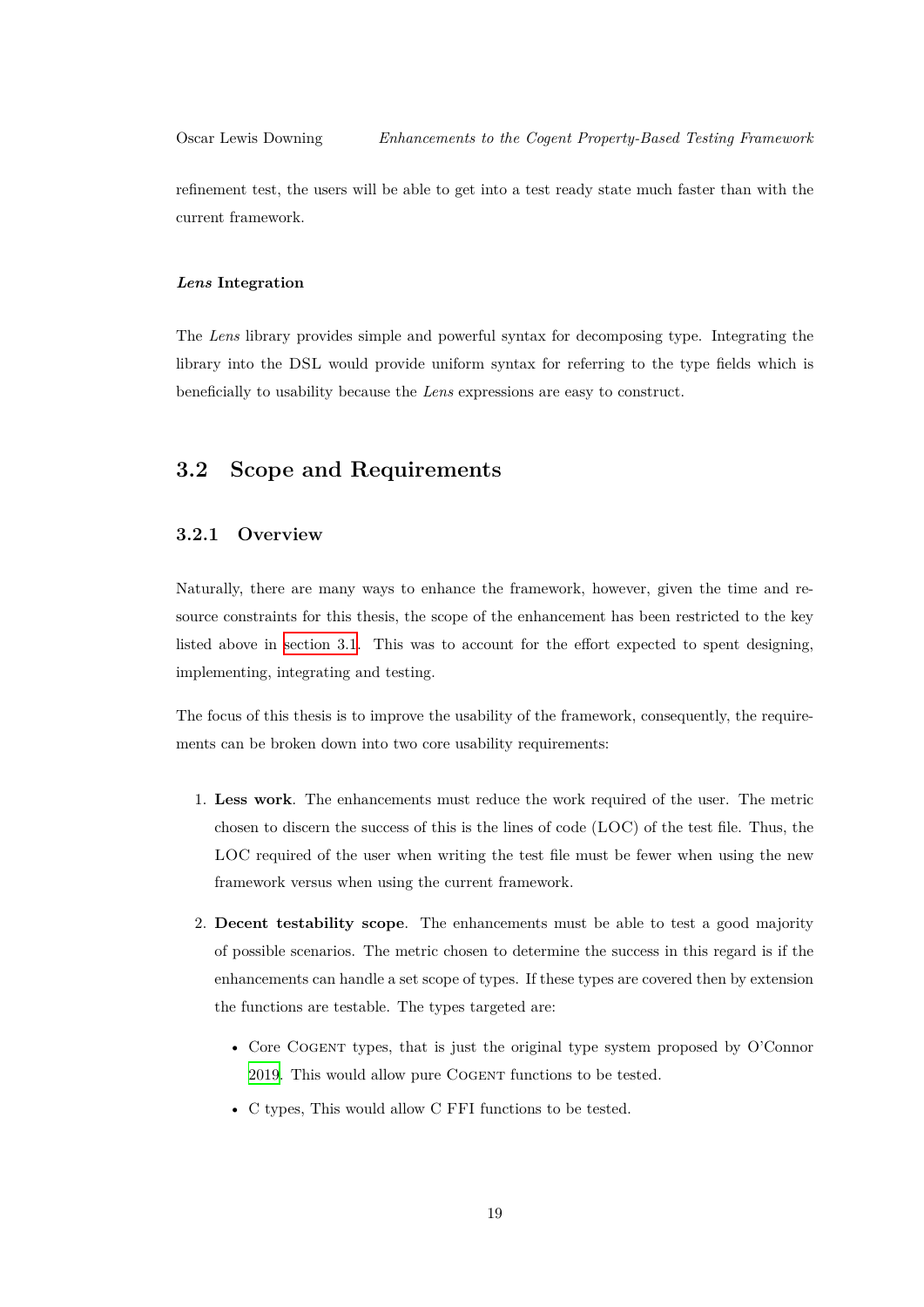The following section subsection 3.2.2 details the specifics of the proposed solution and the scope and requirements of the implementation.

### **3.2.2 Solution**

<span id="page-24-0"></span>The approach to enhancements, in terms of implementation, are twofold: a custom DSL to encode test requirements and an upgrade of code generation.

The following functions have been targeted for code generation:

- prop\_fn The refinement statement itself.
- absf The abstraction function.
- rrel The refinement relation.
- gen  $fn$  The test data generator.

Building these functions during the Haskell embedding stage (during code generation) would result in the refinement test being set up, allowing the user to simply run the tests.

The domain-specific language (DSL) for the COGENT PBT framework has also been implemented, fulfilling the following requirements:

- Custom for describing abstraction and refinement relation.
- Able to describe well-formed test data, where by "well-formed" test data is data with efficient and practical range of values which varies depending on context.
- No compromise in expressiveness versus a manual test implementation. A key objective of the DSL is to ensure there is no compromise on what the user can express with the DSL, since the DSL will eventually completely replace manual testing approach.

Moreover, the end goal of DSL is to have a language, which allows for a blend of COGENT and Haskell, in which users can describe all the test requirements. It should exist as an abstraction layer away from the shallow embedding. A single test file, which one can inspect and quickly determine: what it means for that function to be considered correct and what tests back up the validation. By making the way of testing more uniform, the ease of use can be improved and the chance messing things up in the set-up is greatly reduced.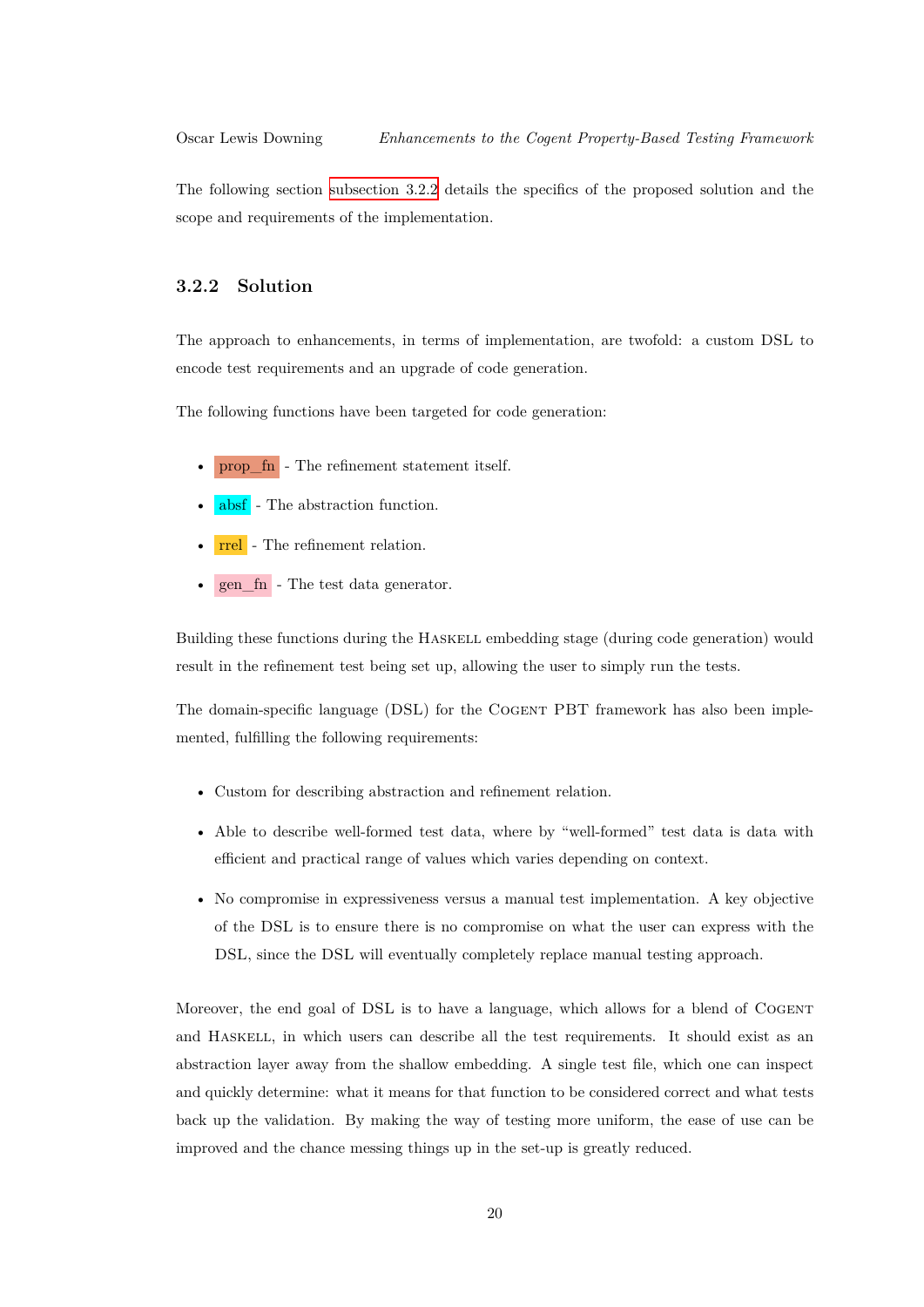In terms of the generators, a key requirement was to ensure both COGENT types and COGENT Abstract types can be handled. Which boils down to being able to test both: Pure Cogent functions and Cogent functions implemented via C FFI. Focusing on the core Cogent language, no extensions. It is the most useful covering C FFI functions because testing or formally verifying them requires the most effort.

### **3.3 Implementation**

### <span id="page-25-0"></span>**3.3.1 Overview**

<span id="page-25-1"></span>This following outlines the additions to Cogent PBT framework, in a high level architecture view.



Figure 3.1: Original Cogent PBT framework

<span id="page-25-2"></span>The Figure 3.1 is a slightly simplified overview of the original PBT framework. The user must write, not only the original file, but also the functions in the yellow boxes on the right-hand side. The user must do this manual work, which breaks the abstraction layer as user must write not [only the so](#page-25-2)urce code but also must modify the generated shallow embedding. The shallow embedding of the concrete function is automatically generated by the compiler, as well as the C FFI code, so that functionality is translated. The additions to framework build of this existing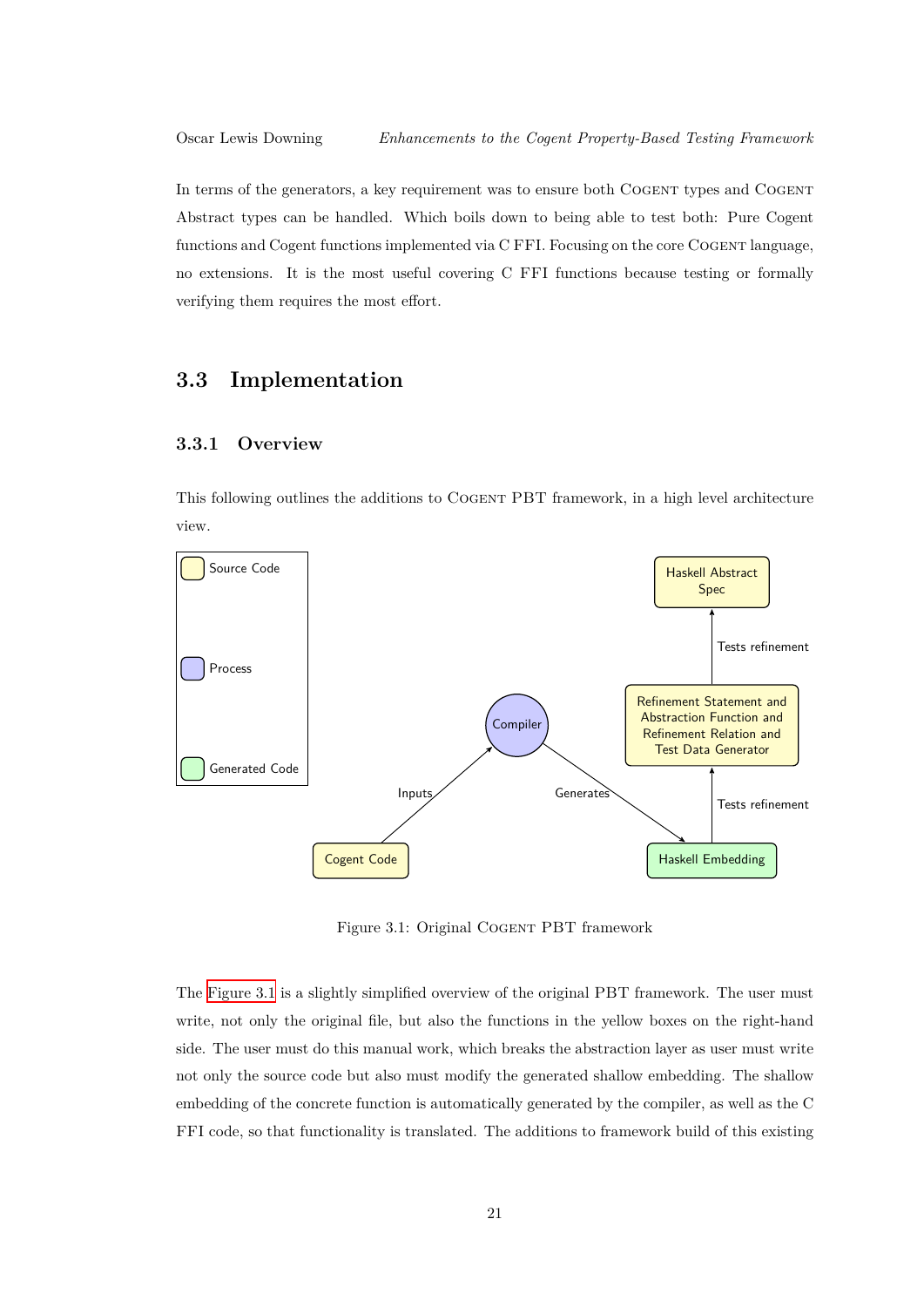architecture.



Figure 3.2: Cogent PBT framework with enhancements

<span id="page-26-1"></span>The Figure 3.2 is an overview PBT framework with the additions, now able to parse the DSL and generated much more of the refinement statement.

The [user must](#page-26-1) write a test file with the DSL for the function under test The DSL is a blend of Cogent and Haskell syntax that is parsed, de-sugared and then compiled into the output Haskell test file. The user's role has been completely lifted into the source layer, abstracted away from generated code. Now, the user can just worry about this DSL abstraction, and generators fill in the rest, so testing can be established right away.

### **3.3.2 The PBT Description DSL**

<span id="page-26-0"></span>The DSL implementation has simple syntax and semantics with no compromise to expressiveness. Moreover, it achieves the goal of being an abstraction away from shallow embedding.

The implementation of the DSL is simple front-end for taking user inputs and providing them to the back-end generators via a Haskell record type, it is built using the Haskell *Parsec* library (Leijen, Martini, and Latter 2021). HASKELL syntax is allowed to be embedded within the DSL, which aids in the expressiveness of the DSL. The DSL covers core cogent types and C FFI types. Moreover, its syntax allows for a uniform way to refer to type and type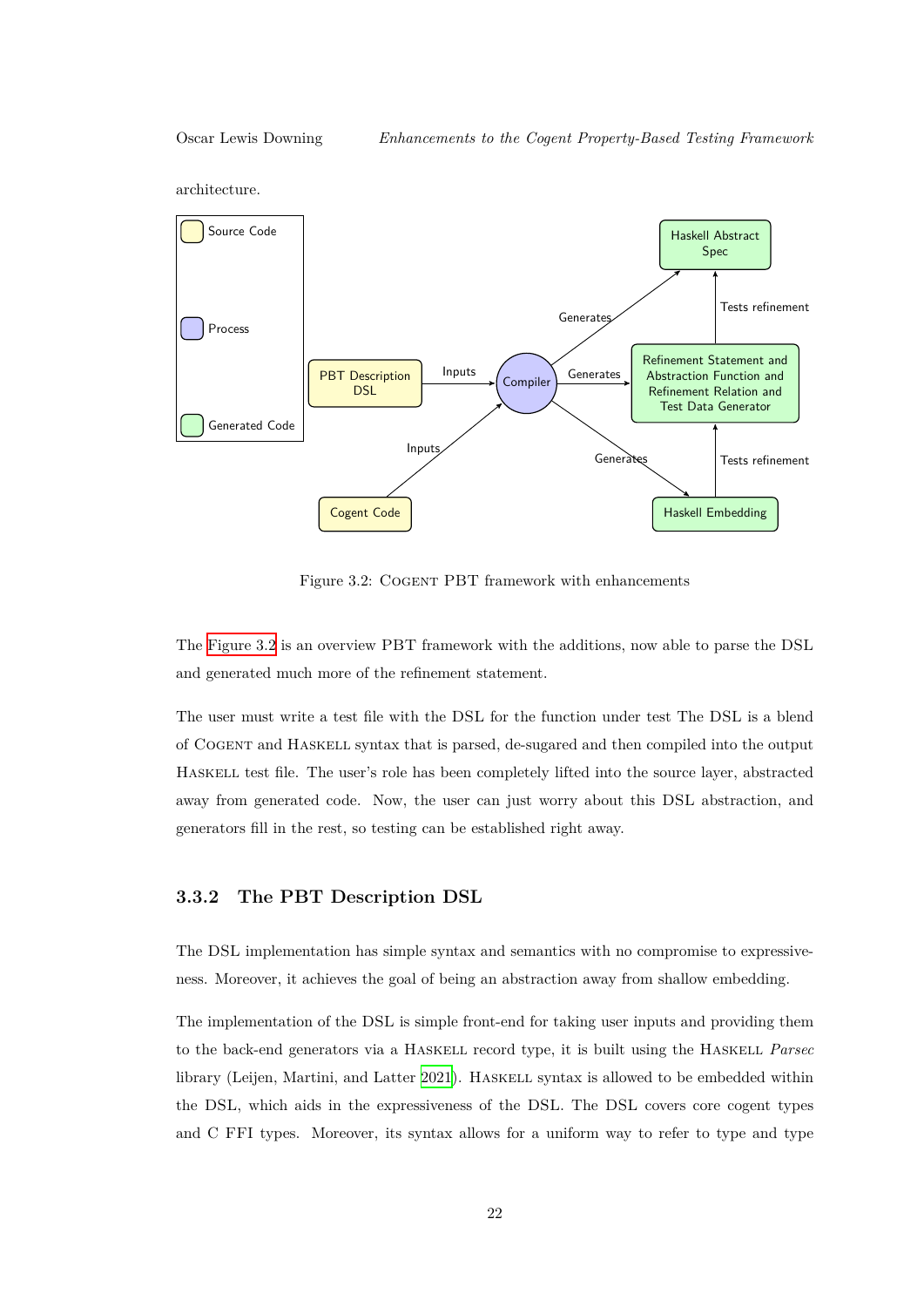inhabitants. But doesn't require the user to have to go digging around the shallow embedding, and its types. Furthermore, it has been designed to be as a wrapper around Haskell syntax, that is the DSL expressions provide context for the Haskell expressions. This allows the DSL to replace manual testing completely because edge cases that don't suit the automation well can be handled with more verbose definitions: that is the DSL core syntax is uniform for all test cases and Haskell provides that expressiveness for this situation.

Code generation is guided by user inputs via DSL: either fully generating each function or partially generating The generator module in the compiler takes in the information the user supplies and builds HASKELL Abstract Syntax Tree (AST) for each required function, this is detailed in subsection 3.3.4.

### **Grammar [for the PBT](#page-34-0) description DSL**

This section contains the grammar for the DSL.

| $\langle PBT\,Desc \rangle$ | $\cdots =$ 'func name' { $\langle Decl\rangle^+$ }                                                                                                    | (Top level test description) |
|-----------------------------|-------------------------------------------------------------------------------------------------------------------------------------------------------|------------------------------|
| $\langle Decl\rangle$       | $\therefore$ /Context Keyword) { $\langle Expr \rangle^+$ }                                                                                           | (Declaration)                |
|                             | $\langle Context \; keyword \rangle ::= \textbf{pure} \mid \textbf{nond} \mid \textbf{absf} \mid \textbf{rrel} \mid \textbf{welf} \mid \textbf{spec}$ | (Context)                    |

| $\langle Expr \rangle$         | $ ::= \langle Meta\;expr \rangle ;$                                 | (Cogent/HS Syntax)             |
|--------------------------------|---------------------------------------------------------------------|--------------------------------|
|                                | $\langle Expr \rangle : \langle Expr \rangle ;$                     | (Type operator)                |
|                                | $\langle \mathit{Expr} \rangle := \langle \mathit{Expr} \rangle$ ;  | (Definition operator)          |
|                                | $\langle Expr\rangle^{0\, \,1}$ : $\langle Expr\rangle$ ;           | (Predicate operator)           |
|                                | $\langle Meta\;expr \rangle \qquad ::= \langle Key\;Ident \rangle$  |                                |
|                                | Cogent Type   Haskell Type   Haskell Expr                           |                                |
| $\langle Key \; Ident \rangle$ | $\equiv$ ia   oa                                                    | (Abstract Input/Output Idents) |
|                                | $ic \mid oc$                                                        | (Concrete Input/Output Idents) |
|                                | $\langle Key \; Ident \rangle \; \langle Haskell \; Expr \rangle ;$ |                                |

Where *func name* is name of function under test, *field name* is name of the field in the record, and  $position \in \mathbb{N}_1$  is inhabitant index in tuple.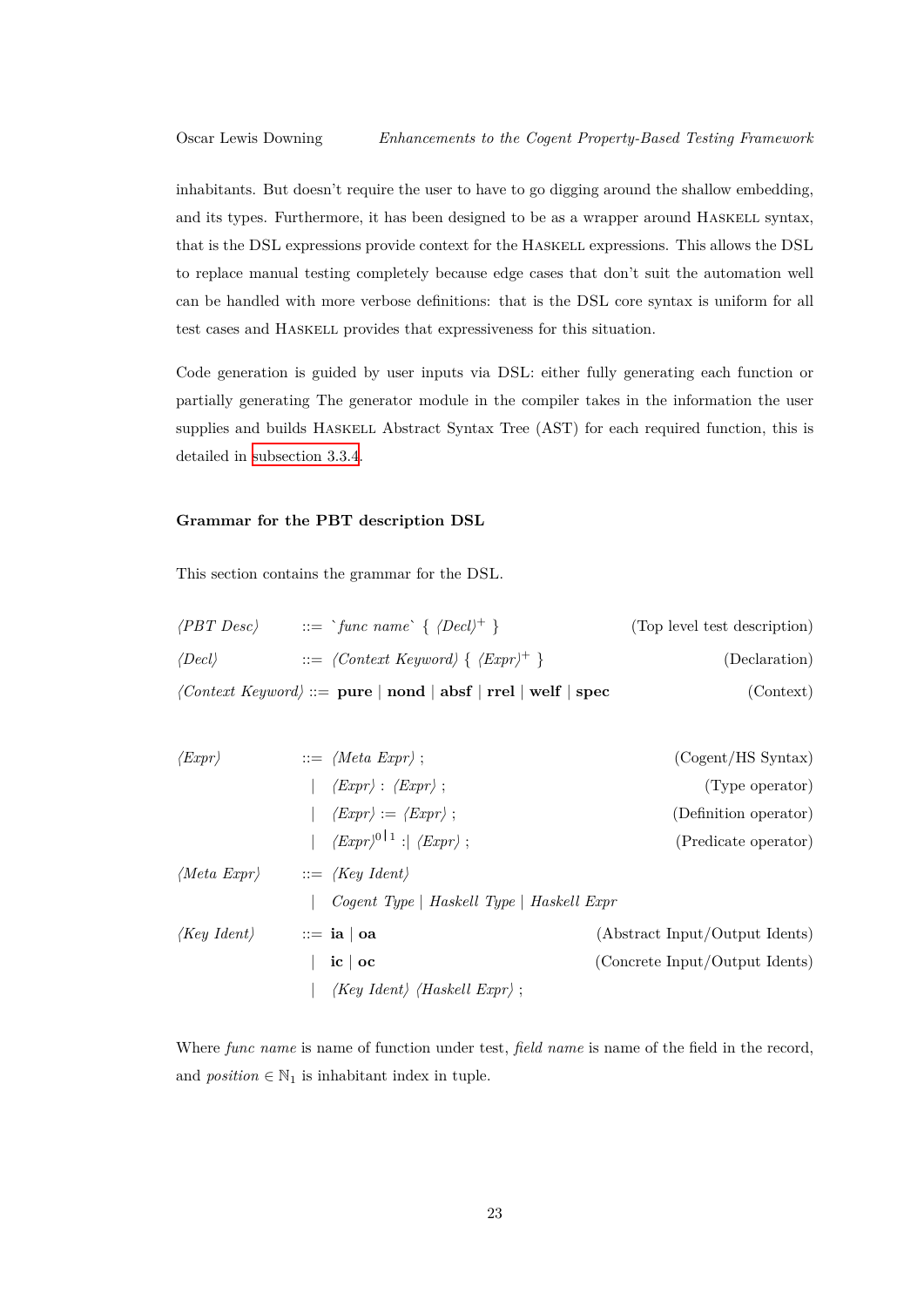#### **Usage**

The DSL encodes the refinement displayed in Figure 2.3. The user must specify:

- The Haskell functional correctness specification (abstract function)
- Purity of conc , the non-determinism of abstract function, and the types of abstract function : **ia** and **oa**

Defining the specification in the DSL is a must and is convenient to keep it here. Just defining this will result in generators building a "direct" refinement test.

The "direct" refinement test involves: Abstraction that entails converting from Cogent type to Haskell type; pulling out each concrete type inhabitant from the structure and then populating the abstract type constructor with them in the same order. Relation is a comparison where each concrete type inhabitant is compared with its corresponding abstract inhabitant with equality. For the random test data generator, not much can be generated other than populating each type inhabitant with an arbitrary test data generator. "direct" refinement test only works for abstracting to built-in Haskell types. However, provides a default way to establish tests.

To gain more fine control over the generated code, the user can specify:

- How **ic** is abstracted into **ia** otherwise defaults to "direct"
- How **oc** is related to **oa** otherwise defaults to point-wise equality
- gen  $\lim$  function for  $\mathbf{ic}$  otherwise defaults to arbitrary

#### **Grammar Overview**

This section provides an explanation of the DSL grammar displayed in section 3.3.2. The DSL Keywords:

### **pure** | **nond** | **absf** | **rrel** | **welf** | **spec**

Are used for defining things about the generators for a specific function. The keywords are like exposed interfaces for the generators in which arguments can be given, only in the specific form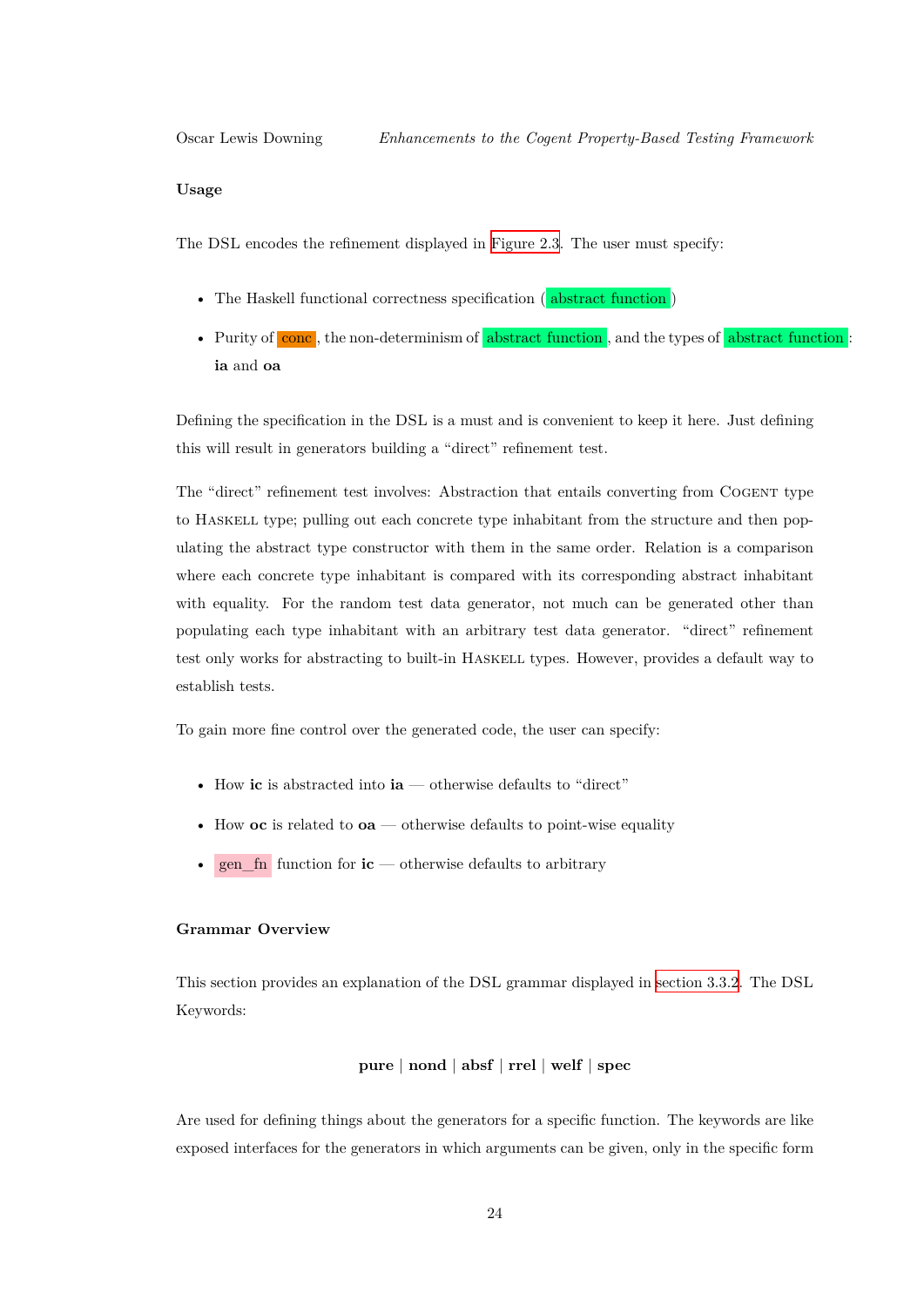it accepts. Each of the keyword blocks take arguments in the same format which composed of the DSL operators.

The DSL Operators:

| (for types)       | 1. :      |
|-------------------|-----------|
| (for definitions) | 2. $:=$   |
| (for predicates)  | $3. \; :$ |

Form the base of the DSL expression used to populate the keyword blocks. These expression are uniform for each keyword block and they can cover everything that needs to be defined: type, definition, or predicate.

The expressions on either side of the DSL operators must contain on of the key identifiers. The DSL key identifiers:

| 1. ia $\vert$ oa | (for abstract inputs and outputs) |
|------------------|-----------------------------------|
| 2. ic $\vert$ oc | (for concrete inputs and outputs) |

Allow for inputs and outputs to be referred to uniformly and generically, no matter the function.

The key identifier must go on the Left-hand Side (LHS) of the operator and that binds the Right-hand Side (RHS) expression to the abstract/concrete input and output and/or its type inhabitants.

<span id="page-29-0"></span>The use of keywords and identifiers allows for the user to effectively communicate to the backend generators.

| Listing 3.1: Minimal DSL Template |  |  |  |
|-----------------------------------|--|--|--|
|-----------------------------------|--|--|--|

```
1 `fname` {
2 pure { exprHS−bool }
3 nond { exprHS−bool }
4 spec { oa := exprHS ;
5 }
6 absf { ia : \tau_{ia} ;
7 }
8 rrel { oa : τoa ;
9 }
```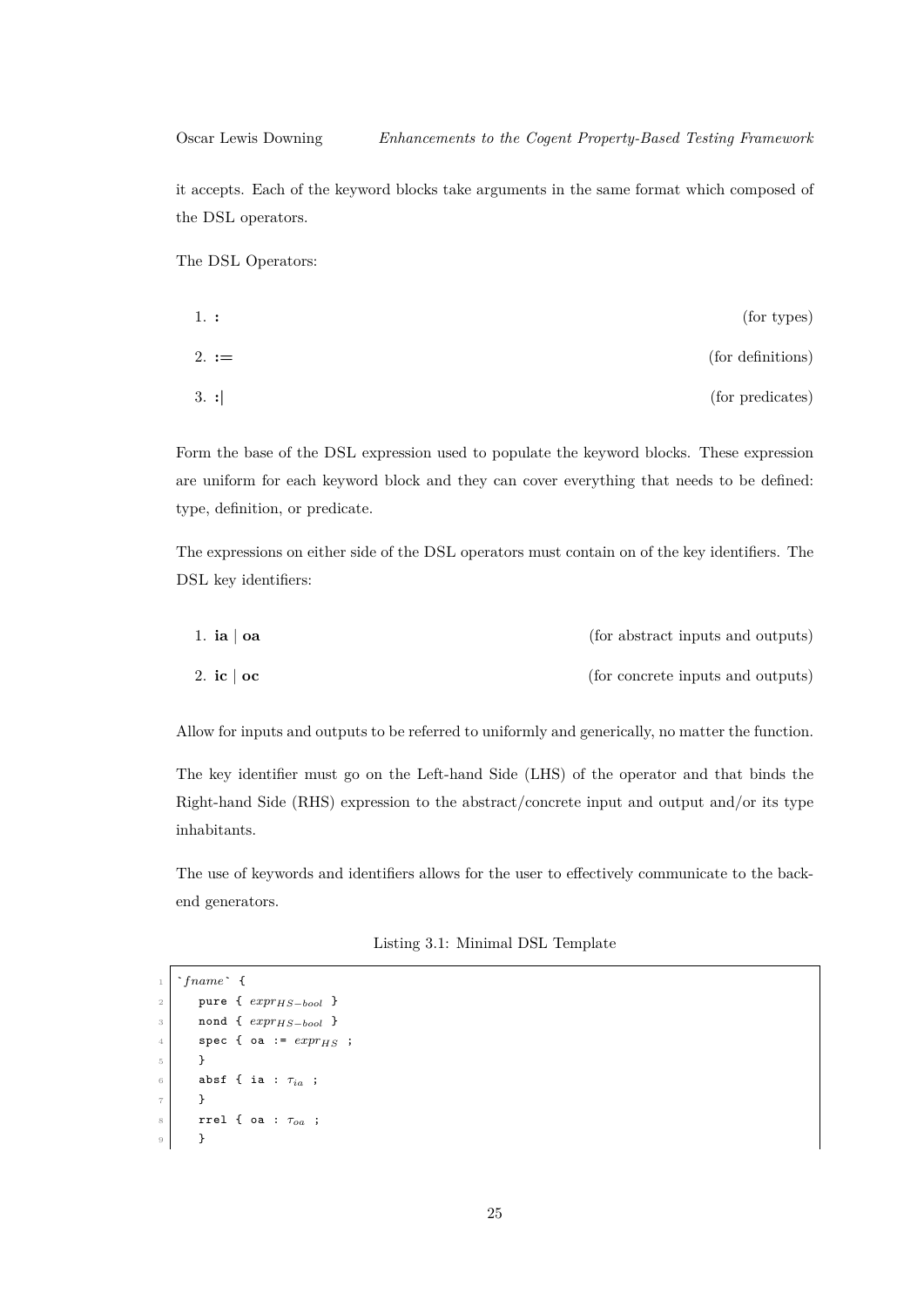✆

10 **welf** { 11 }  $12 \mid \}$ 

> The code snippet in Listing 3.1 is a example template that demonstrates how to define a boilerplate test file using the DSL.

> **pure** and **nond** must be *[Boolean](#page-29-0)* and act as toggles, this is required. **spec** is where to define the function correctness specification, and it is also required, however it is just placed directly into the generated file, defined in the DSL for convenience. **absf** is where to define the **ic** and **ia** types. Only **ia** is required. A definition for abstraction function can also be given with the definition operator. **rrel** is where to would define **oc** and **oa** types, only **oa** is required. A predicate may be defined for the relation, using the predicate operator, however this is left out for simplicity. **welf** is where to define how to create well-formed test data, using the definition and predicate operators. This is hidden for simplicity.

> Each keyword block in the template can be provided a custom definition, similar to **spec**, however, this is not displayed for simplicity. But, essentially all extra customisability is done with the same syntax, with different semantic interpretation for each context (which is specified by the keyword with all link up to their respective generators).

#### **PBT description DSL Example:** *averageBag*

The DSL is used to specify a test for the *averageBag* function, from the *Bag* program. The test file using DSL is displayed in Listing 3.2 and it is a little more than the boilerplate definition, but the extras are just to improve readability. **spec** : **ia**  $\rightarrow$  **oa** is the definition of the correctness specification for this function.  $\textbf{absf} : \textbf{ic} \to \textbf{ia}$ , only the types are defined, the abstraction being "direct". **rrel** :  $oc \rightarrow oa \rightarrow Bool$  $oc \rightarrow oa \rightarrow Bool$ , only the types are defined, the relation being "direct" comparison. **welf** : **ic**, nothing is defined will default to arbitrary.

DSL captures all this information depicted in refinement in Figure 2.3. That is the types and the specification, which is the bare minimum that required for testing. But more customisability is available, as discussed in section 3.3.2.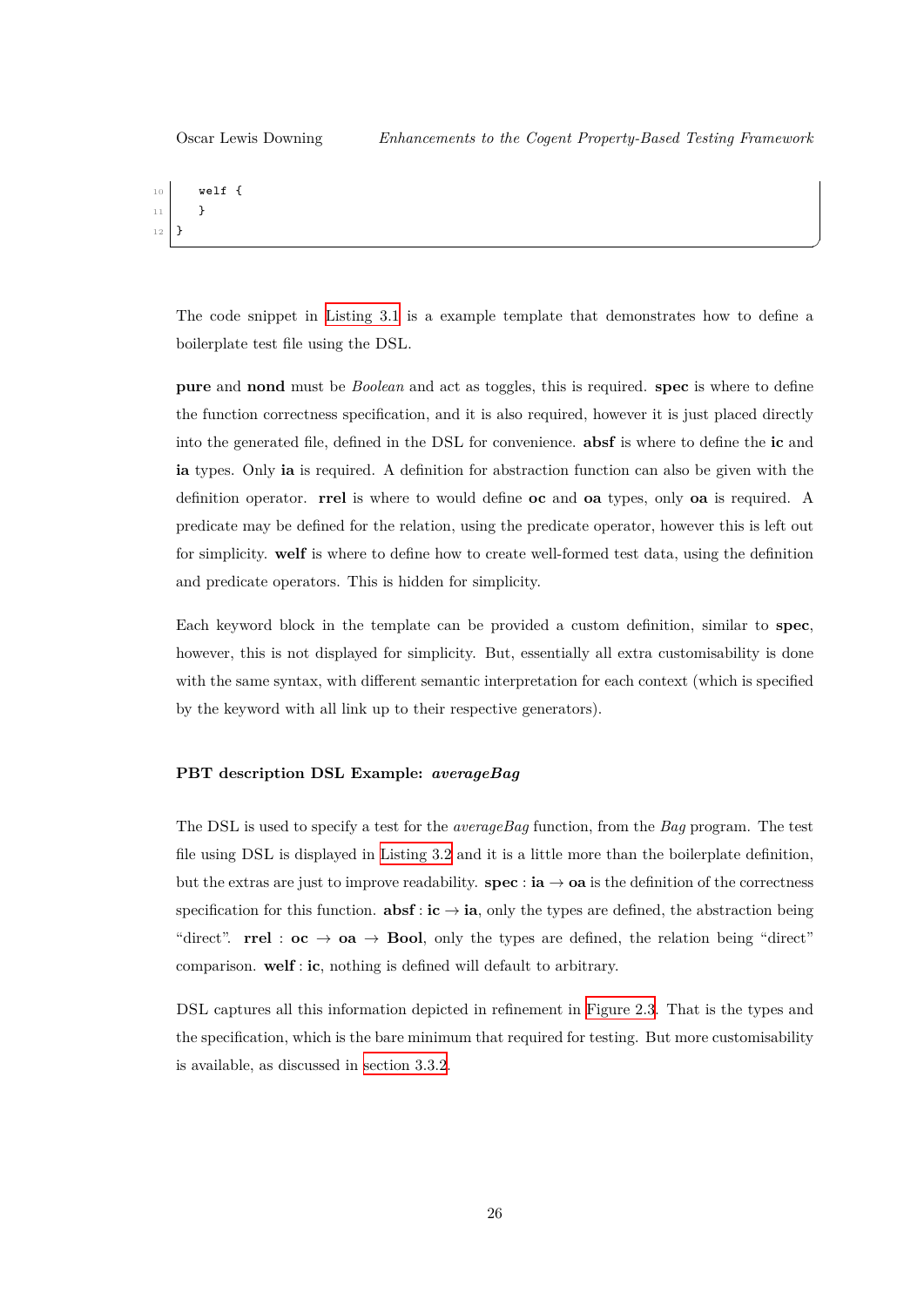✆

Listing 3.2: Example Test file with DSL

```
1 `averageBag ` {
2 pure { True } nond { False }
3 spec { ia : (Int, Int);
           4 oa : Maybe Int;
5 oa := if fst ia == 0 then Nothing
6 else Just $ snd ia / fst ia;
7 }
8 absf { ic : Bag{count,sum};
9 ia : (Int, Int);
10 \mid \mathcal{F}11 \vert rrel { oc : < Failure | Success U32 > ;
12 oa : Maybe Int;
13 }
14 welf {
15 }
16 }
```
#### **PBT Description DSL Customisability**



Figure 3.3: PBT Description DSL Customisability vs Conciseness

<span id="page-31-1"></span>As discussed custom definitions are possible within DSL.

Rather than tacking on these features to the DSL, it was decided to have allow HASKELL syntax to be used in the DSL. Figure 3.3 demonstrates the relationship between conciseness and customisability of the DSL, with the blocks representing the different levels that are available. The user can either just write a minimum definition for testing, just as in example shown in Listing 3.2, or Haskell [syntax can](#page-31-1) be embedded within the DSL. This provides more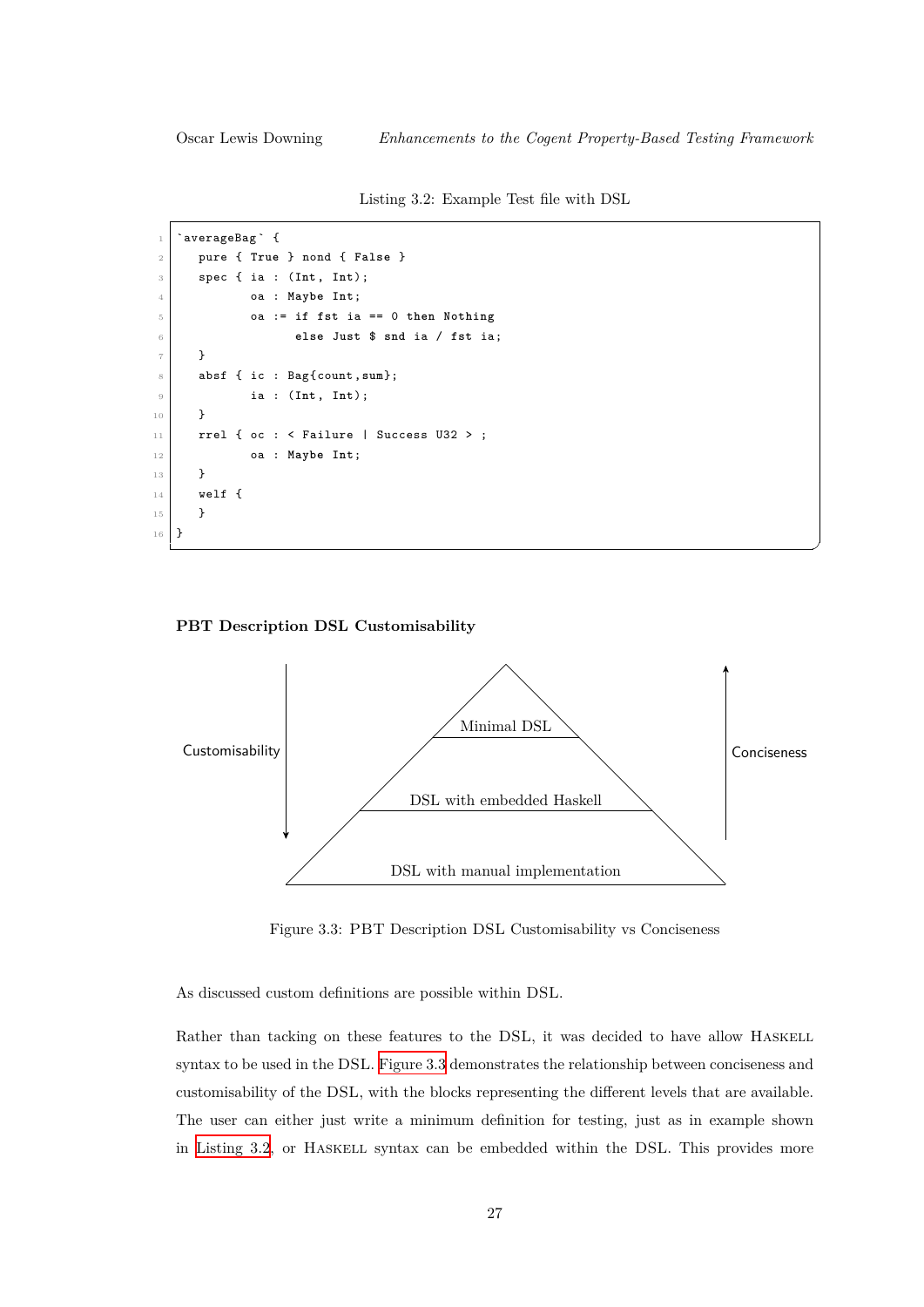customisability. Moreover, it is even possible to completely define the manual test with the DSL. This allows the DSL to replace manual testing completely because edge cases that don't suit the automation can be handled with more verbose definitions in the DSL.

In Figure 3.3 the top level is the minimum definition and the bottom is for when falling back on manual implementation of the test file is the only option. In the middle block, the granularity of the definitions available becomes apparent. This fine grain control is achieved with the H[askell](#page-31-1) *Lens* library. The deep integration of the library allows for increased conciseness of definitions for the front-end DSL and also provides perks to the back-end which helps streamline generation.

### **3.3.3** *Lens* **Integration**

### <span id="page-32-0"></span>**The Role of** *Lens*

<span id="page-32-1"></span>*Lens* syntax is used in two components of the implementation: *Lens* is exposed to the user for usage from within the DSL, that is: user can refer to type inhabitants from within the DSL using *Lens view* expression. *Lens* is also used in back-end generators, for extracting type inhabitants.

The essential problem of the generators is how can type inhabitants of the shallow embedding types be extracted uniformly. This "unpacking" needs to be performed in order to work with the types, and it needs to be done arbitrarily and systematically, no matter the nesting of the type. *Lens* are being used to do this as *Lens* expression are unique and can be built up only requiring field names/tuple positions (which is exposed to the generator module by the compiler).

In terms of the *Lens* syntax exposed to the user within the DSL, this consists of two parts: *Lens* syntax on LHS of DSL operator and *Lens* syntax on RHS of DSL operator.

On the RHS of the DSL operator the expression is Haskell expression and therefore *Lens* can be used as normal. It is encouraged to be used here as it is concise and powerful.

On the LHS of the DSL operator the *Lens* expression can be used to transform the key identifier (**ia**, **ic**, **oa**, **oc**) and thus allows for the key identifiers type inhabitants can be bound to DSL operator RHS expressions. This extends the key identifiers allowing the user to write a definition or predicate for any of the type inhabitants by using the syntax to transform the key identifier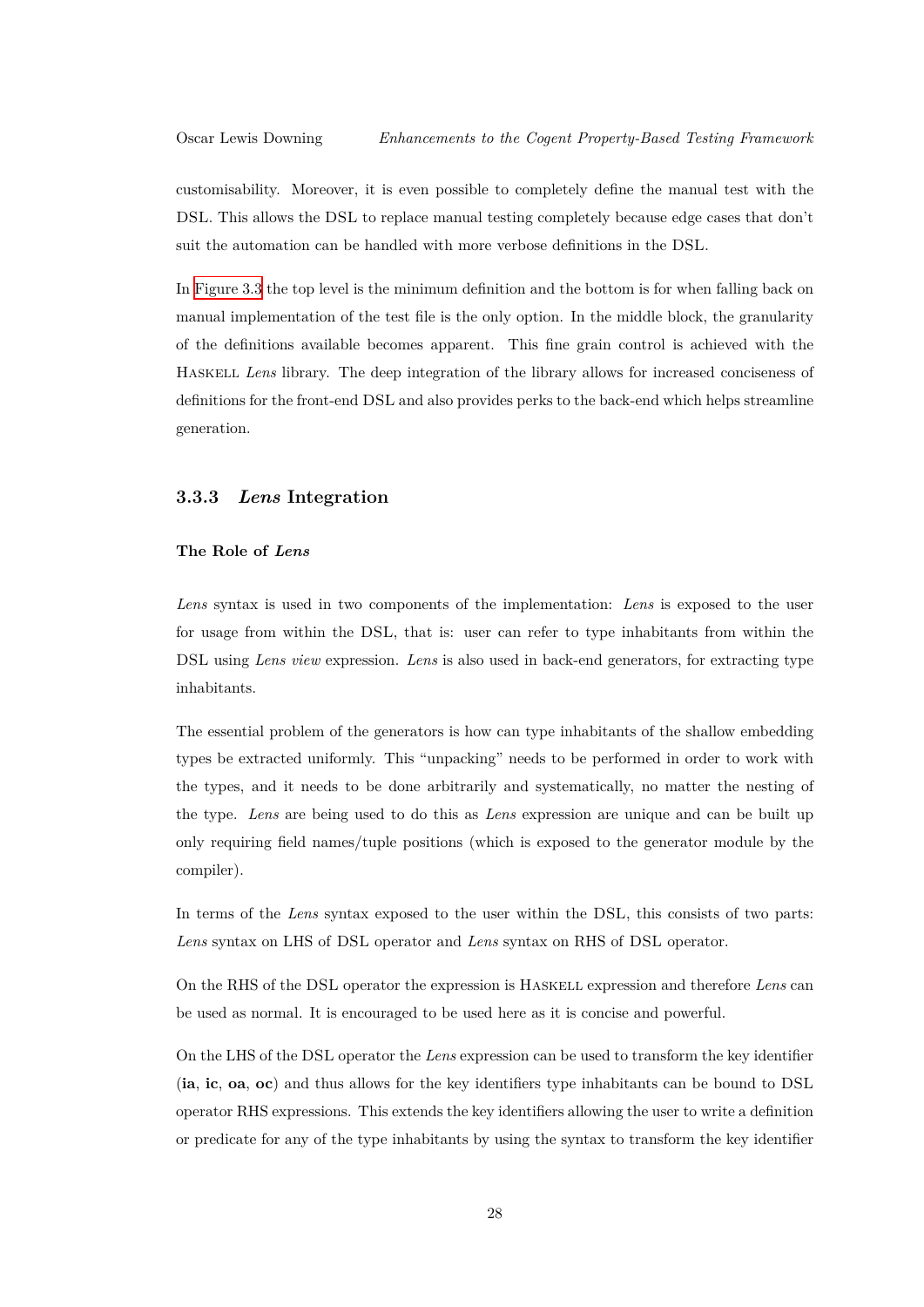✆

✆

to extract the type inhabitant. The snippet Listing 3.3 showcases the usage of *Lens* view syntax on the LHS.

Listing 3.3: Example usi[ng Lens vie](#page-33-0)w expression in DSL

```
1 `averageBag `{
2 ...
3 welf { ic : Bag{count,sum} ;
4 ic^.count := choose (0, 1001) ;
5 }
6 }
```
In both cases of usage in the DSL the *Lens* allows for COGENT types to be manipulated, however under the hood the shallow embedding is the actual type being manipulated. Thus, the *Lens* syntax assists in ensuring these operations can occur at the DSL abstraction level, hiding the shallow embedding details. Resulting in nicer experience for the user.

### **Putting all that together:** *averageBag*

```
Listing 3.4: Example DSL: Putting it all together
```

```
1 `averageBag ` {
2 pure { True } nond { False }
3 \mid spec { oa := if ia^._1 == 0 then Nothing
4 else Just $ ia^._2 / ia^._1;
5 }
6 absf { ic : Bag{count,sum} ;
           7 ia : (Int, Int);
8 }
9 rrel { oc : < Failure | Success U32 > ;
10 oa : Maybe Int;
11 }
12 welf { ic^.count := choose (0, 1001) ;
13 }
14 }
```
The snippet in Listing 3.4 is a test file using the DSL with *Lens* syntax integrated. In the **spec** block, an RHS example is shown being used in the expression for the specification. In the **welf** block, an LHS example is shown being used for defining a well-formed test data generator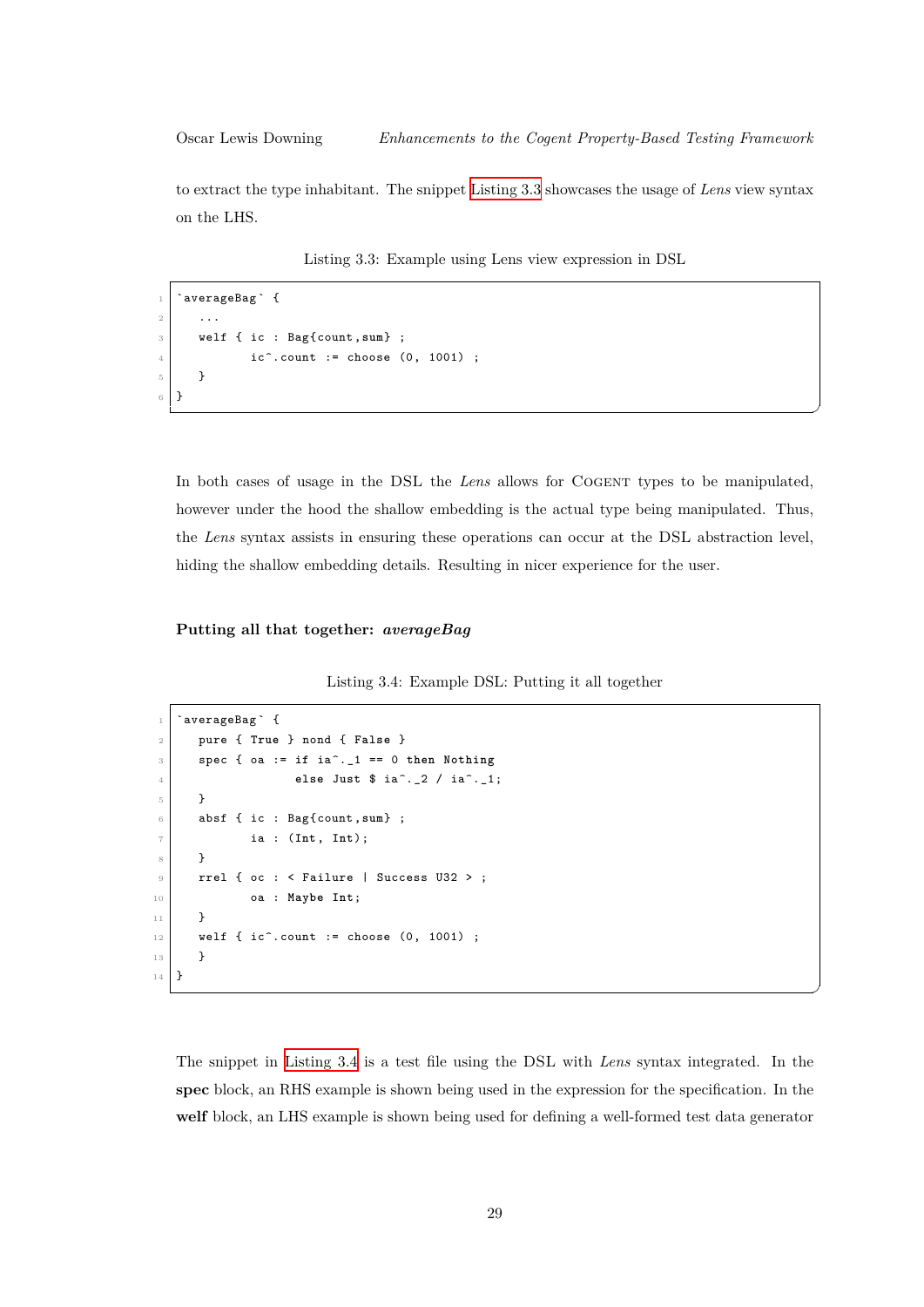(*choose*) for the type inhabitant *count*. The *sum* type inhabitant is not specified and this results in generators completing the definition (just arbitrary).

### **3.3.4 Code Generators**

<span id="page-34-0"></span>This section provides an overview of the generator implementation.

The generator for the refinement property is straightforward and did not require an algorithm but rather uses the **pure** and **nond** toggles and essentially builds the function expression from a AST template.

The generators for the abstraction function (**absf**), refinement relation function (**rrel**) and the test data generator function (**welf**), all required a systematic way of building up ASTs for function expressions.



Figure 3.4: Generator Algorithm Flowchart

All functions are generated in the same way in the back-end, building up Haskell abstract syntax trees for the expressions of the functions, using the Haskell AST builder library Burton 2021. The general algorithm consists of main two stages, and the Figure 3.4 displays a flowchart representation of the algorithm.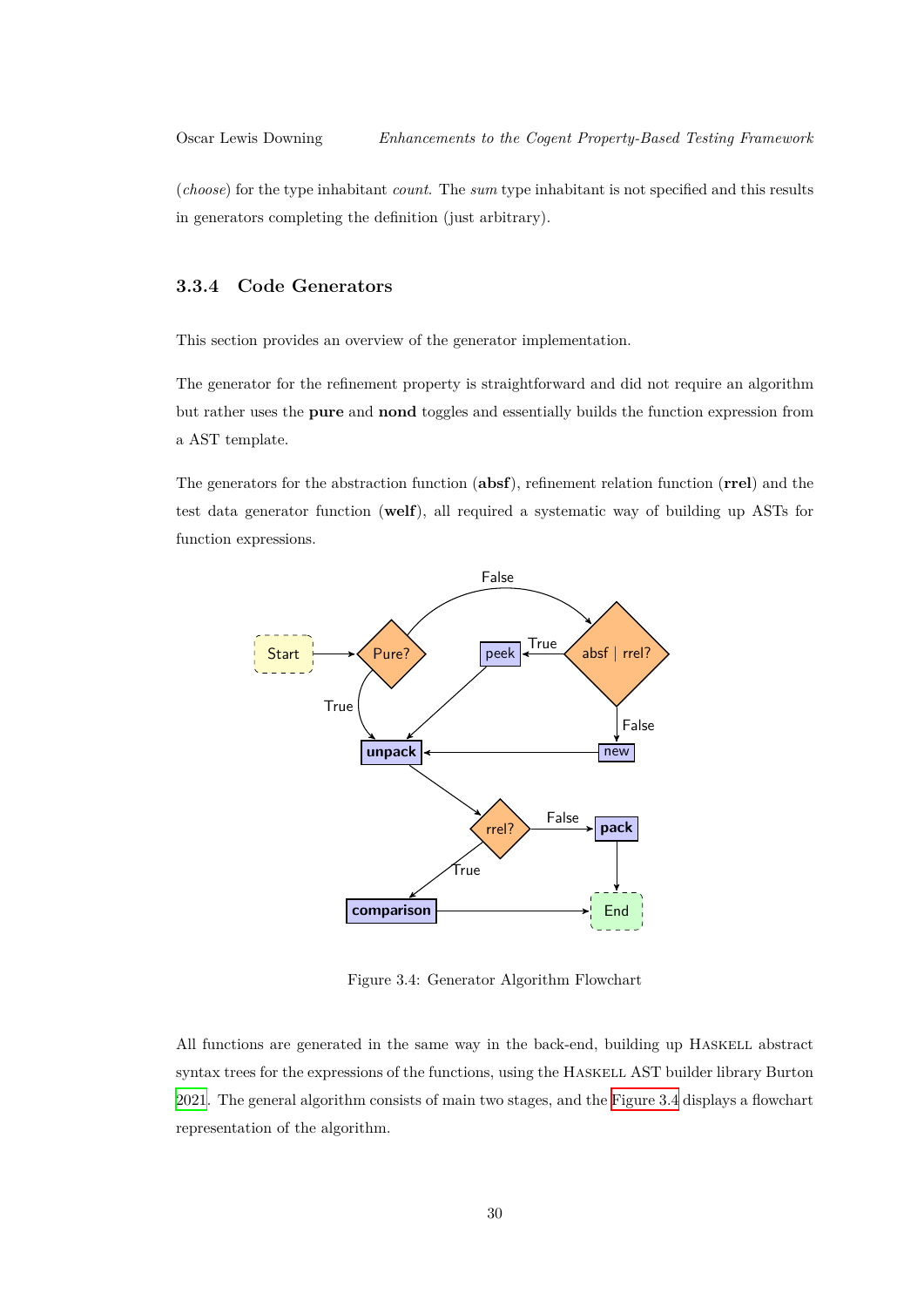Diamond blocks represent decisions, rectangle blocks represent processes, and rectangles with curved edges indicating the beginning and ending of the algorithm.

The first thing the generator algorithm must consider is if the function under test is a pure Cogent function or if it is an impure function, and thus is implemented via the C FFI. If the function is pure then no additional logic needs to wrap the expression and therefore moves onto the next stage. If the function is impure then the function must be wrapped in Haskell C FFI functions that handle calling C functions from within HASKELL. The wrapper will essentially either refer to an object in C land (i.e. using **peek** process) or do some memory allocation through this interface (i.e. using **new** process).

The next stage, is the **unpack** stage, which involves building *Lens* expressions to extract all type inhabitants and then binding them to variables to be used in the function. After this the algorithm checks if it's building a relation **rrel**. If so, then the **comparison** process is engaged where the comparison expression is point wise equality between type inhabitants. If not, the **pack** process is invoked and this involves populating the output constructor with variables.

To summarise, C FFI logic is automatically built if needed; then expressions are built with two parts: **unpack** expression and **pack** expression (or **comparison** for **rrel**). This is done systematically as shown in the flowchart displayed in Figure 3.4.

#### **Generating for C FFI functions**

Generating for pure COGENT function involves building up expressions with lens, and this can be useful, however C FFI functions benefit much more from the DSL and generation.

Listing 3.5: Example Test file using DSL for wordarray\_create\_u8 function

```
1 `wordarray_create_u8 ` {
2 pure { False } nond { False }
3 spec { ia : Word8 ;
           4 oa : Maybe (Array Word32 Word8) ;
           5 oa := if ia == 0 then Just (array (1,0) [])
6 else Just (listArray (0, fromIntegral (ia-1)) (repeat 0));
7 }
\vert absf { ic : (SysState, U32) ;
9 ia : Word8;
10 ia := ic^._2 & fromIntegral ;
11 }
12 rrel { oc : < Error SysState | Success (SysState, WordArray U8) > ;
13 oa : Maybe (Array Word32 Word8) ;
```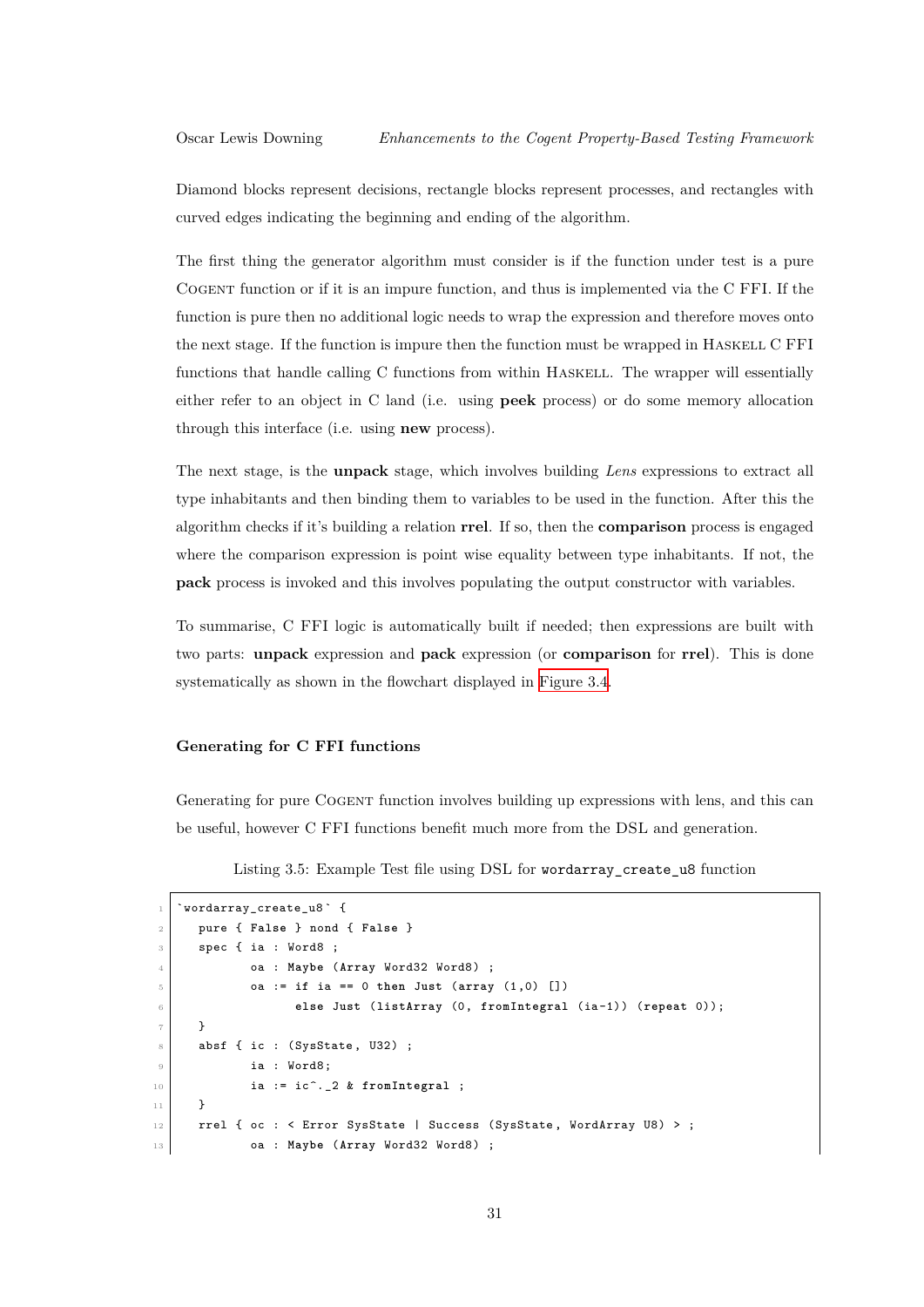✆

```
14 :| (isJust (oa^? _Just) && isJust (oc^?_Success)) ||
15 (isNothing (oa^?_Just) && isNothing (oc^?_Success)
16 8 & isJust (oc^?_Error)) ;
17 }
18 welf { ic^._2 := choose (0, 4095) ; }
19 }
```
This section details the generation for FFI functions, focusing on generating the well-formed test data generator for the example shown in Listing 3.5 This example tests the wordarray\_ create\_u8 function which allocates memory using C *malloc* function, returning a variant for either successful allocation or failed allocation. In the example, **welf** block, the count field is being defined. The user is defining a test data [generator,](#page-35-0) choose ::  $(a, a) \rightarrow Gen$ , which randomly picks a value from the given range. The *Lens* expression on **ic** LHS binds the test data generator to the field the *Lens* is extracting i.e. the second tuple index of **ic**.

The generated code for the C FFI from the compiler is a direct translation of functionality from the Cogent FFI to the Haskell FFI. It results in function input and output types being converted into either a record or a primitive (even variants are converted to records which are tagged enums in C). This means during generation of the testing functions, the algorithm must first analyse the AST of the Haskell user expression. Then, *Lens* expressions are transformed into *Lens* expressions that will work for these FFI types. This means that the user may write Lens expression generically for the COGENT type by composing field names, or in the case of the example tuple index. Then, the code generators will do the back-end wiring to ensure the C FFI interface parameters match up exactly.

### **3.4 Implementation Trade-offs**

<span id="page-36-0"></span>Key to implementation was finding a balance between expressiveness and conciseness. A key design decision was to integrate the *Lens* library which is extremely useful, however, its inclusion was spurred due to time constraints as the scoped work was initially too much. Utilising this tool saved timed as accessing operations were taken care of. Moreover, its integration assisted in allowing information to be specified in a scalable manner, as discussed in section 3.3.2, and paved the way to being able to cover a good majority of possible test case scenarios as accessors are generic.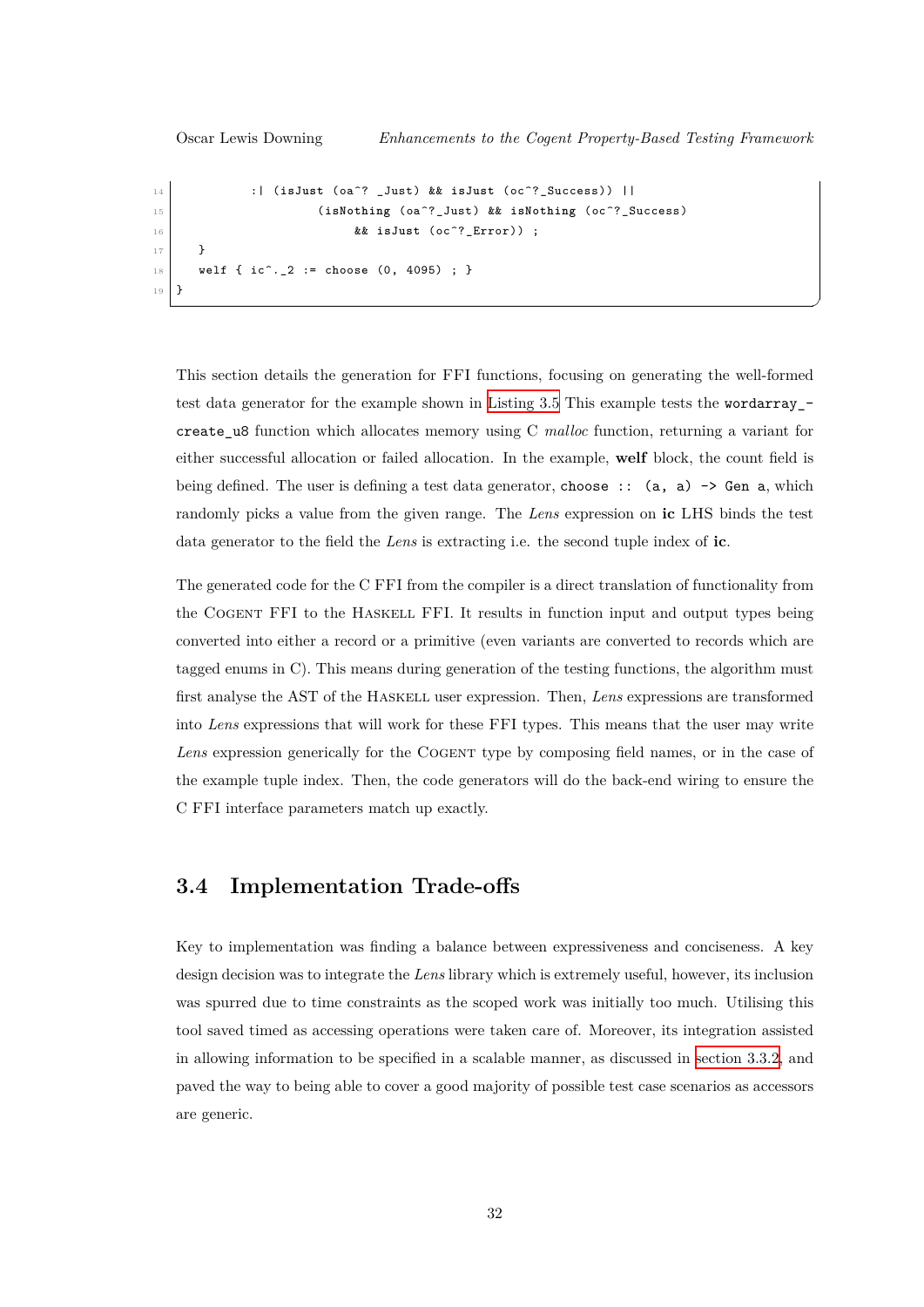Lens allows for generic accessors for COGENT types defined in DSL. However, there are restrictions: of the functionality discussed in section 3.3.3, LHS functionality is restricted to **welf** block, as it is most useful here.

Another trade off in terms of the types, [is that for ab](#page-32-1)stract input and output are restricted to only Haskell built in types. The provides good cover of test scenarios because the abstract function, and its type should be a more high level type, with less concrete details i.e. removes unnecessary fields, and therefore this should be able to covered by the Haskell base types (where a rich set of sum and product types are available).

Overall, the trade-offs were necessary for achieving the goals of this thesis and but were advantageous. *Lens* integration powerful and extensible, and limiting scope in terms of the types assisted in delivery of implementation.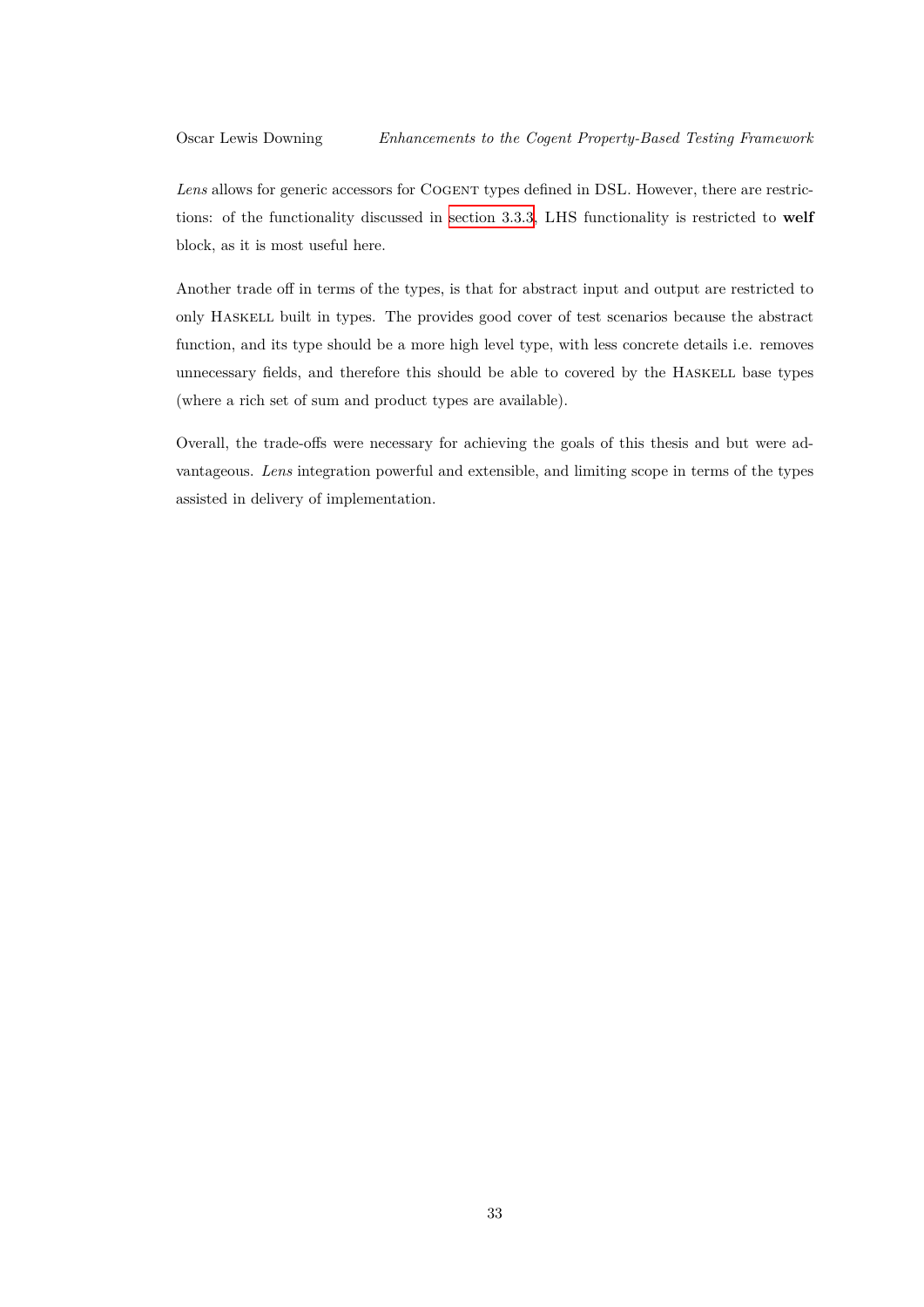## <span id="page-38-0"></span>**Chapter 4**

# **Evaluation**

### <span id="page-38-1"></span>**4.1 Results**



<span id="page-38-2"></span>Figure 4.1: Comparison of LOC between PBT test file, generated HASKELL test file and manual Haskell test file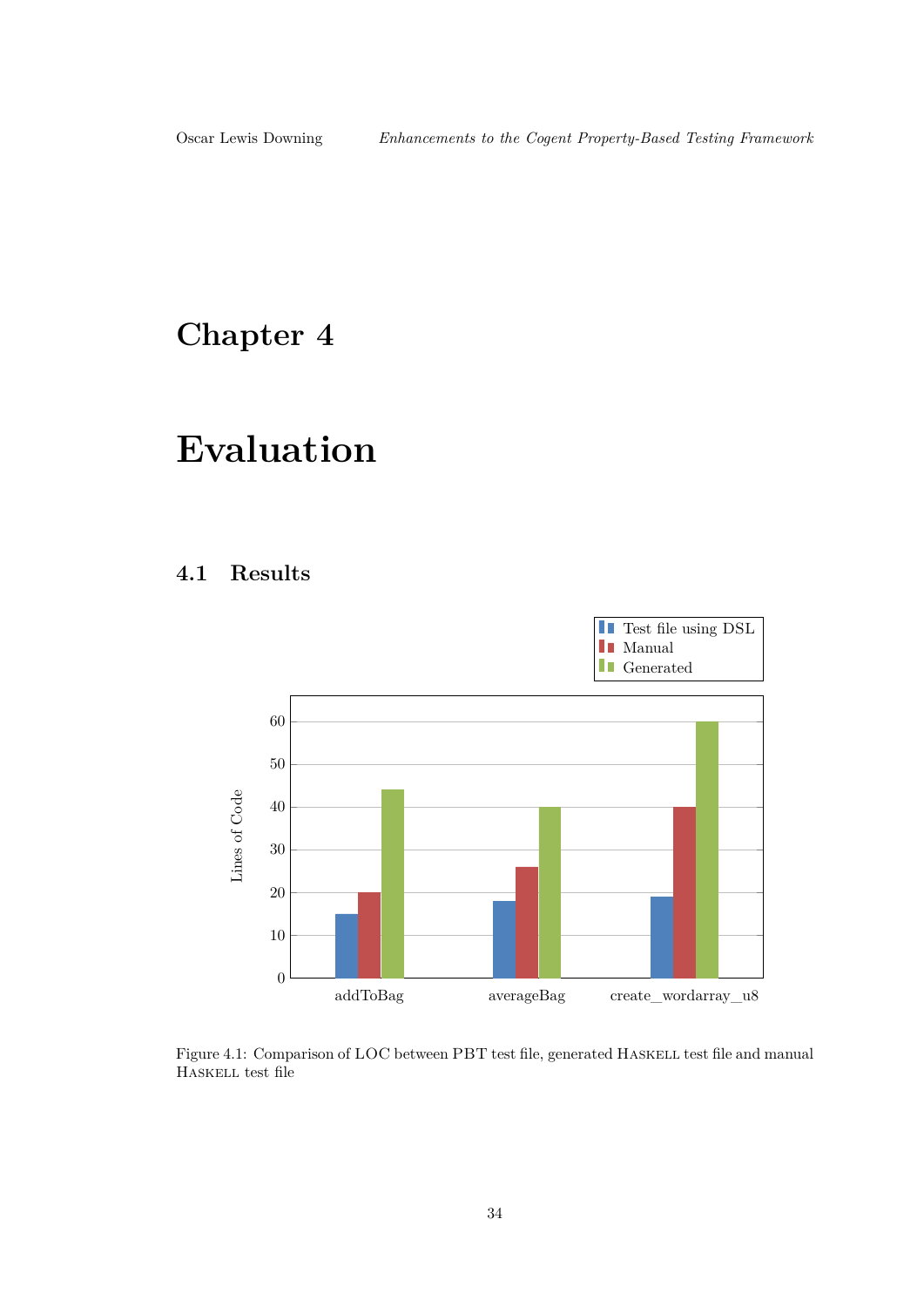The bar graph in Figure 4.1 compares the lines of code of the PBT test file, generated HASKELL file and manual HASKELL file, for a series of functions tested. Comparing the DSL test file against the manual test file, provides a good benchmark for success. It can be inferred from Figure 4.1 that the [DSL](#page-38-2) does in fact result in a reduction in LOC. This bodes well for the framework, and with more tests the trend is expected to continue. The LOC saved by using the DSL to abstract away verbose manipulation of the embedded types, adds up over the course of [each of the](#page-38-2) set up functions: the abstraction function, refinement relation, test data generator and the refinement statement itself.

This bar graph doesn't include imports LOC either, they have been removed to ensure accurate comparison, as it would blow out the manual and generated results by about 50 LOC.

Furthermore, it can be inferred that there the DSL is more beneficial for the more complex types and C FFI functions.

DSL allows for just important details to be defined, and the generators can fill in the rest, making well-founded assumptions that can be made considering the context of the test framework. The DSL syntax has been designed to be lightweight, utilising *Lens* and increasing automating, results in tests files using the DSL to have much fewer LOC than the manual implementation.

### **4.2 Usability**

<span id="page-39-0"></span>The benefits of the enhancements are:

- Fewer lines of codes
- Single test file defining correctness and providing a layer of abstraction away from generated code

Moreover, the user doesn't have to worry about:

- The shallow embedding of the Cogent types
- Pointers when testing C functions

The goal of this thesis was to reduce the toil in testing, and this has been achieved without compromising on expressiveness. This implies there has been no degradation in usability from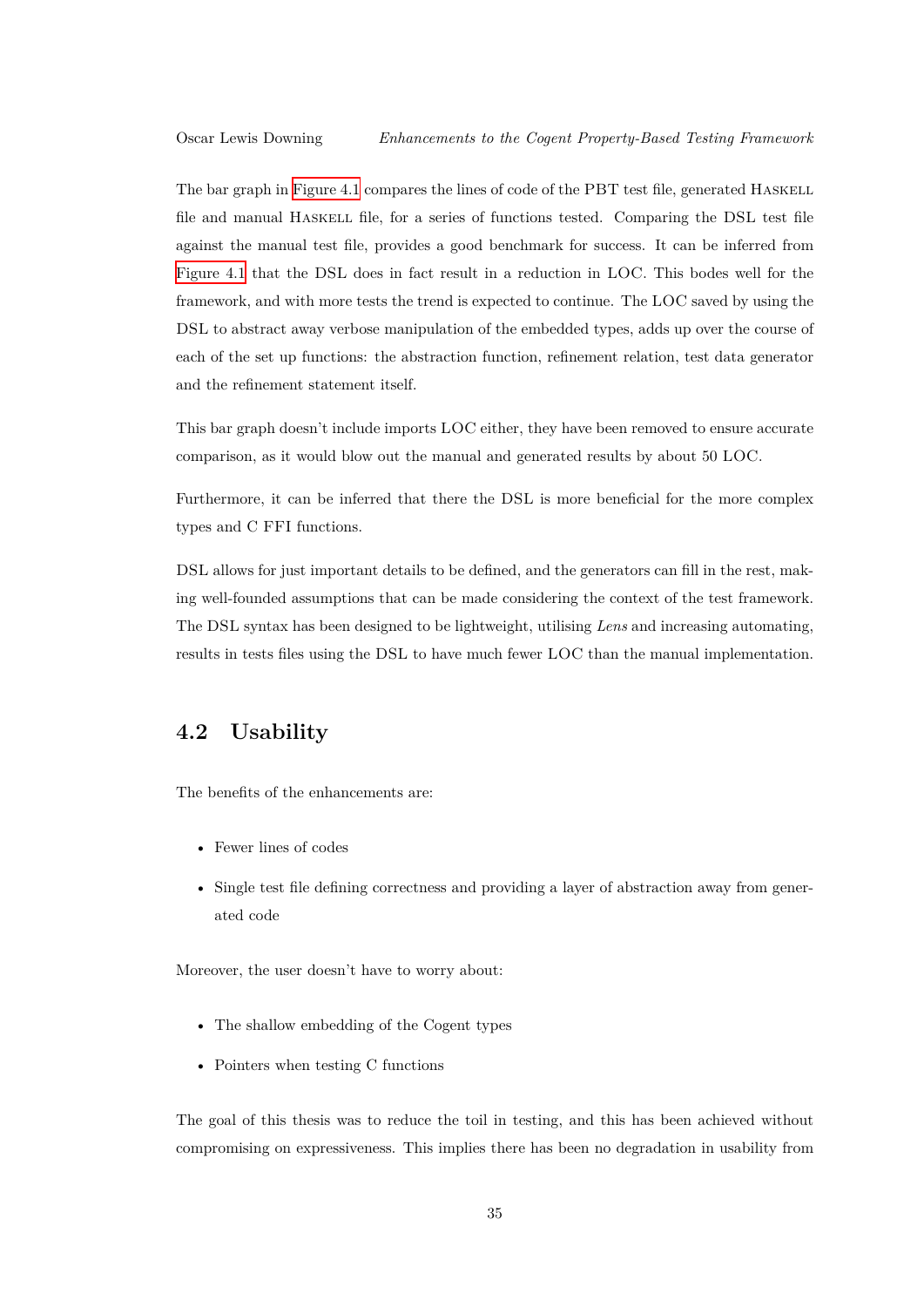the enhancements but rather the enhancements improve usability significantly. With the use of the DSL, the user can get up to a test ready state with fewer LOC.

Furthermore, the DSL is flexible enough to cover a good majority of test scenarios, and falling back on manual implementation remains an option available in the DSL. Moreover, the DSL is useful because the user only needs to know how to access their own types not the shallow embedding types.

The shallow embedding types are abstracted away and generic accessing expressions can be used to declare abstraction function, refinement relation, and test data generator. These generic accessors expressions are deeply integrated into the DSL and it allows definitions to be defined on a type inhabitant level.

Additionally, when testing C functions implemented via the C FFI, pointers are automatically unwrapped and exposed for access when testing, and accessing remains generic i.e. extracting fields can be done as if it were a pure Cogent function. This is because, the expressions used for accessing are just chains of field names/tuples indexes that are indifferent to the overall type structure.

Overall, the enhancements make testing more stream-lined, structured and easier to reason about. Initial benchmarks have shown a reduction in LOC required to get up and running. The new PBT framework has improved usability, resulting in it becoming a more viable option for gaining assurance about COGENT and C functions.

### **4.3 Areas of Improvement**

<span id="page-40-0"></span>The focus of this thesis was to build the functionality to allow testing of both COGENT functions and C FFI functions with the new DSL. In its current state the project has meet the core requirements, however, there is some need for improvement. Specifically, the following areas be addressed before continuing development:

- The DSL was originally scoped to handle non-determinism, however, due to time constraints, this feature has not been implemented. The details have been summarised in section 5.2.
- Scope of abstract input and output Haskell types able to be defined in the DSL is [limited to](#page-42-1) the HASKELL built-in types, e.g. Tuples and Maybe/Either optional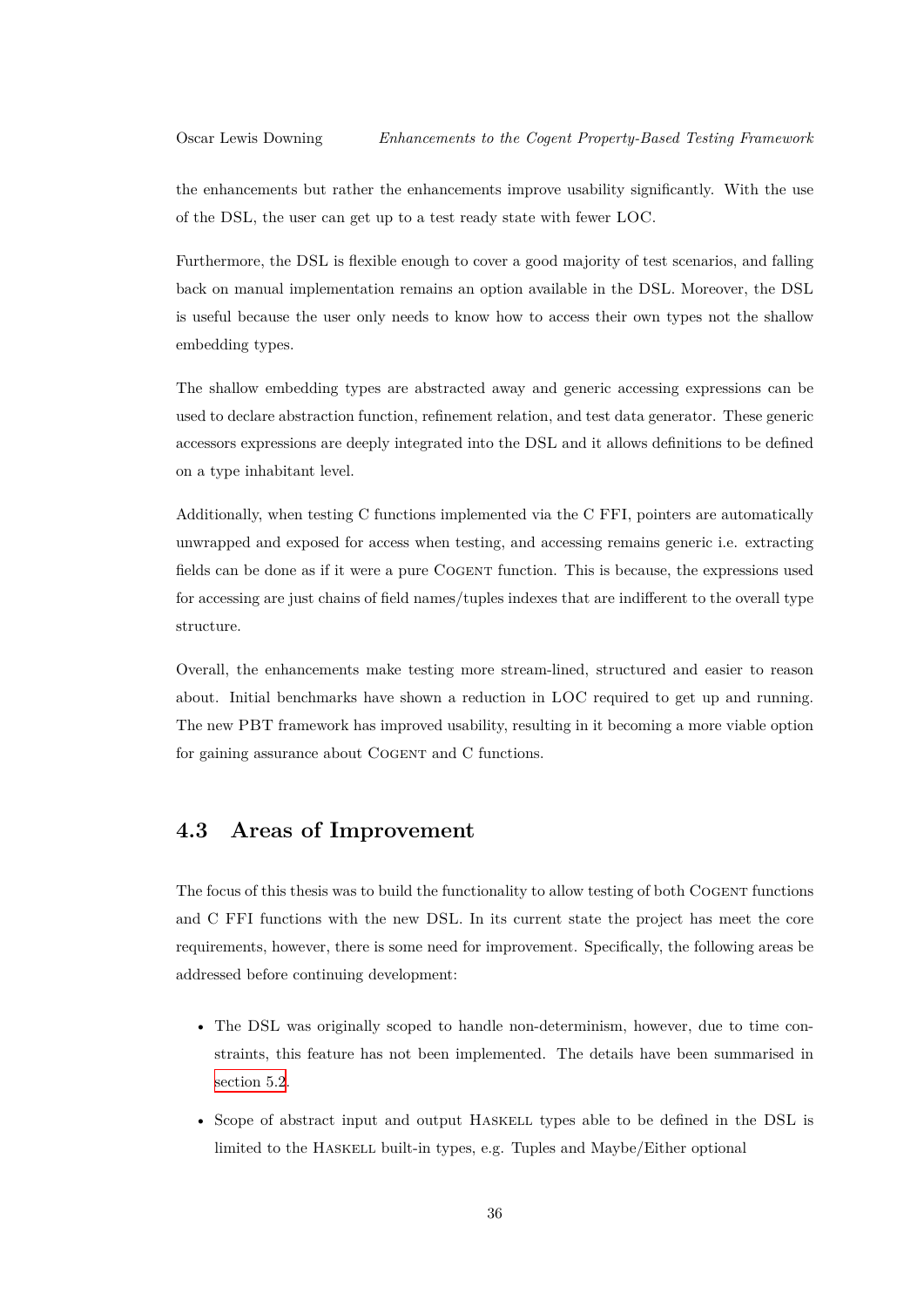### <span id="page-41-0"></span>**4.4 Summary**

The enhancements made to the PBT framework meet a good majority of the requirements. The DSL is intuitive and usable, while still maintaining expressiveness, and in tandem with the upgraded code generators make testing a more viable option for gaining assurance about Cogent and C functions. In summary, the overarching goal of enhancing the framework by improving usability has been successfully achieved.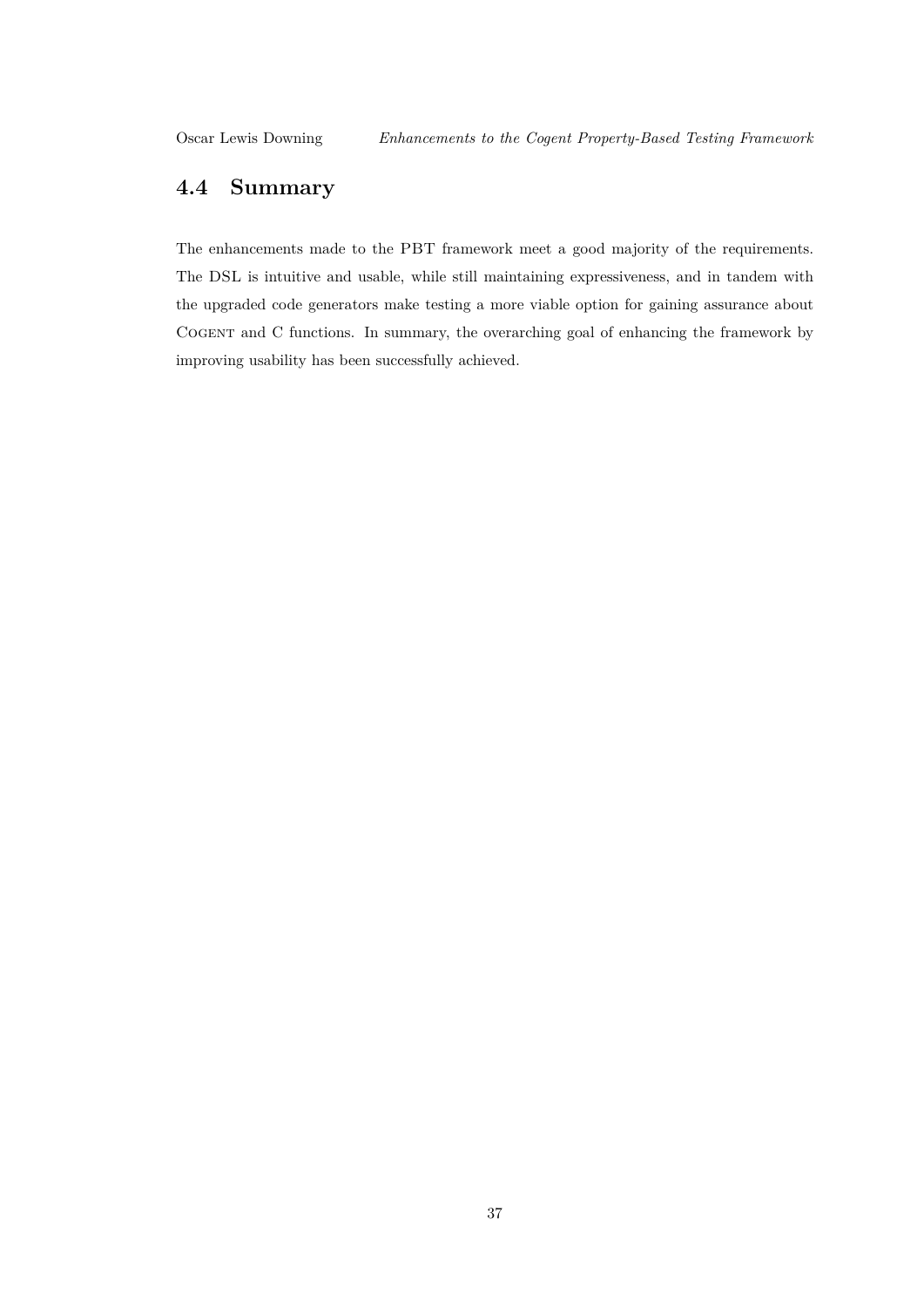## <span id="page-42-0"></span>**Chapter 5**

## **Conclusion**

### **5.1 Conclusion**

This report has explained the motivation and requirements for enhancing the Cogent PBT framework. The existing framework has been analysed and solutions have been evaluated. Ultimately, the solution introduces a DSL for specifying test requirements, and upgrades code generation. The high-level implementation details have be discussed, including the design decisions and areas for improvement. Finally, the enhancements were evaluated in terms of usability and found to have satisfied the expected outcomes.

### <span id="page-42-1"></span>**5.2 Future Work**

Following on from this project, the Cogent PBT framework can be further improved and extended upon.

- **Extending AST analysis of user inputs**. Currently, the framework does analysis of *Lens* expressions in DSL, however, this can be further upgraded to enhance code generation.
- **Type classes for organising generated code**. Currently, generated output is messy. If there was a testing type class that contained the functions required for testing, it could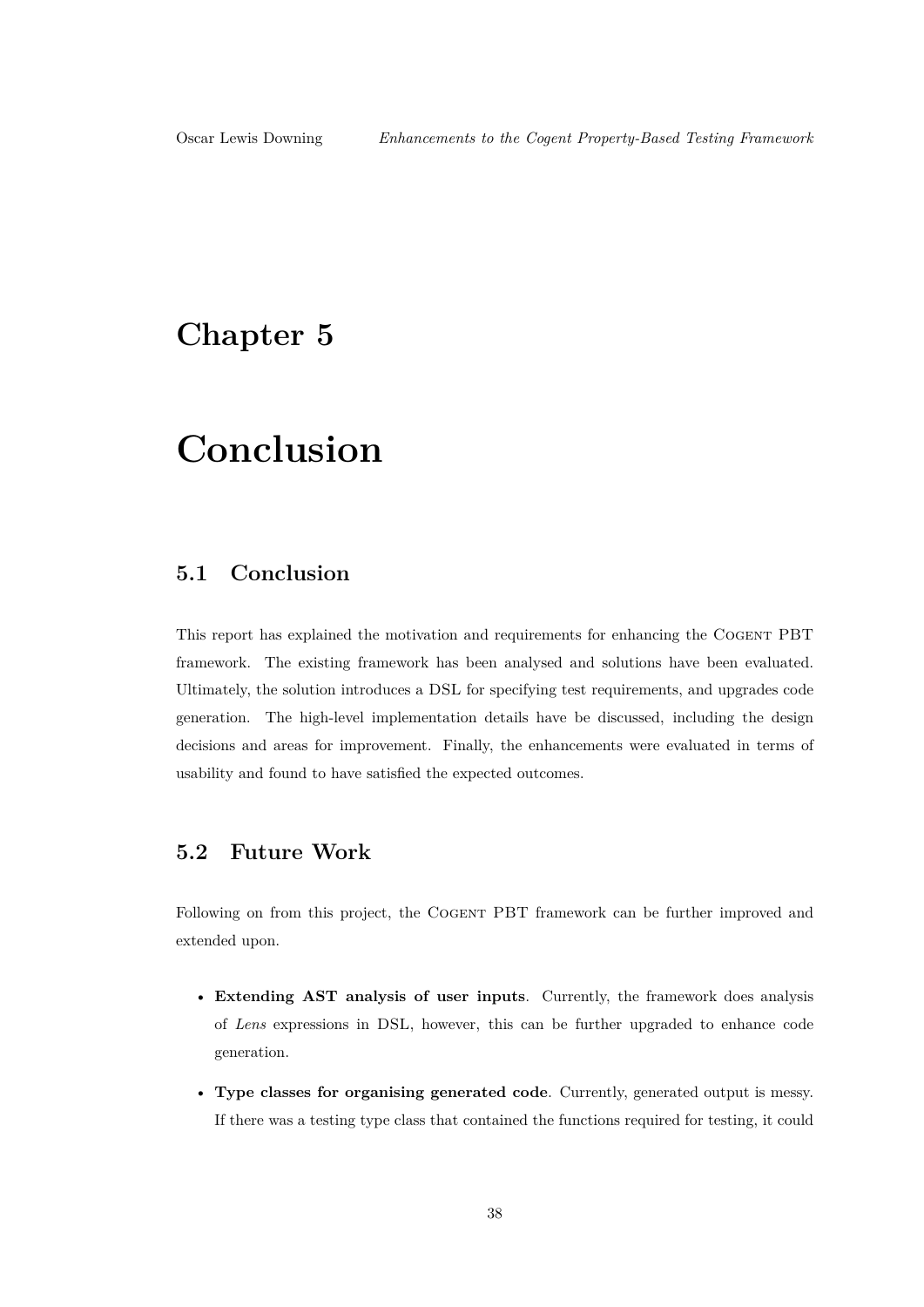be instantiated with a type that is essentially just the name of the test case, thus the code would be more organised and easy to reason about.

- **Handle non-determinism**. Currently, the DSL is not unable to model non Determinism in the specification.
- **Allow follow-up function**. Currently, testing only allows for one function to be specified to be executed, however it would be useful to allow a follow-up function to be specified. For example when testing a function the allocates memory, the user would need to specify a function to be called that de-allocated this memory.
- **Enhance Refinement Relation with abstraction generator**. Currently, the refinement relation pulls apart each type and does point wise comparison. This can be enhanced by first abstracting the concrete output into abstract output and then equality can be derived for that abstract type. This would require the current abstraction function generator to be integrated into the refinement relation generator.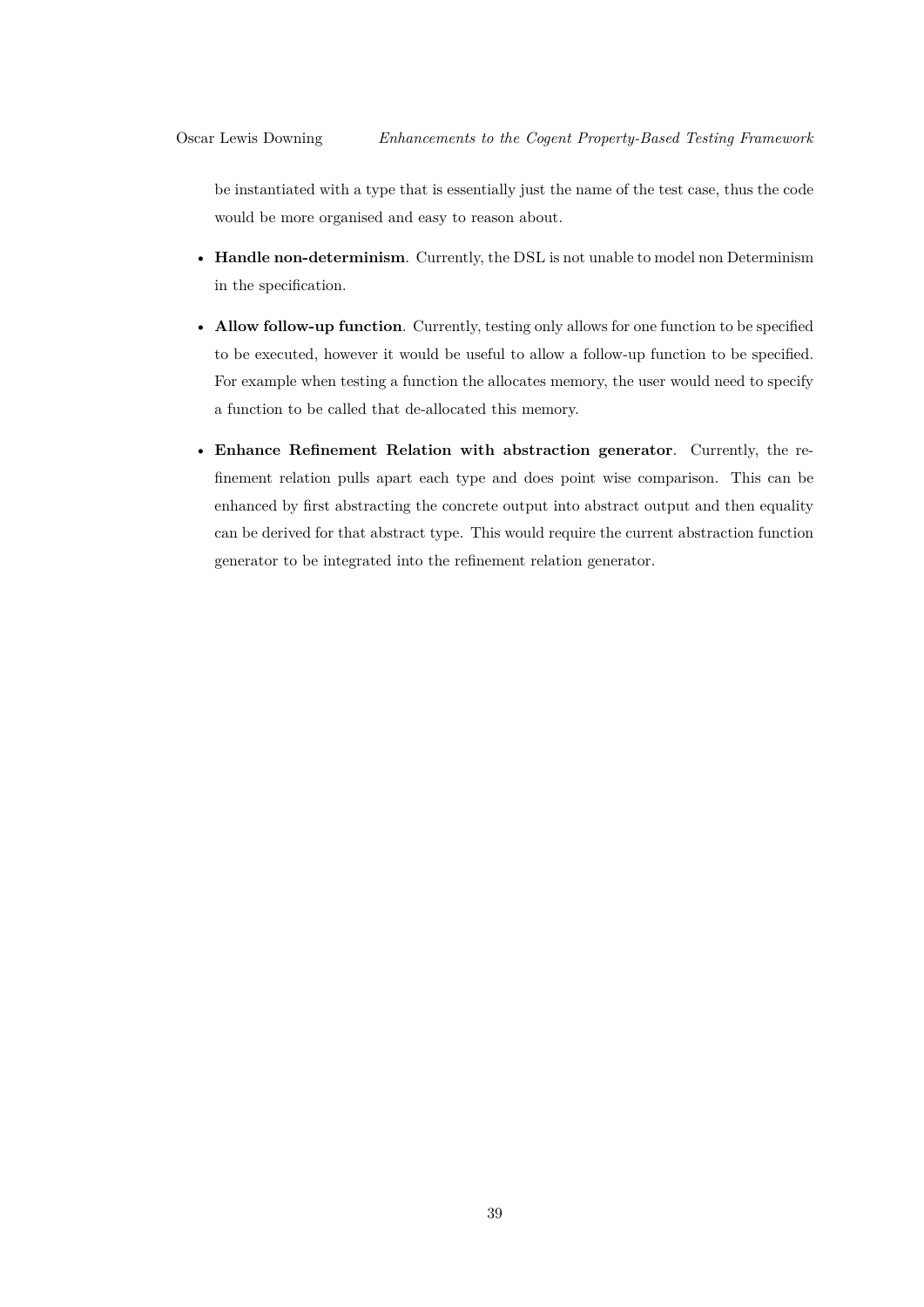## **Bibliography**

- [1] Per Bjesse, Koen Claessen, Mary Sheeran, and Satnam Singh. "Lava: Hardware Design in Haskell". In: *Proceedings of the Third ACM SIGPLAN International Conference on Functional Programming*. ICFP '98. Baltimore, Maryland, USA: Association for Computing Machinery, 1998, pp. 174-184. ISBN: 1581130244. DOI: 10.1145/289423.289440. URL: https://doi.org/10.1145/289423.289440.
- [2] Lukas Bulwahn. "The New Quickcheck for Isabelle". In: *Certified Programs and Proofs*. Ed. by Chris Hawblitzel and Dale Miller. Berlin, Heidel[berg: Springer Berlin Heide](https://doi.org/10.1145/289423.289440)lberg, 2012, pp. 92–108. isbn: 978-3-642-35308-6.
- [3] Dan Burton. *[Hackage repository of the Hask](https://doi.org/10.1145/289423.289440)ell Source Extensions library*. url: https: //hackage.haskell.org/package/haskell-src-exts (visited on 04/01/2021).
- [4] Manuel M. T. Chakravarty. "C *−→* HASKELL, or Yet Another Interfacing Tool". In: *Implementation of Functional Languages*. Ed. by Pieter Koopman and Chris Clack. Berlin, Heidelberg: Springer Berlin Heidelberg, 2000, pp. 131–148. isbn: 978-3-540-44658-3. [doi](https://hackage.haskell.org/package/haskell-src-exts): [10.1007/10722298\\_8](https://hackage.haskell.org/package/haskell-src-exts).
- <span id="page-44-2"></span>[5] Zilin Chen, Liam O'Connor, Gabriele Keller, Gerwin Klein, and Gernot Heiser. "The Cogent Case for Property-Based Testing". In: *Proceedings of the 9th Workshop on Programming Languages and Operating Systems*. PLOS '17. Shanghai, China: Association [for Computing Machin](https://doi.org/10.1007/10722298_8)ery, 2017, pp. 1–7. isbn: 9781450351539. doi: 10.1145/3144555. 3144556. url: https://doi.org/10.1145/3144555.3144556.
- <span id="page-44-1"></span>[6] Koen Claessen and John Hughes. "QuickCheck: A Lightweight Tool for Random Testing of Haskell Programs". In: *Proceedings of the Fifth ACM SIGPLAN International Conference on Functional Programming*. ICFP '00. New York, NY, USA: Associ[ation for Computing](https://doi.org/10.1145/3144555.3144556) [Machine](https://doi.org/10.1145/3144555.3144556)ry, 20[00, pp. 268–279.](https://doi.org/10.1145/3144555.3144556) ISBN: 1581132026. DOI: 10.1145/351240.351266. URL: https://doi.org/10.1145/351240.351266.
- [7] Nate Foster, Michael Greenwald, Jon Moore, Benjamin Pierce, and Alan Schmitt. "Combinators for bidirectional tree transformations: A linguistic approach to the view-update problem". In: *ACM Transactions on Programming Langu[ages and Systems](https://doi.org/10.1145/351240.351266)* 29 (May 2007). doi: [10.1145/1232420.1232424](https://doi.org/10.1145/351240.351266).
- <span id="page-44-0"></span>[8] David Greenaway, Japheth Lim, June Andronick, and Gerwin Klein. "Don't Sweat the Small Stuff: Formal Verification of C Code without the Pain". In: *Proceedings of the 35th ACM SIGPLAN Conference on Programming Language Design and Implementation*. PLD[I '14. Edinburgh, United K](https://doi.org/10.1145/1232420.1232424)ingdom: Association for Computing Machinery, 2014, pp. 429–439. isbn: 9781450327848. doi: 10.1145/2594291.2594296. url: https://doi. org/10.1145/2594291.2594296.